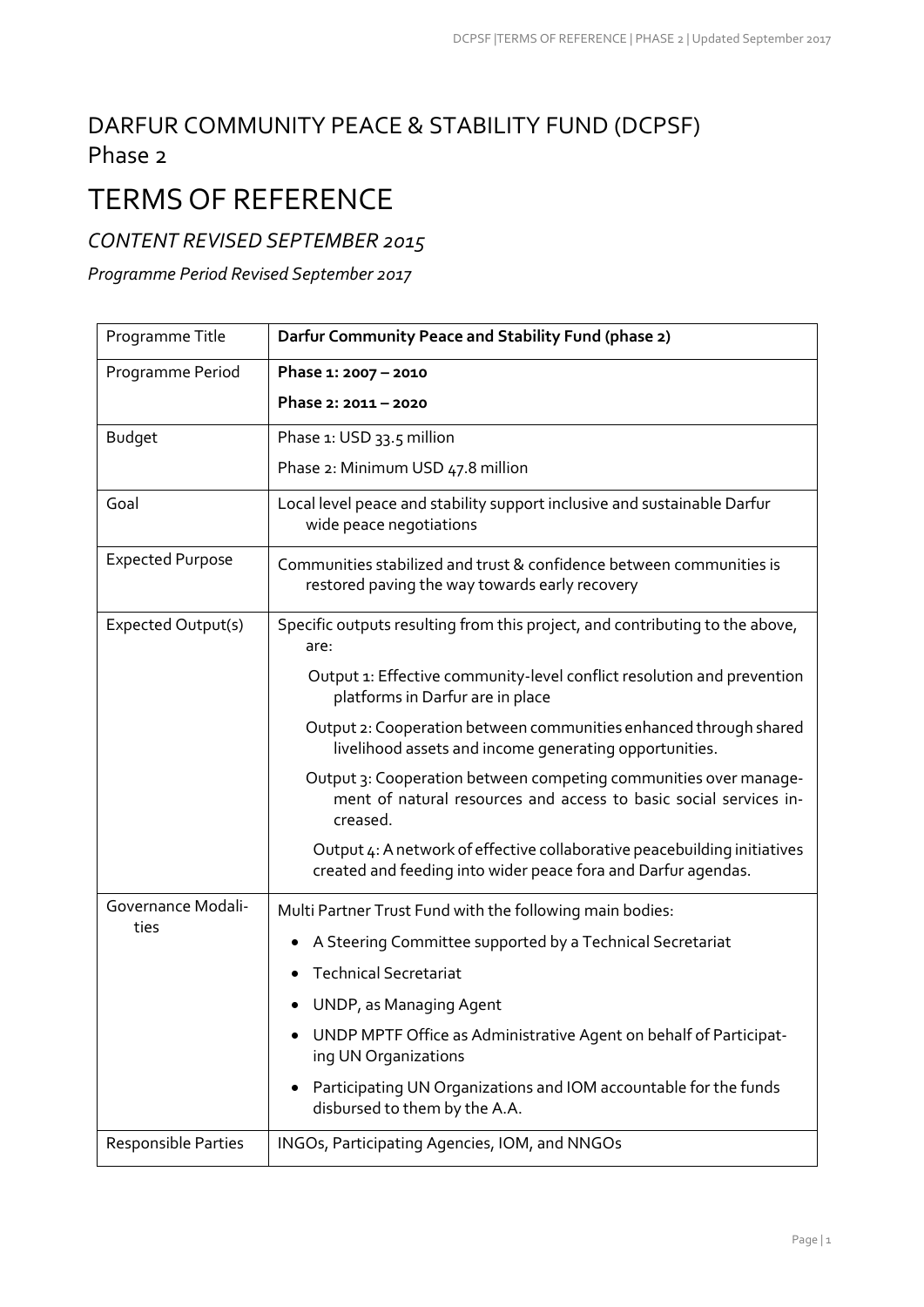# **TABLE OF CONTENTS**

| C. |           |
|----|-----------|
| D. |           |
| Е. |           |
|    |           |
|    |           |
|    |           |
|    |           |
|    |           |
|    |           |
|    |           |
|    |           |
|    |           |
|    |           |
|    |           |
|    |           |
|    |           |
|    |           |
|    |           |
|    |           |
|    |           |
|    |           |
|    | Page $ 2$ |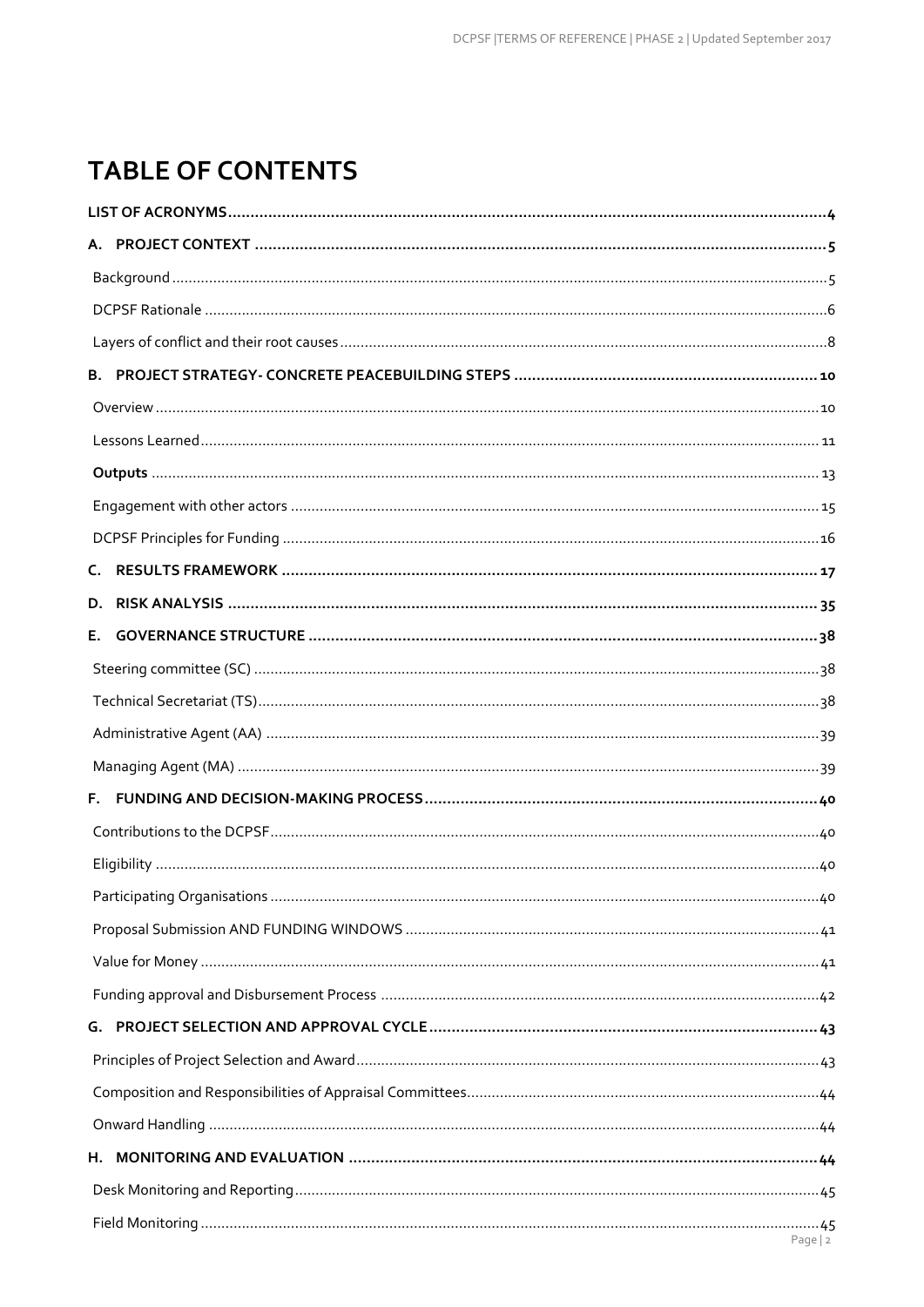| I. REPORTING, TRANSPARENCY, LESSONS-LEARNED & EVALUATION EXERCISES 47 |  |
|-----------------------------------------------------------------------|--|
|                                                                       |  |
|                                                                       |  |
|                                                                       |  |
|                                                                       |  |
|                                                                       |  |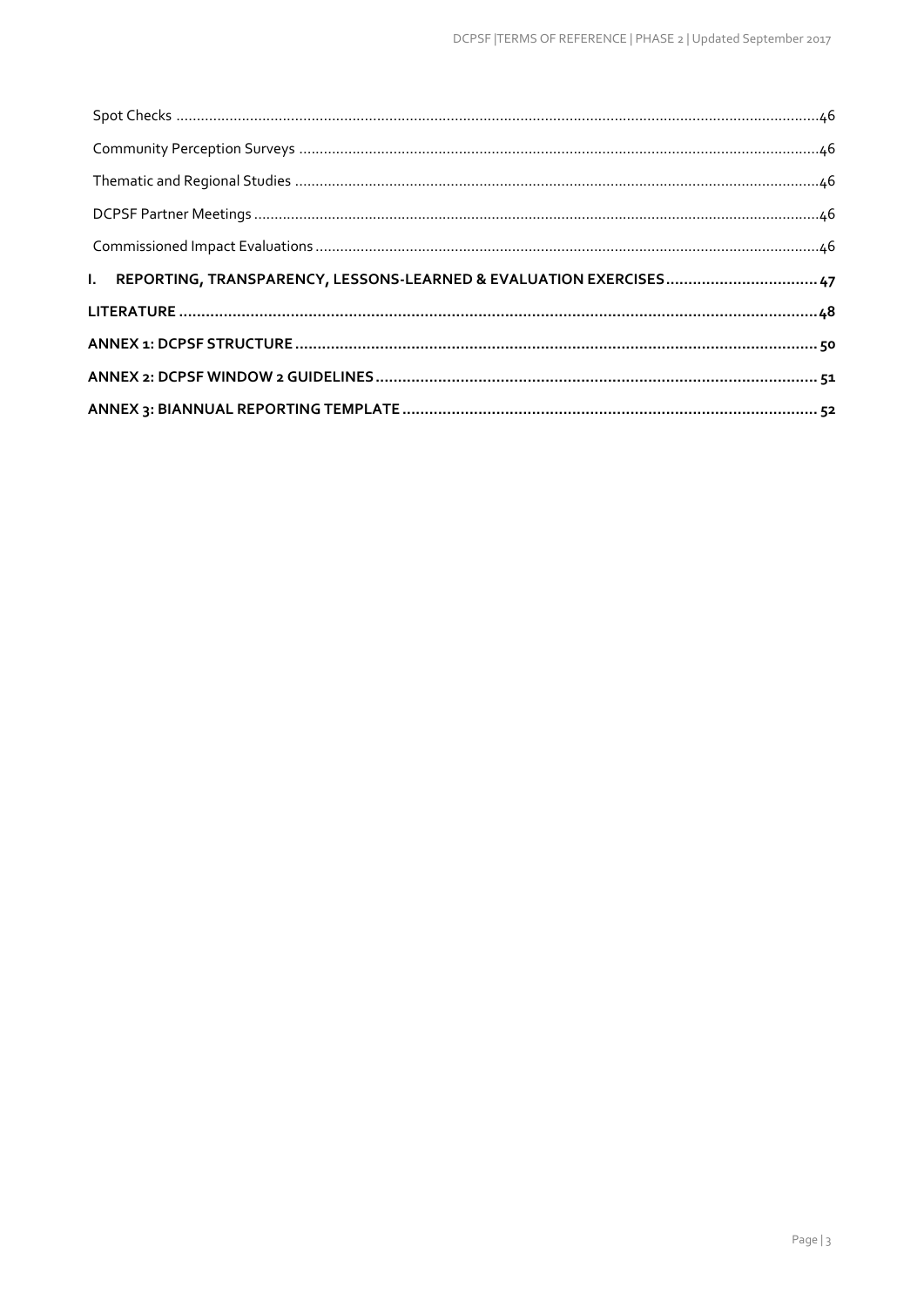# <span id="page-3-0"></span>**LIST OF ACRONYMS**

| AΑ            | Administrative Agent                                                            |
|---------------|---------------------------------------------------------------------------------|
| <b>AHCT</b>   | Area Humanitarian Country Team                                                  |
| AUPD/AUHIP    | African Union High Level Panel on Darfur                                        |
| CfP           | Call for Proposals                                                              |
| <b>CHF</b>    | Common Humanitarian Fund                                                        |
| CSO/NGO       | Civil Society Organization/Non-Governmental Organization                        |
| DCPSF SC      | Darfur Community Peace & Stability Fund Steering Committee                      |
| DCPSF TS      | Darfur Community Peace & Stability Fund Technical Secretariat                   |
| <b>DDDC</b>   | Darfur Darfur Dialogue and Consultation                                         |
| <b>DFID</b>   | UK Department for International Development                                     |
| D-JAM         | Darfur Joint Assessment Mission                                                 |
| <b>DPA</b>    | Darfur Peace Agreement                                                          |
| E&CM          | <b>Evidence and Capacity Mapping</b>                                            |
| GOS           | Government of Sudan                                                             |
| <b>HPS</b>    | Humanitarian Protection Strategy Section (UNAMID)                               |
| <b>IDP</b>    | Internally Displaced Person                                                     |
| <b>IGA</b>    | <b>Income Generating Activities</b>                                             |
| INGO          | International Non-Governmental Organization                                     |
| <b>IOM</b>    | International Organization for Migration                                        |
| JMST          | Joint Mediation Support Team                                                    |
| МA            | Management Agent                                                                |
| <b>MPTF</b>   | Multi Partner Trust Fund                                                        |
| OECD DAC      | Organization for Economic Co-operation and Development - Development Assistance |
|               | Committee                                                                       |
| RC/HC         | Resident and Humanitarian Coordinator                                           |
| <b>RCSO</b>   | <b>Resident Coordinator Support Office</b>                                      |
| SLA/M         | Sudan Liberation Army/Movement                                                  |
| <b>TOT</b>    | <b>Training the Trainers</b>                                                    |
| TS            | <b>Technical Secretariat</b>                                                    |
| <b>UNAMID</b> | United Nations Mission in Darfur                                                |
| <b>UNDP</b>   | United Nations Development Programme                                            |
| <b>UNV</b>    | <b>United Nations Volunteer</b>                                                 |
| <b>USAID</b>  | United States Agency for International Development                              |
| WASH          | Water, Sanitation and Hygiene                                                   |
| WB            | World Bank                                                                      |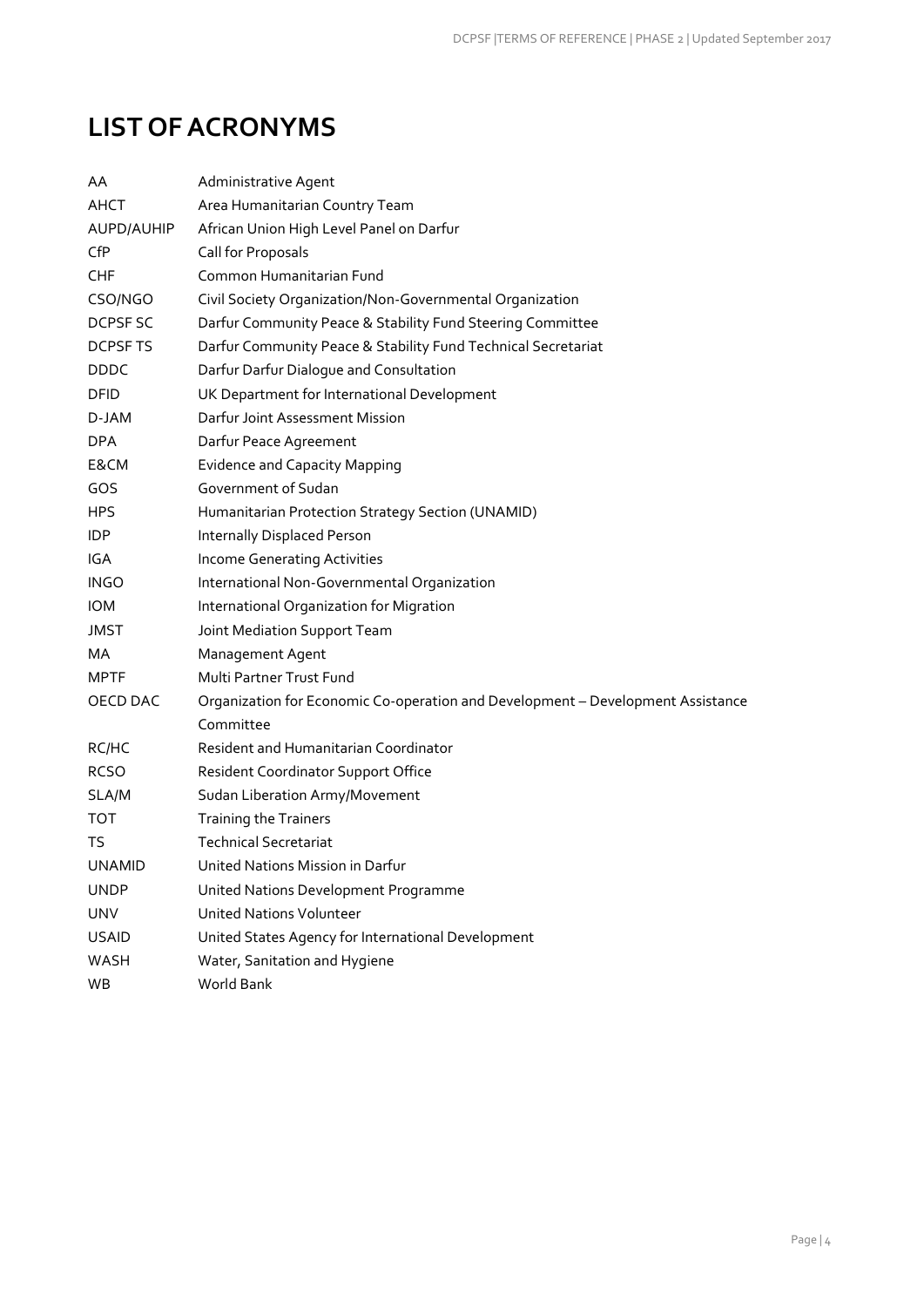# <span id="page-4-0"></span>**A.PROJECT CONTEXT**

# <span id="page-4-1"></span>BACKGROUND

- 1. The armed conflict in Darfur Region, which erupted in early 2003, has had unprecedented, severe and lasting consequences on local communities, both pastoralists and sedentary farmers. To date, Darfur presents a particular challenge to crisis prevention, recovery and peacebuilding efforts. Over the past years, civilians have been subjected to systematic and widespread violations of human rights, causing massive displacement and the creation of a huge IDP community in the region. The deterioration of confidence in governance and rule of law institutions are further compounded by the destruction of infrastructure and livelihoods, and the near absence of basic social services. As a result of these destructive dynamics, a large number of war-affected people are today fully dependent on humanitarian assistance, in a context where weakened conflict-resolution mechanisms and livelihoods systems have disrupted the social capital. A third of Darfur's population continues to live in displacement camps and whilst evidence suggests an increasing number returning to their lands, the lack of adequate protection may make this movement temporary.
- 2. Conceived by the Darfur International Partners group and UN, the DCPSF a manifestation of the Darfur Joint Assessment Mission (D-JAM) and was forged on the anvil of optimism that preceded the peace talks in Sirte in October 2007. As a UNDP administered Multi Partner Trust Fund (MPTF), the DCPSF, established at the end of 2007, seeks to support community-level peacebuilding activities and foster social cohesion by drawing diverse communities together through processes of dialogue and consultations, while at the same time complementing assistance channeled through bilateral and multilateral humanitarian funding streams such as the Common Humanitarian Fund (CHF).
- 3. In order to speedily operationalize the Fund the DCPSF has been shaped by *realpolitik*. The Sirte talks failed to inspire meaningful political dialogue and thus the anticipated umbilical linking the DCPSF to a political process was severed. As a result, the DCPSF invested resources in community programming, particularly relating to peacebuilding and conflict resolution. Typically, this has focused on identifying a neutral national/international organization to moderate processes of dialogue and consultation and enhances service delivery and community programming. With a portfolio, as of 2011 comprising 24 partner projects and an allocation budget of over USD 30 million, the DCPSF has made significant progress in promoting conflict sensitive approaches that seek to engage diverse communities in processes of trust and confidence building. In drawing diverse communities together: Pastoralist/Sedentarist and Host/Internally Displaced Persons (IDPs), increased inter and intra tribal cooperation, DCPSF programming promotes equity and thereby lessens tensions and conflict over the sharing of scarce assets and resources.
- 4. Whilst the DCPSF has applied a pragmatic interpretation of what can reasonably be achieved in Darfur, it was always expected that the dimensions and focus of the Fund would be reviewed considering contextual changes. As appropriate, the DCPSF needs to evolve to reflect and generate opportunities and realities on the ground and the initial design of the Fund foresaw that it may be a mechanism through which funding for equitable and sustainable growth might flow.<sup>1</sup>
- 5. Despite the signature of several peace agreements, Darfur still presents a vast range of conflict and crisis related priorities for the UN system in Sudan. Whilst parts of the region continue to require complex humanitarian operations in which preparations for early recovery and livelihoods support operations should begin, in other areas peace and recovery interventions are complicated by ongoing insecurity, natural disasters and political tensions<sup>2</sup>. In all areas, security and recovery priorities overlap and critical interventions must be both conflict sensitive and recovery oriented, preventive in nature, and promoting of long-term peacebuilding and inter-communal reconciliation.
- 6. Women's situation in Darfur has been affected by economic and social consequences of armed conflict and of traditional cultural practices. One of the immediate impacts of the conflict is the increased number of female-headed households. Women and children comprise of 90% of the people forced out of villages<sup>3</sup>since the early days of the 2003/2004 Darfur conflict. According to the West Darfur Sate Situation Analysis 2011, female-headed households in Darfur are estimated up to 45% while in IDP camps the number increases to 65-70%. Insecurity and violence has

*<sup>1</sup> See also Darfur – Beyond Emergency Relief RCSO September 2010* 

*<sup>2</sup>[http://www.unsudanig.org](http://www.unsudanig.org/)*

<sup>3</sup> UN office for the Coordination of Humanitarian Affairs. 'SUDAN: Militias ravage Darfur in gangs of hundreds'. March 10 2004. Found at [www.irinnews.org](http://www.irinnews.org/) (March 10, 2006)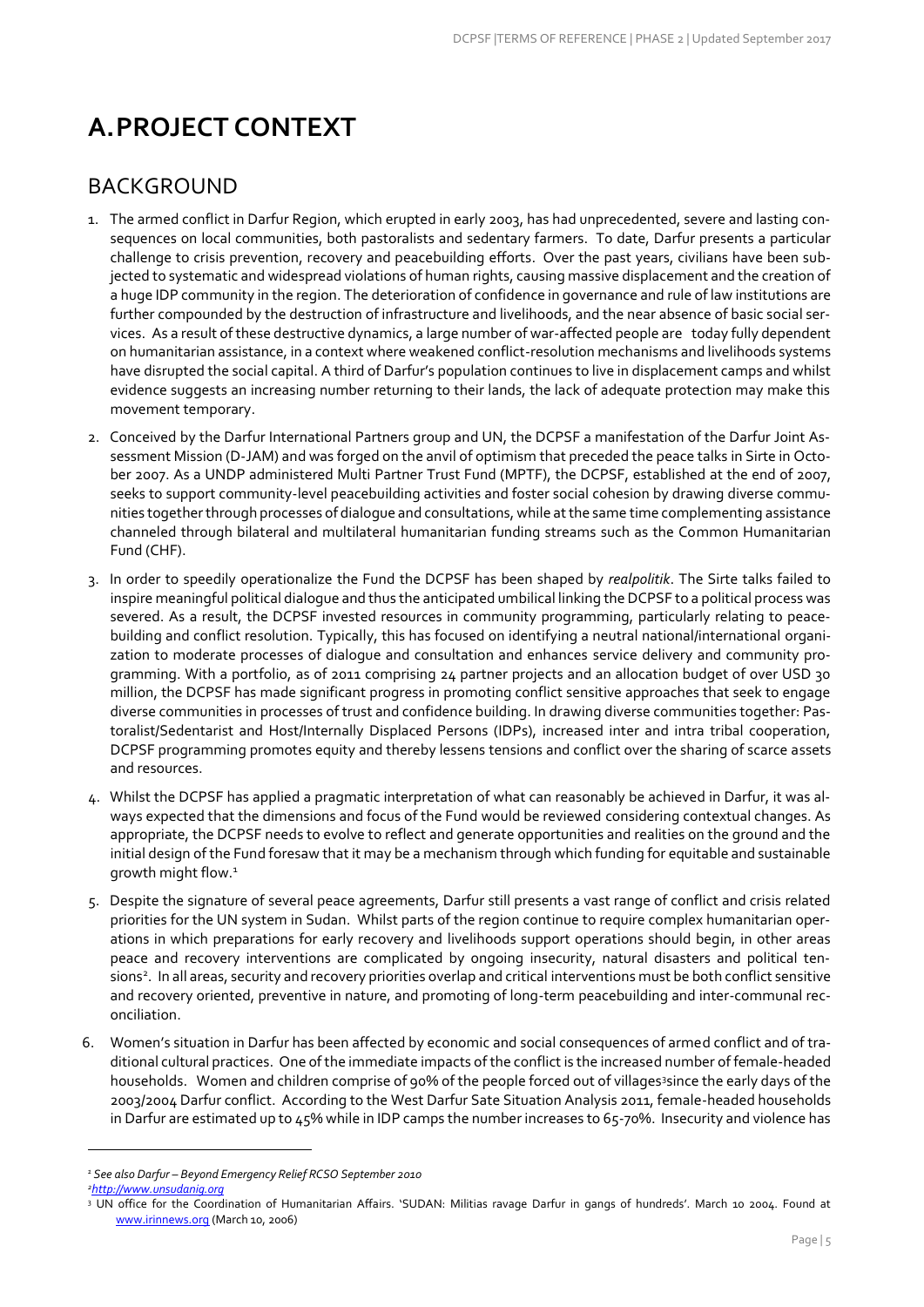become a part of life for many women who have in the recent past become direct targets of structural violence. It left them economically and physically vulnerable by limiting the access to livelihoods opportunities, health and educational services as well as being subjected to rape and other forms of gender based violence. A quick survey carried out by the DCPSF in May/June 2012 indicated that roughly 80% of the adult illiterate population comprises of women. Furthermore, women are still significantly underrepresented in peace negotiations as well as in local community conflict resolution mechanisms.

- 7. The conflict in Darfur has greatly accelerated the processes of environmental degradation that have been undermining subsistence livelihoods in the area over recent decades. In Northern Darfur for example precipitation has fallen by a third in the past 80 years says according to the United Nations Environment Programme (UNEP). The scale of climate change as recorded in Northern Darfur is almost unprecedented, and its impacts are closely linked to conflict in the region, as desertification has added significantly to the stress on traditional agricultural and pastoral livelihoods.
- 8. The erosion of native administration that lead to undermining and weakening the effectiveness of the traditional conflict resolution mechanisms, combined with environmental degradation and competition over scarce resources between highly armed communities has increased inter-tribal conflict wherein high casualties and unprecedented atrocities were reported.

## <span id="page-5-0"></span>DCPSF RATIONALE

- 9. The rationale of the fund is that, alongside any progress in the local peace process, the deployment of UNAMID and ongoing emergency relief, there needs to be a community-based, bottom-up approach to the stabilization of Darfur and the creation of conditions for local peace & equitable and sustainable growth.
- 10. The Darfur Peace Agreement (DPA) was signed in 2006 by the government and one faction of the Sudanese Liberation Army/Movement (SLA/M) to stop the 3-year fighting, but lack of support for the agreement does not bode well for its ability to secure peace for the people of Darfur.4 It is fair to say that the seven-year conflict has been punctuated by a string of broken ceasefires and failed higher level negotiations. Neither side has been able to defeat the other.<sup>5</sup>
- 11. In July 2011, the Doha Document for Peace in Darfur (DDPD) was signed following intensive, multi-stakeholder consultations in Doha, Qatar. While it is primarily an agreement between the Liberation and Justice Movement (LJM) and the Government of Sudan, the signatories have continued to call upon other actors and movements to sign onto the agreement. Its seven chapters provide a comprehensive framework for peace in Darfur that includes the need for rebuilding governance and security institutions, ensuring immediate, mid-term and long-term recovery or livelihoods for individuals and communities affected by the conflict (including IDPs, refugees), supporting community dialogue, justice, truth and reconciliation mechanisms, and, most importantly, identifying funding sources for all of the above through development and reconstruction funds as well as a dedicated bank. The document also includes provisions for a Darfuri Vice-President and an administrative structure that includes both the state structure and a strategic regional authority, the Darfur Regional Authority (DRA), to oversee Darfur as a whole.
- 12. While the signing of the agreement represented an important step forward in the peace process, and the DDPD provides a basis for reaching a comprehensive political settlement to the Darfur conflict, an inclusive and therefore lasting solution has not yet been reached. Long-term peace in Darfur is inextricably linked to the promotion of sustainable returns, early recovery, reconstruction and development. Against this background, and in line with the new strategy for Darfur launched by the Government of Sudan (GOS)<sup>6</sup> and to work towards in achieving concrete peace results for the people of Darfur, DCPSF (phase 2) will continue focusing on addressing root causes and triggers of conflict at grass-root and locality level.
- 13. The DCPSF has become an increasingly well known, non-humanitarian funding mechanism. As a broadly experimental fund, the DCPSF has through its communication strategy sought and succeeded to distinguish itself from humanitarian funding streams. This reflects a conceptual difference in the type of and means through which assistance is delivered. For example, whereas humanitarian support in Darfur is firmly guided by the principles of life saving intervention, the DCPSF has sought to promote conflict sensitive approaches to stabilization that aim

*<sup>4</sup>UNDP Narrative 2011 Regional Workplan - Darfur*

*<sup>5</sup> Darfur: The Quest for Peace, Justice and Reconciliation; Report of the African Union High-level Panel on Darfur (AUPD) October 2009 6Darfur: Towards a new strategy for achieving comprehensive peace, security and development September 2010*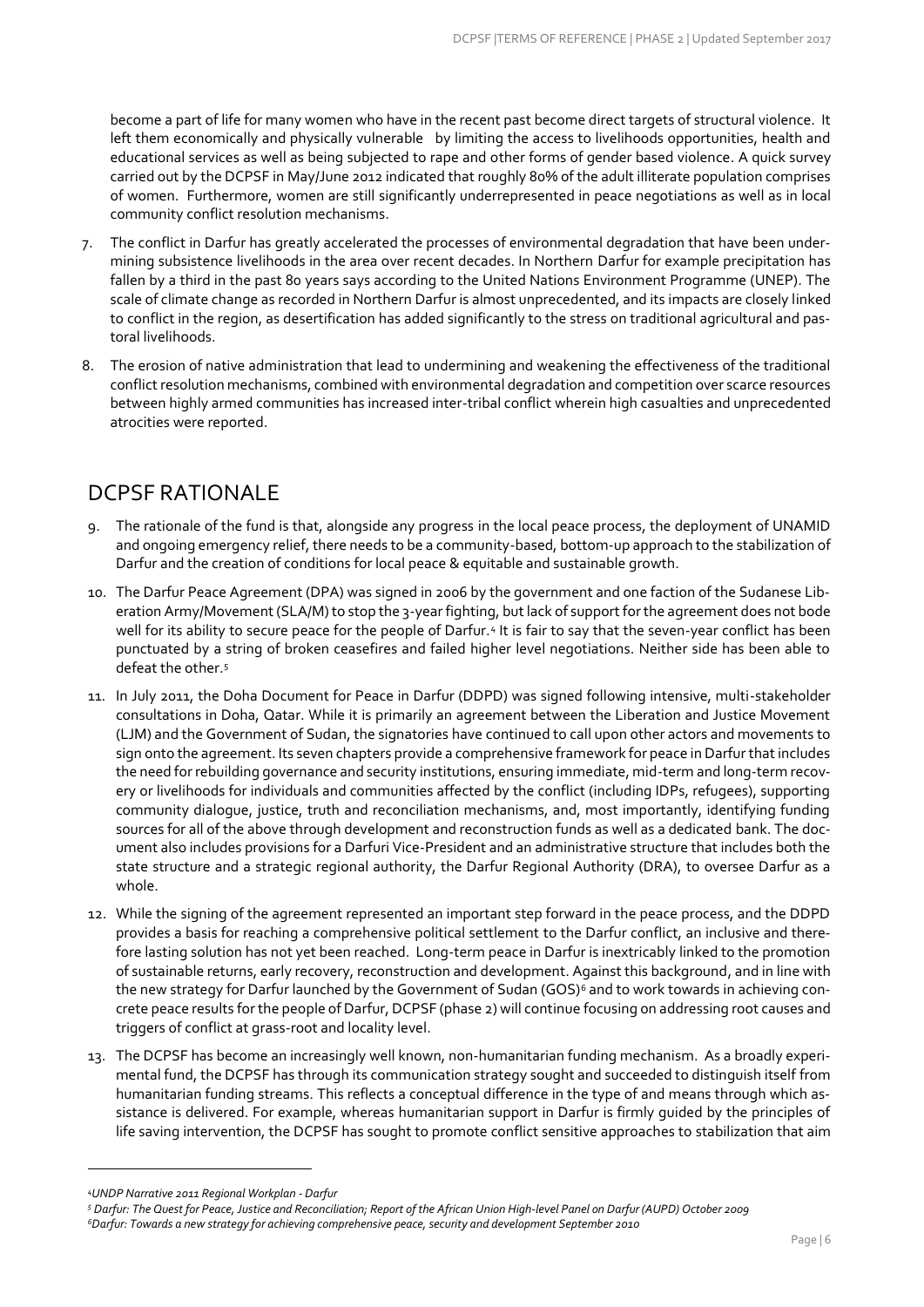to promote trust and confidence across diverse communities. In so doing, DCPSF supported activities and processes enable diverse communities to coalesce around a common agenda leading to reconciliation and peaceful coexistence on a local level.

- 14. There are several key pillars that will continue to underpin the structure of the DCPSF. Chief among these is a formal proposals process that enables the DCPSF to allocate resources in an open and transparent way. Formal calls for proposals (with open or closed deadline) have proven to be a means to effectively allocate resources and DCPSF (phase 2) will continue channeling funds via this process.
- 15. Other pillars include:
	- a) An evidence and capacity mapping component that will allow the DCPSF (phase 2) to contract individuals or organizations to undertake work that responds to gaps in knowledge and understanding of issues including land management, gender and interaction between native and local government administration;
	- b) A component that seeks to identify credible, representative CSOs/NGOs and invest resources in both strengthening their capacity and ability to priorities, plan, design and implement priority projects leading to equitable and sustainable growth (including livelihoods, vocational training, employability); and
	- c) A capacity development component with a view to increase peacebuilding and monitoring & evaluation capacity skills of partner staff. Intensive training will be provided to respond to gaps in knowledge and learning whilst imbuing partner staff with the necessary skills and competencies to mitigate conflict, address conflict and steer communities towards breaking cycles of violence and build trust and confidence and to measure effectiveness and impact of peacebuilding initiatives.
- 16. DCPSF programming has tended to be designed along two axes: i) independently brokered processes of dialogue and consultation that lead to the restoration of trust and confidence amongst diverse communities and ii) the delivery of material inputs (programmes and services) that both respond to community needs, whilst underpinning processes of dialogue and consultation. Programmatically there is reasonable variation across the current DCPSF portfolio with partner programmes addressing root causes and triggers of conflict related to grazing rights, land ownership and water scarcity/inequality. In promoting trust and confidence DCPSF programmes endeavor to de-escalate the tensions that exist between diverse communities competing over the assets and resources.
- 17. In shaping allocations processes the DCPSF needs to consider realities on the ground. Chief among these is security, and access to rural communities is likely to remain challenging, as it has been in previous years. Further, the expertise and capacity of partner organizations to deliver DCPSF type programming is limited. With the NGO community operating at full tilt and national capacity limited, the DCPSF (phase 2) will need to continue to actively identify, accompany and strengthen partner organizations to deliver programming through future allocation rounds.
- 18. Since its introduction, the DCPSF has experienced significant changes both in terms of the structures that guide the workings of the Fund, but also in terms of its strategic focus. Although the initial architecture, notably the utilization of Thematic Working Groups<sup>7</sup> has been replaced by a more general approach that looks to promote trust and confidence between diverse communities by applying conflict sensitive approaches, the DCPSF (phase 2) will also cover equitable and sustainable growth initiatives directly contributing to maintaining stability. Where possible, the DCPSF (phase 2) will capitalize on an improving security situation by expanding its activities towards longer term sustainability. The rationale of the fund is that, alongside any progress at the Darfur peace talks in Doha, the deployment of UNAMID and emergency relief, there needs to be a community-based, bottom-up approach to the stabilization of Darfur and the creation of conditions for local peace & equitable and sustainable growth, as well as the engagement of women and youth in peacebuilding.
- 19. It is recognized that peacebuilding processes must include the active participation of men and women. Gender equality and women's empowerment is a core goal of human development and will be actively pursued by the DCPSF as a cross-cutting priority, guided by the UNDP's Eight Point Agenda and the UN Security Council Resolutions 1325, 1820, 1888, and 1889 relating to Women, Peace and Security.

*<sup>7</sup> Terms of Reference DCPSF (phase 1)*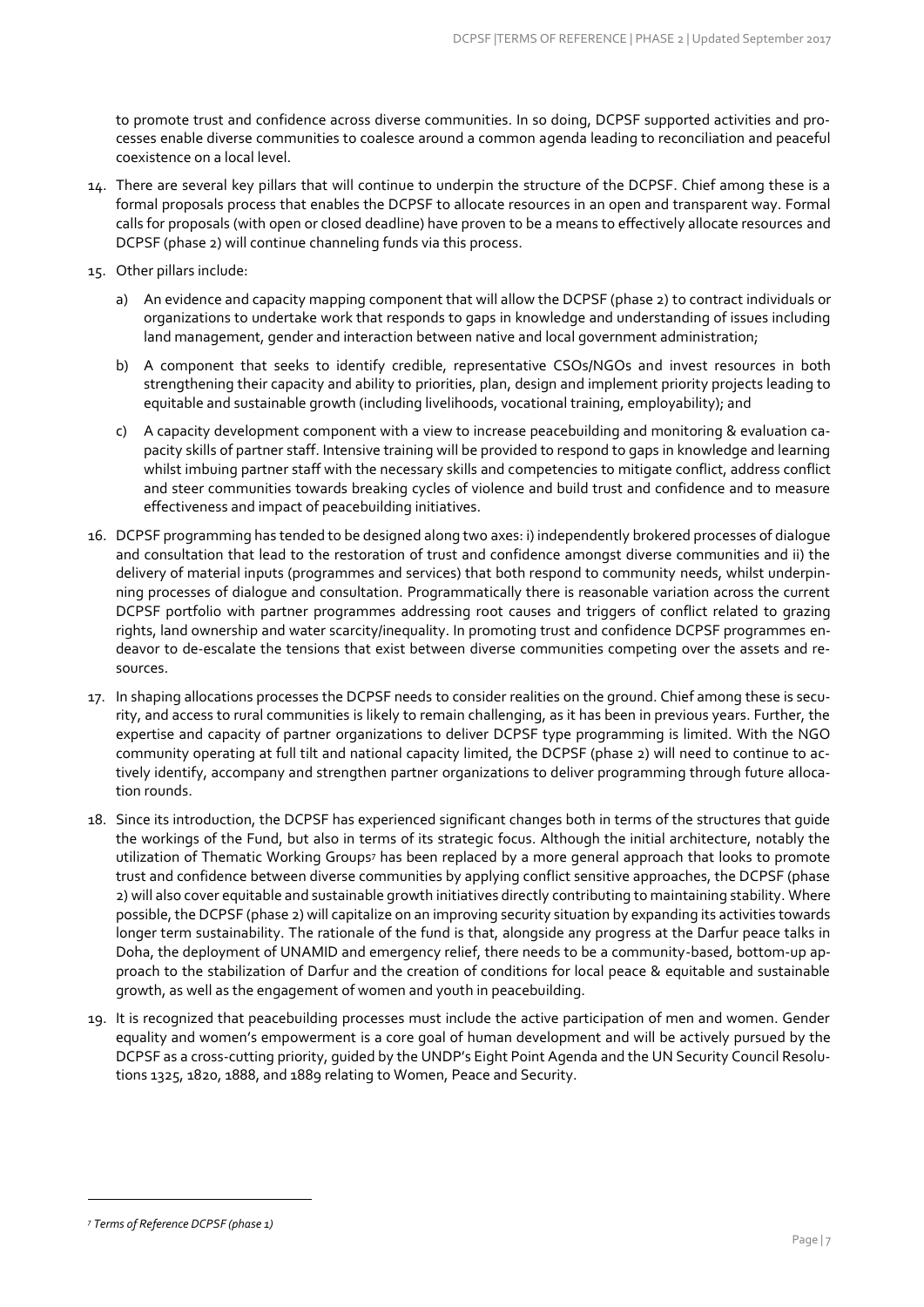# <span id="page-7-0"></span>LAYERS OF CONFLICT AND THEIR ROOT CAUSES

- 20. As described in the OECD DAC Guidelines on Conflict, Peace and Development Co-operation, causes of conflict are generally varied and intertwined. It is difficult to delineate clearly or weigh the influence of different elements. These can be destabilizing social conditions, such as extreme social disparities and exclusion. A comprehensive and integrated knowledge of the needs for state and civil society to work properly together is key to understanding the origins and dynamics of violent conflict. Indigenous capacities may already exist. Supporting them to the extent possible, and ensuring that they are not displaced, can strengthen the possibilities for peace and development.
- 21. Structural factors, which must be viewed on a long-term horizon, are those which create a potential climate for violent conflict without, however, making its eruption inevitable. They include such interrelated political, social and economic factors as the level and distribution of wealth and opportunity, the state of the resource base, the structure and ethnic make-up of society, and the history of inter-group relations.
- 22. Imbalanced economic growth and disparities in the distribution of its benefits can also increase tensions. This can result in the marginalization of vulnerable groups and the neglect of less dynamic regions. These inequalities are particularly important when coupled with increased perceptions of disparity, and a lack of institutions to respond to these inequalities.
- 23. Ethnic, tribal and cultural differences, in themselves, seldom cause conflict. In an atmosphere of heightened tensions resulting from socio-political conflicts, however, they can offer fertile ground for political exploitation. Competition over shared resources can also contribute to increased tensions, without resilient political means to manage such competition. Localized and regional scarcity of water and productive land (sometimes caused by rapid changes in population density), changes in land tenure systems, environmental disruption or degradation, lead to conflicts over the management, distribution and allocation of resources.<sup>8</sup>
- 24. As the AUPD describes, the crisis in Darfur consists of three different levels of conflict:
	- local disputes, internal to Darfur, over resources and administrative authority;
	- conflicts between Darfur and the center of power in Khartoum, relating to the political and economic marginalization of Darfur and power and wealth sharing; and
	- an internationalized conflict between Sudan and neighboring countries, specifically South Sudan and Chad.
- 25. The conflict in Darfur has greatly accelerated the processes of environmental degradation that have been undermining subsistence livelihoods in the area over recent decades. The implication of this is that environmental drivers of conflict have worsened because ofthe current crisis. Darfur suffers both from an overall paucity of resources and a high degree of variability in the availability of resources. This scarcity and variability have required a high level of community management, given that different groups use resources in different ways for their livelihoods. The UN University of Peace conference 'Environmental Degradation as a Cause of Conflict in Darfur', held in Khartoum in December 2004, describes the following links between the environment and conflict:
	- The increase in population density intensifies cropping and grazing.
	- This means shorter fallow periods for fields and overgrazed rangeland.
	- These processes cause deterioration in yields and carrying capacities.
	- Larger areas are needed to support the same yields and herds, but demands and herds are increasing.
	- Herders and farmers compete for access to resources, leading to conflict.
- 26. These layers of conflict must be addressed and resolved for peace, security and reconciliation in Darfur to become a reality. The roots of the Darfur conflict lie at once in its unequal incorporation into Sudan and locally within Darfur itself, its own social, economic and political history, and the stresses to which it has been exposed in the past decades.
- 27. DCPSF partner project reports indicate the following main root causes of local conflict:
	- mismanagement of and un-equal access to natural resources including land and water;
	- occupation of (IDP) land by new settlers;
	- crop destruction by animal;

- reduced grazing areas by increased crop cultivation;
- blocked animal migratory routes;
- breakdown in communication between sedentary and nomadic leadership;

*<sup>8</sup> OECD DAC Guidelines on Conflict, Peace and Development Co-operation*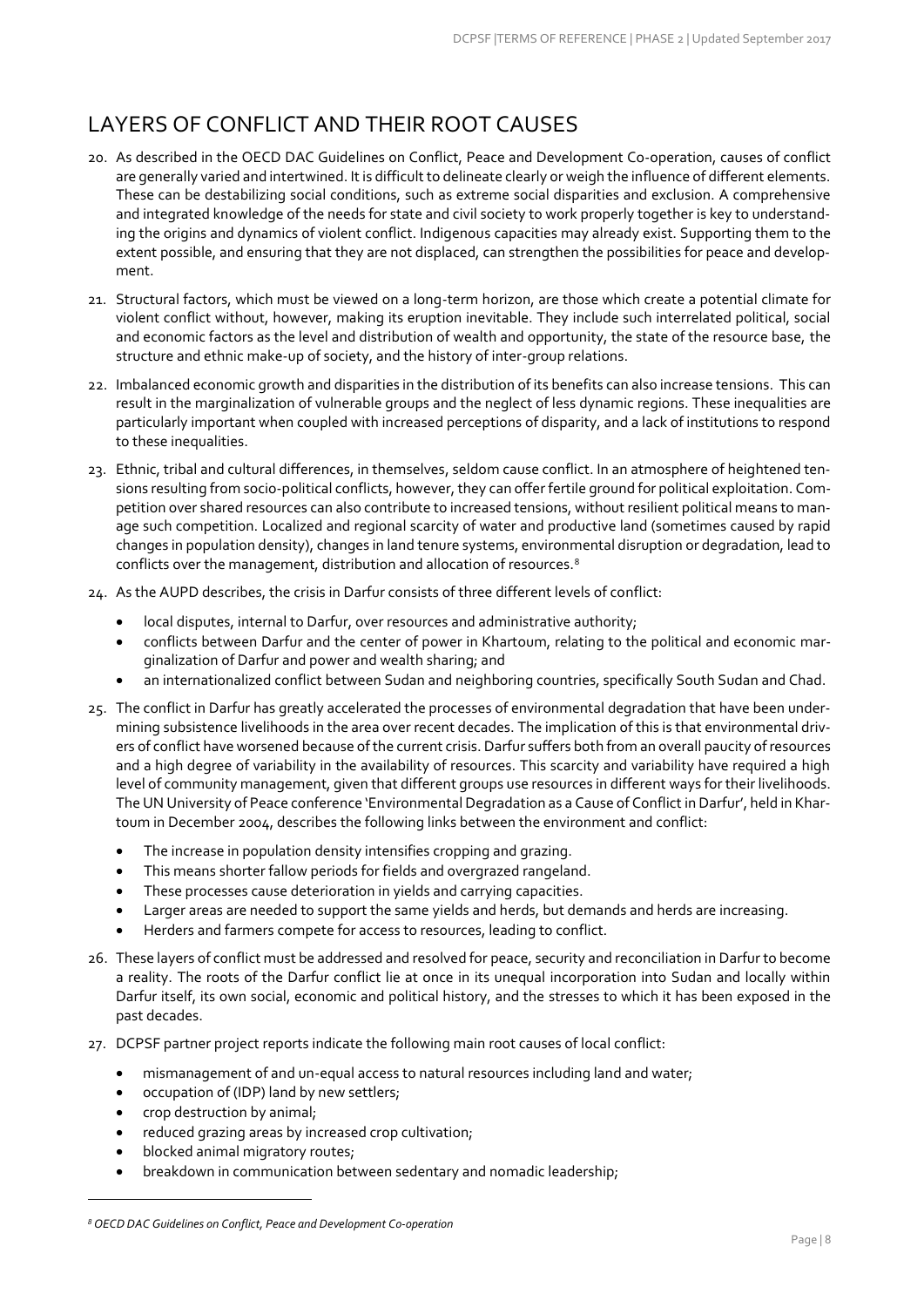- disconnect between youth and traditional leaders;
- lack of meaningful opportunities for youth;
- perception by nomads that their needs are being ignored;
- power imbalances felt by host farmers and IDPs, and unhealthy relationships between those groups;
- collapse of traditional justice mechanisms;
- cattle rustling;

- looting and harassment by armed groups;
- denial of access to existing basic services imposed by one community to another; and
- governance vacuum resulting in a weak response of the institutions of governance and rule of law.
- breakdown and dismantling of the Native Administration structure during years of conflict– a structure that was typically tasked with resolution of community-based conflict
- 28. Whilst recognizing that the conflict in Darfur cannot be resolved on a permanent basis unless it is part of a comprehensive process radically to transform the historical legacy of unequal development and political participation in Sudan, Darfuris also point out that the tasks of local reconciliation and finding common solutions to problems internal to Darfur could be achieved by Darfuris using their existing social mechanisms, provided they are given the opportunity to do so.<sup>9</sup>
- 29. The peace movement gained new momentum in July 2011, when after 20 months of negotiations in Doha, the Government of Sudan and the Liberation and Justice Movement (LJM) signed the Doha Document for Peace in Darfur (DDPD). The proposal included provisions for a Darfuri Vice-President and an administrative structure that includes both the state structure and a strategic regional authority, the Darfur Regional Authority (DRA), to oversee Darfur as a whole. The DRA was officially inaugurated in February 2012 in El Fasher and all Ministries and Commissions were established and political appointments concluded. Preparations are ongoing to meet the agreed milestones in the DDPD and negotiations are progressing to broaden the signatories to the peace agreements. While the signing of the agreement represented an important step forward in the peace process, and the DDPD provides a basis for reaching a comprehensive political settlement to the Darfur conflict, an inclusive and therefore lasting solution has not yet been reached. Long-term peace in Darfur is inextricably linked to the promotion of sustainable returns, early recovery, reconstruction and development.
- 30. DCPSF (phase 2) will contribute to this opportunity in supporting community-level driven peacebuilding initiatives which are addressing the above-mentioned root causes of conflict.

*<sup>9</sup> Darfur: The Quest for Peace, Justice and Reconciliation; Report of the African Union High-level Panel on Darfur (AUPD) October 2009*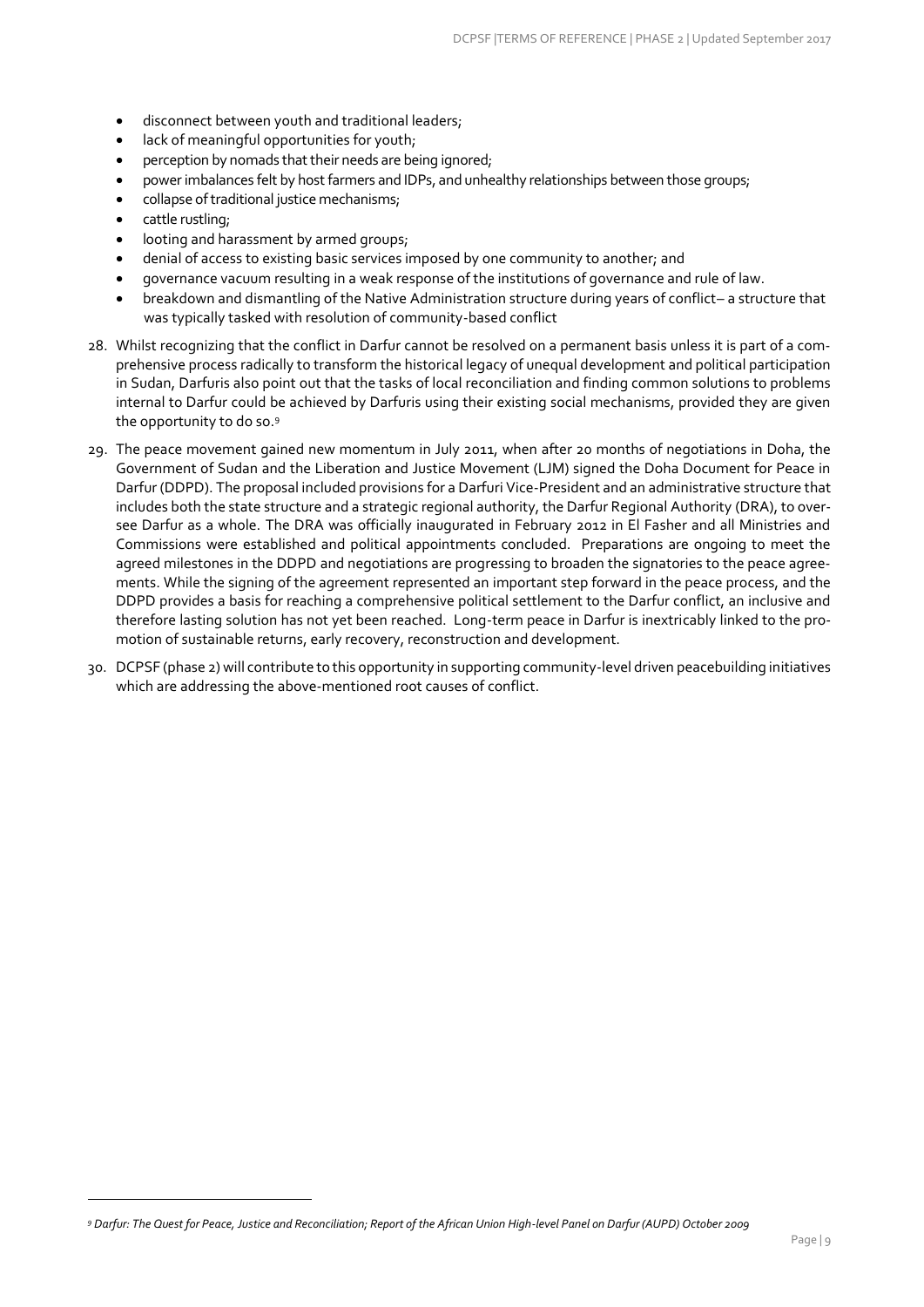# <span id="page-9-0"></span>**B.PROJECT STRATEGY- CONCRETE PEACEBUILDING STEPS**

## <span id="page-9-1"></span>**OVERVIEW**

- 31. In line with AUPD findings, peace within communities is an important but undervalued part of the overall peace process. Indeed, sustainable peace in Darfur must go hand in hand with securing peace within and between these local communities.
- 32. As described in the AUPD report, there are groups and individuals across Darfur who are working to bring people together. However, their efforts are necessarily limited in scope and remain fragile because of the lack of an overarching peace agreement. Nor do they have the ability to establish security while large parts of the region remain actual or potential battlegrounds between the Armed Movements and the Government, and while there is neither disarmament nor the existence of strong and effective law enforcement agencies. In this regard, the report also refers to the activities of the Darfur Community Peace and Stability Fund and suggests that those activities are essential and must be sustained as a prelude to the re-launching of the Darfur Joint Assessment Mission (D-JAM).<sup>10</sup>
- 33. Lack of trust & confidence between diverse communities, polarized opinions amongst tribal/civil society leaders vis-à-vis processes for reconciliation, high proportion of reconciliation mechanisms functioning without adequate legitimacy, authority or capacity, inadequate representation of vulnerable groups (including women representation), inadequate access to and dissatisfaction with reconciliation mechanisms, widespread tensions over the sharing of assets & resources are just a few concrete examples of the challenges addressed by the DCPSF. In some instances, local power relations have been radically altered during the course of the conflict and communities, which were formerly resident and enjoyed jurisdiction over their land, must now pay for the privilege of farming the land, dependent on the goodwill of those who were their adversaries during the war.
- 34. The DCPSF mid-term review, carried out under the auspices of the DCPSF Steering Committee in early 2010, revealed that activities and processes supported through the Fund are starting to demonstrate impact and progress in those parts of Darfur where DCPSF projects are implemented though coverage is still limited to specific areas of mostly south and west Darfur.<sup>11</sup>
- 35. Empirical evidence and DCPSF implementing partners' reports, prove that through the provision of training in peacebuilding, mediation and conflict mitigation skills in more than 60 traditional community based resolution mechanisms, local level reconciliation has become more effective. In DCPSF areas of operation, surveys reveal that crop destruction cases are now being handled more effectively, damage payment systems are improved, trust and confidence in existing or newly established community conflict resolution mechanisms have increased and fear for retaliation has decreased.
- 36. Over 70 joint income generating (IGA) initiatives have increased cooperation between communities over disputed livelihoods assets & income generating opportunities. Over 20 jointly managed water resources (including large water catchment systems and hafirs) have increased cooperation between competing communities and contributed to restoring trust and confidence. Equal access to basic social services has increased via more than 10 schools and clinics, often focusing on nomadic communities.
- 37. Acknowledging the continuing need for a community-based approach to the stabilisation of Darfur and given the significant contribution of on-going DCPSF funded programmes to peace and stability, DCPSF (phase 2) will continue supporting local peacebuilding initiatives.
- 38. Whilst sufficiently broad based to remain consistent with other UN planning frameworks, the DCPSF strategy is bespoke and oriented towards community level peacebuilding and conflict resolution.
- 39. A window of opportunity exists however for the DCPSF (phase 2) to support innovative initiatives leading to equitable and sustainable growth in Darfur -using lessons learnt from phase 1- deemed necessary to keep those areas which have been stabilized, stable.12
- 40. There is a need for improving NRM and environmental governance by addressing the inequitable access for marginalized groups (including women), supporting the community management of resources, and building capacity for dispute resolution.

*<sup>10</sup> Darfur: The Quest for Peace, Justice and Reconciliation; Report of the African Union High-level Panel on Darfur (AUPD) October 2009*

*<sup>11</sup> Report on the Review of the DCPSF March 2010* 

*<sup>12</sup> See also Urbanization in Darfur, September 2010 DfID paper*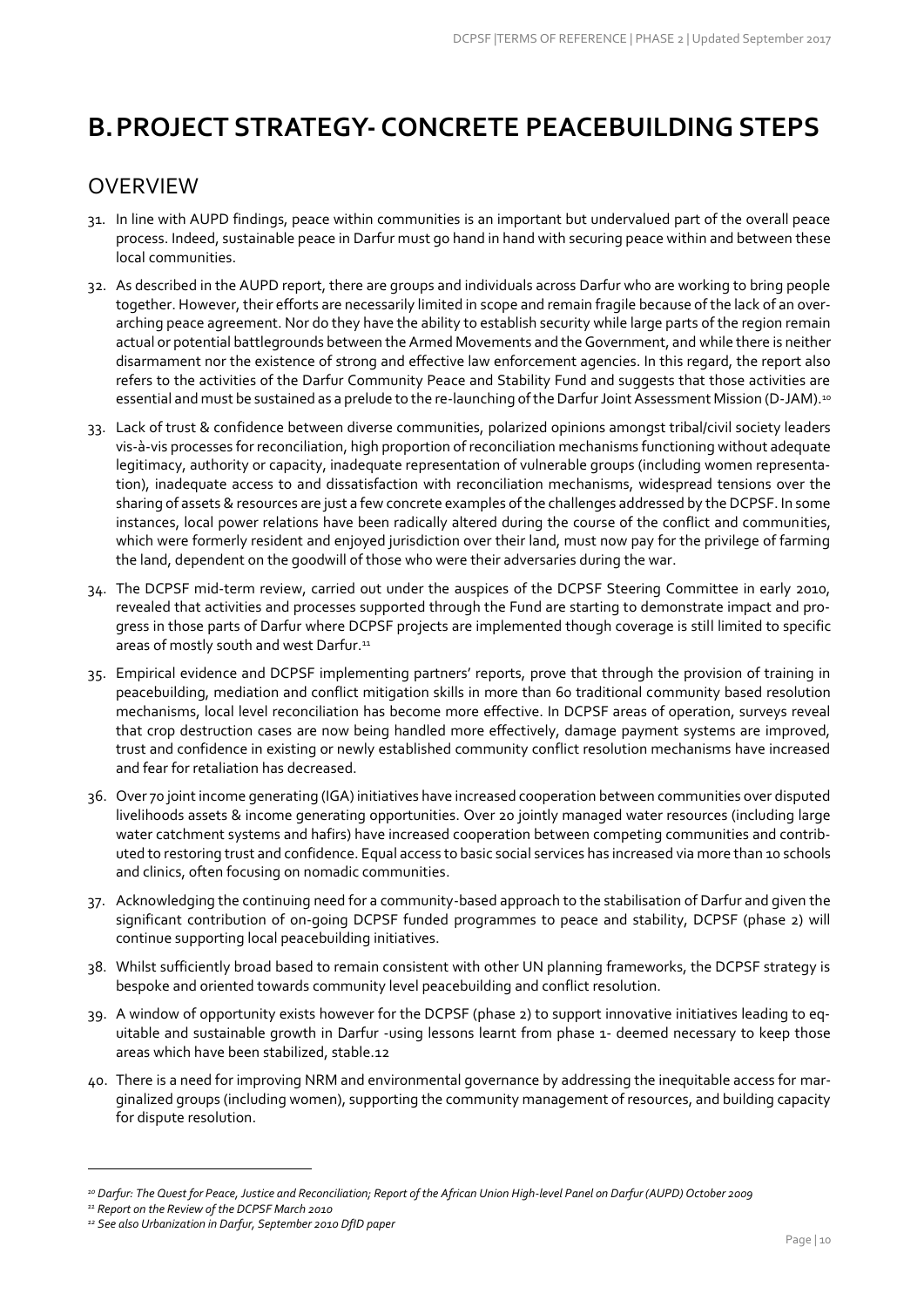## <span id="page-10-0"></span>LESSONS LEARNED

#### **LESSON 1: NO SUCCESS WITHOUT IN-DEPTH UNDERSTANDING OF LOCAL COMMUNITY DYNAMICS AND PEACEBUILDING SKILLS**

- 41. One size of peacebuilding certainly does not fit all, and it is crucial to recognize that every such task not least every post-conflict peacebuilding situation - is likely to require a quite different approach, adjusting to local circumstances. This is even more applicable on Darfur where dynamics are volatile. It is critical to have a close understanding of both the cultural norms and the internal dynamics of the society that one is trying to rebuild. The planning and execution of projects should be sensitive to local cultures and local dynamics. What also matters is that outside peacebuilders recognize not only what they can do but what they cannot, including taking ownership of another's land, people and culture, even temporarily. If that mindset of taking ownership of another's culture exists by outside peacebuilders, any attempt at building peace-sustaining institutions in that country is destined to fail.13Failure to understand local dynamics, underestimation of the complexities of the conflict and neglecting the imperative of local ownership lead to unsuccessful and potentially harmful outcomes.
- 42. Though time consuming, DCPSF partners' work has shown the importance of an in-depth understanding of the local dynamics in the area of operation to be effective.
- 43. While current DCPSF implementing partners have accumulated a wealth of expertise in conflict sensitive approaches one of the key lessons learned has been the relative limited capacity in peacebuilding skills among DCPSF partner staff. The INGOs rely heavily on national staff to identify conflict issues as well as guiding and implementing the programmes.
- 44. Following a mapping exercise of key peacebuilding skills required, DCPSF (phase 2) intends to engage an experienced trainer to provide intensive training to respond to gaps in knowledge and learning whilst imbuing partner staff with the necessary skills and competencies to mitigate conflict, address conflict and steer communities towards breaking cycles of violence and build trust and confidence. The peacebuilding staff will be trained as Trainers of Trainers (TOT). As such the staff will use the knowledge and impart it to their beneficiaries.
- 45. Where appropriate DCPSF (phase 2) the TS will continue to guide, coach and mentor implementing partners. Regular DCPSF partner meetings will also continue to be a means to share lessons learned and where partners can learn from each other. Where appropriate, those meetings could be opened up by inviting DCPSF direct beneficiaries including representatives of traditional justice mechanisms and representatives of vulnerable groups.14

#### **LESSON 2: FOCUS ON NEEDS, NOT CATEGORIES**

- 46. Funding categories (early recovery, humanitarian aid, emergency relief, etc.) are part of the current reality of assistance that incentivizes certain activities and behaviors (be it humanitarian, development, peacebuilding, statebuilding or stabilization).
- 47. Just as there is a poverty trap, there is significant statistical evidence to suggest a conflict trap as well. Low Income Countries Under Stress (LICUS) face a 15 times greater risk of conflict. And even after a conflict has ended a postconflict country still faces a 10 times higher risk of relapse into conflict.15 While DCPSF (phase 2) supported initiatives will continue to be underpinned by conflict assessments prior to implementation it is critical that DCPSF (phase 2) remains to be a flexible channel for support that is tailored to community needs coupled with addressing root causes and triggers of conflict rather than in line with predetermined funding categories.16 Some DCPSF implementing partners mention indeed a high demand by the communities for resources for "recovery" that is not part of their DCPSF projects. DCPSF projects will require a well-balanced approach between two principles: "no development without peace" and "no lasting peace without development".

*<sup>13</sup> See also: Keynote Address by Gareth Evans, President, International Crisis Group, to the UN Office at Geneva (UNOG)/Geneva Centre for the Democratic Control of Armed Forces (DCAF) Seminar on Security and Peacebuilding: The Role of the United Nations, Geneva, 27 October 2005*

*<sup>14</sup> See also: Traditional Justice in Darfur July 2010 DfID paper* 

*<sup>15</sup> See also: Breaking the Conflict Trap, A World Bank Policy Research Report, 2003*

*<sup>16</sup> See also: Early recovery from conflict: the challenges of integrating humanitarian and development frameworks, London, ODI Event, November 2009*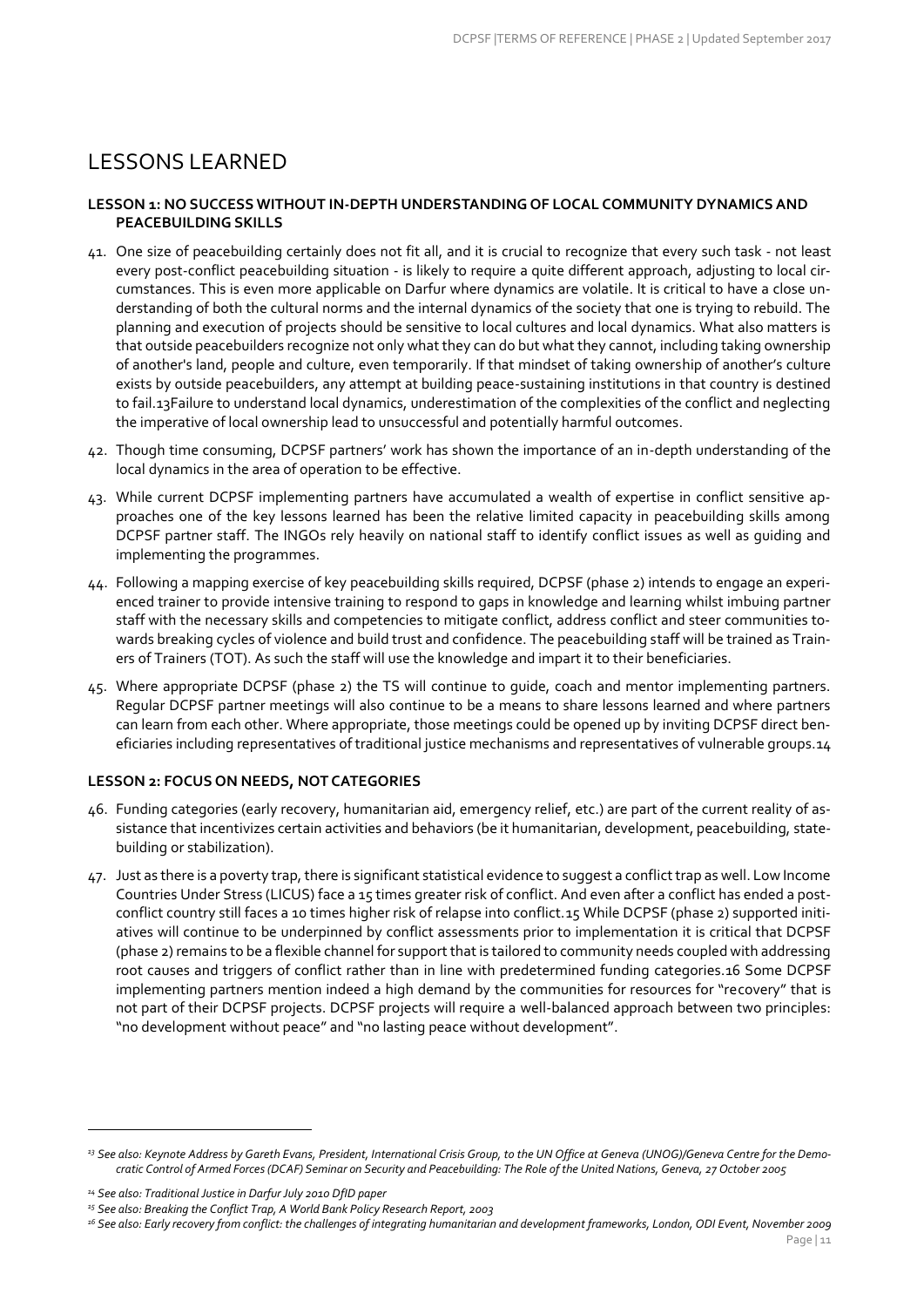#### **LESSON 3: PEACE CAN NOT BE IMPOSED WITH DEADLINES**

- 48. Externally constructed agreements imposed on conflicting parties coupled with deadline diplomacy usually lead to failing peace agreements. Enduring peace agreements cannot be imposed on the parties. In every conflict the ripe moment needs to be reached – where conflicting parties conclude that the cost of conflict is unbearable.17
- 49. While recognizing that higher-level peace negotiations have neither improved the security situation in Darfur nor led to a comprehensive political solution to the conflict, DCPSF projects have been successful, be it on a local level, in lessening conflicts and restoring trust and confidence among communities. Home-grown solutions to specific root causes and triggers of conflict and local ownership as well as grassroots brokered peace negotiations and agreements are key to long-term solutions. Good dialogue processes require time, preparation, goodwill and confidence; they may experience setbacks, sabotage and even derailments; stoicism and persistence are necessary; and one can never tell how long it is going to take - or indeed how long it will take for facilitated dialogue to become self-sustaining.
- 50. In line with the OEDC DAC principle 9 "Act fast…but stay engaged long enough to give success a chance", DCPSF will fund initiatives that recognize that peacebuilding and restoring trust and confidence is a lengthy process. Recognizing that volatility of engagement is potentially destabilizing, DCPSF (phase 2) will therefore improve support predictability in covering a programme period from 2011 until 2015.18

#### **LESSON 4: GIVING A VOICE TO WOMEN IN DARFUR IS CHALLENGING**

- 51. Situations of armed conflict as well as periods of post-conflict reconstruction provide special challenges for the advancement of gender equality and the protection of women's rights. During conflicts women endure unprecedented levels of sexual violence and assault, leading to consequences including HIV infection, pregnancy and other health complications, as well as possible stigmatization and exclusion from their communities. Women who are made refugees as the result of conflict experience intense insecurity that comes both from being isolated from their habitual support systems and from the additional physical insecurities often present in situations of forced displacement. However, despite the horrific consequences of conflict for many women, it would be wrong to see women only as "victims" of conflict and to ignore their very important role in peacemaking and conflict resolution.
- 52. Women's engagement in peace-building is recognized by many international institutions as a crucial element of recovery and conflict prevention – a fact reflected in UN Security Council Resolution 1325, which commits the United Nations and its member states to engaging women in conflict prevention and peace-building. Further UN Security Council Resolutions have emphasized the need to protect the rights of women during armed conflicts, to prevent sexual violence, and to fully integrate women into post-conflict reconciliation and reconstruction processes. Resolution 1820 and Resolution 1888 highlight the ongoing crisis of sexual violence used as a tactic of war, and call for the immediate cessation of this type of violence.
- 53. However, DCPSF (phase 1) revealed that women involvement in various committees was often unable to give women a voice. With some success, umbrella Natural Resource Committees set up separate women groups to deal with women's needs. Women's voices are not traditionally heard at the community level when it comes to conflict mitigation and reconciliation19Other Darfuri studies show similar trends:

*Trying to address women's underrepresentation and to find influential women, various international organizations have shown a specific interest for the 'hakkama', women war singers who commemorate past victories and encourage fighters for upcoming battles…but it is also debatable whether their songs express their own views or merely reflect the sentiments of their community or its male leaders.'<sup>20</sup>*

- Various DCPSF (phase 1) partners did involve the 'hakkama' women in singing for peace, but their impact is yet to be seen.
- 54. Having said that, given the context of Darfur, it is critical to improve women's capacities as change agents in supporting peacebuilding and early recovery in conflict affected regions. In addition, a result of the survey recommended to a) better access of education for both women and girls, through formal and civic education and b) affirmative action to give women better chances at leadership, c) improve women's economic power through income generating activities. Guidance will be developed during the CfP process as well as the scoring sheets for applicants in line with the UNDP's Eight Point Agenda and the UN Security Council Resolutions relating to Women, Peace and Security.

*<sup>17</sup>See also Brickhill, J., 2007, 'Protecting Civilians Through Peace Agreements - Challenges and Lessons of the Darfur Peace Agreement'*

*<sup>18</sup> OECD DAC Fragile States (and Situations) Principles*

*<sup>19</sup> See more – DCPSF Annual progress report 2009*

*<sup>20</sup> Murphy, T. Tubiana J. (September 2010). Civil Society in Darfur. Special Report 249*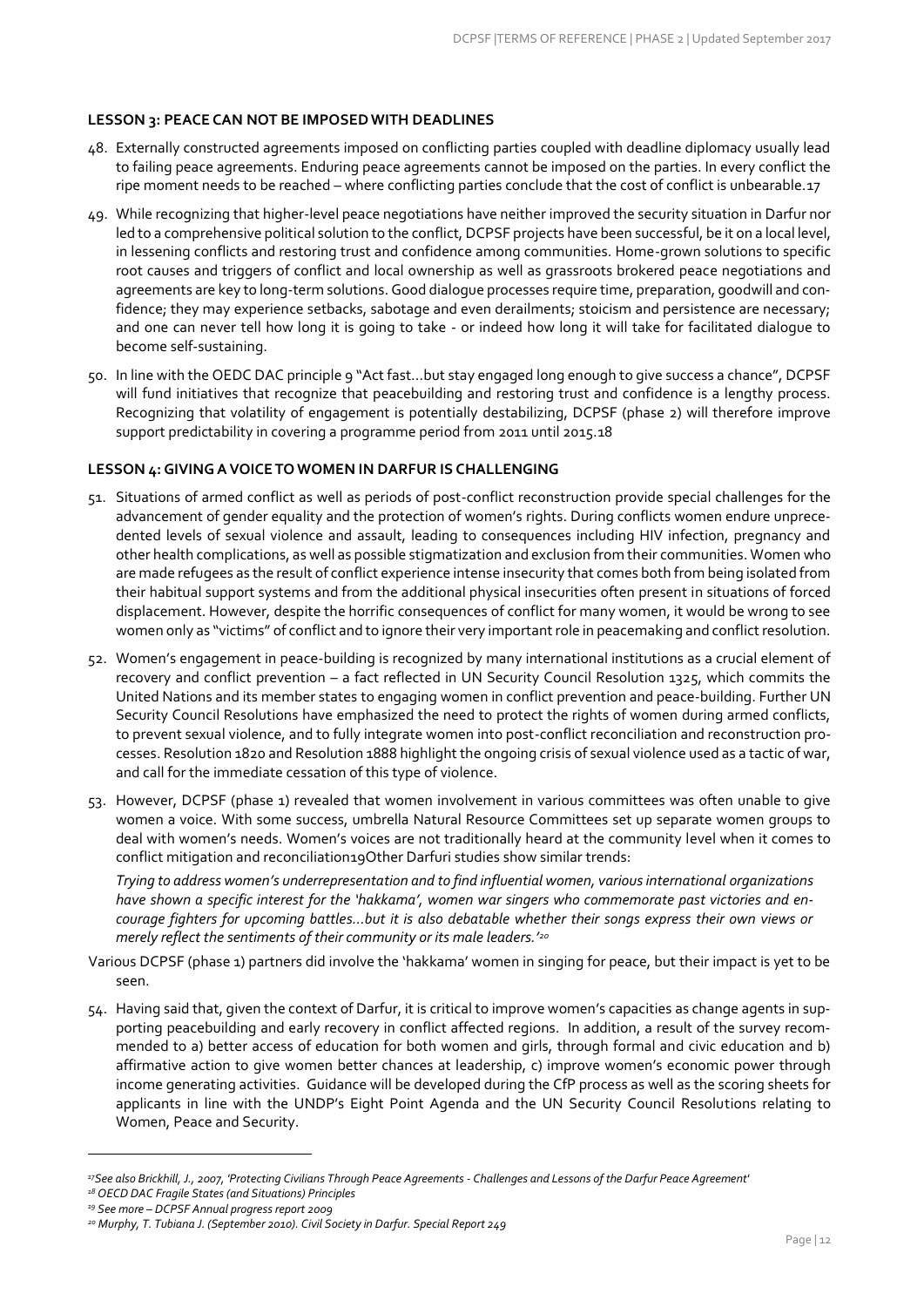#### **LESSON 5: RESTORATION OF EQUITABLE AND SUSTAINABLE ENVIRONMENTAL GOVERNANCE IS KEY FOR RECOVERY AND DEVELOPMENT**

- 55. Darfur lies on the edge of a desert, in an area that suffers both from an overall paucity of resources and from a high degree of variability in the availability of resources. Because of population growth, climate change, poor governance and conflict, it faces immense environmental challenges.
- 56. Given the role of environmental degradation and the failure of environmental governance in undermining Darfur's livelihoods and fostering conflict, environmentally sensitive recovery and development and peacebuilding programming aimed at building capacities to respond to these challenges is key.
- 57. There are signs that by promoting programming around natural resource management, opportunities exist to protect the fragile resource base and to support the structures by which it is governed. In this way, programming may be undertaken in a way that promotes conditions for sustainable peace in areas relating to natural resources.
- 58. Environmental impact assessments and conflict-sensitive approaches should be a standard requirement for all DCPSF interventions.

#### **LESSON 6: THE BENEFITS OF A "DO" SCENARIO OUTWEIGH THE COSTS OF A "DO-NOTHING" SCENARIO**

- 59. Peacebuilding activities bring about changes that tend to be more qualitative than quantitative, and affect attitudes and relations rather than concrete structures, and usually bear fruits only in the long-term. This only makes measuring impact more complex. However, there is overall evidence of the benefits of a do-scenario:
- 60. 'Since the 1990s more conflicts have successfully ended through negotiated settlements than through armed settlements: between 2000 and 2005 negotiated outcomes were four times as numerous as armed victories. However, it must not be forgotten that the longer-term success of these negotiated outcomes is as yet unknown, and inevitably fragile, as the case of Sudan currently illustrates.' 21
- 61. In line with the above, DCPSF (phase1) has successfully contributed to processes leading to several tribal agreements over the use of natural and physical resources including water, roads and land use between conflicting communities. Community driven negotiations resulted in locally brokered agreements at community level and engaged the participation of all stakeholders including traditional leadership, local administration, often facilitated by DCPSF partners and UNAMID. The importance of dialogue processes will continue to be a key principle for DCPSF (phase 2) initiatives as they prove to be an effective means to end local conflicts.

## <span id="page-12-0"></span>**OUTPUTS**

**-**

Following the revision of DCPSF result framework in November 2013; DCPSF outputs were reduced from 5 to 4 outputs. While output one is maintained as is, output two was re-worded and output three and four were merged together. The last output which became output four was revised in a way to ensure that community peace interventions will feed into wider peace fora and agenda in Darfur. The updated outputs are:

#### **OUTPUT 1: EFFECTIVE COMMUNITY-LEVEL CONFLICT RESOLUTION AND PREVENTION PLATFORMS IN DARFUR ARE IN PLACE**

62. In line with recommendations in recent DfID papers on traditional justice, continued support to (traditional) justice mechanisms is required. Acknowledging that traditional mechanisms are not perfect is not a reason to withhold support and rejection of certain elements of traditional justice does not amount to a rejection of traditional justice entirely. In fact, the core of traditional mechanisms is still valued in Darfuri society. However, the task is to adjust the mechanisms to changing demands.22 Recognizing that a high proportion of community-level reconciliation mechanisms function without adequate legitimacy, authority or capacity, DCPSF will support at least 130 community based conflict resolution mechanisms.

*<sup>21</sup> See also: Fisher S, Zimina L. (2009). Just Wasting our Time? Provocative Thoughts for Peacebuilders. Berghof Handbook Dialogue Series No. 7*

*<sup>22</sup> See also: Darfur – Beyond Emergency Relief RCSO September 2010*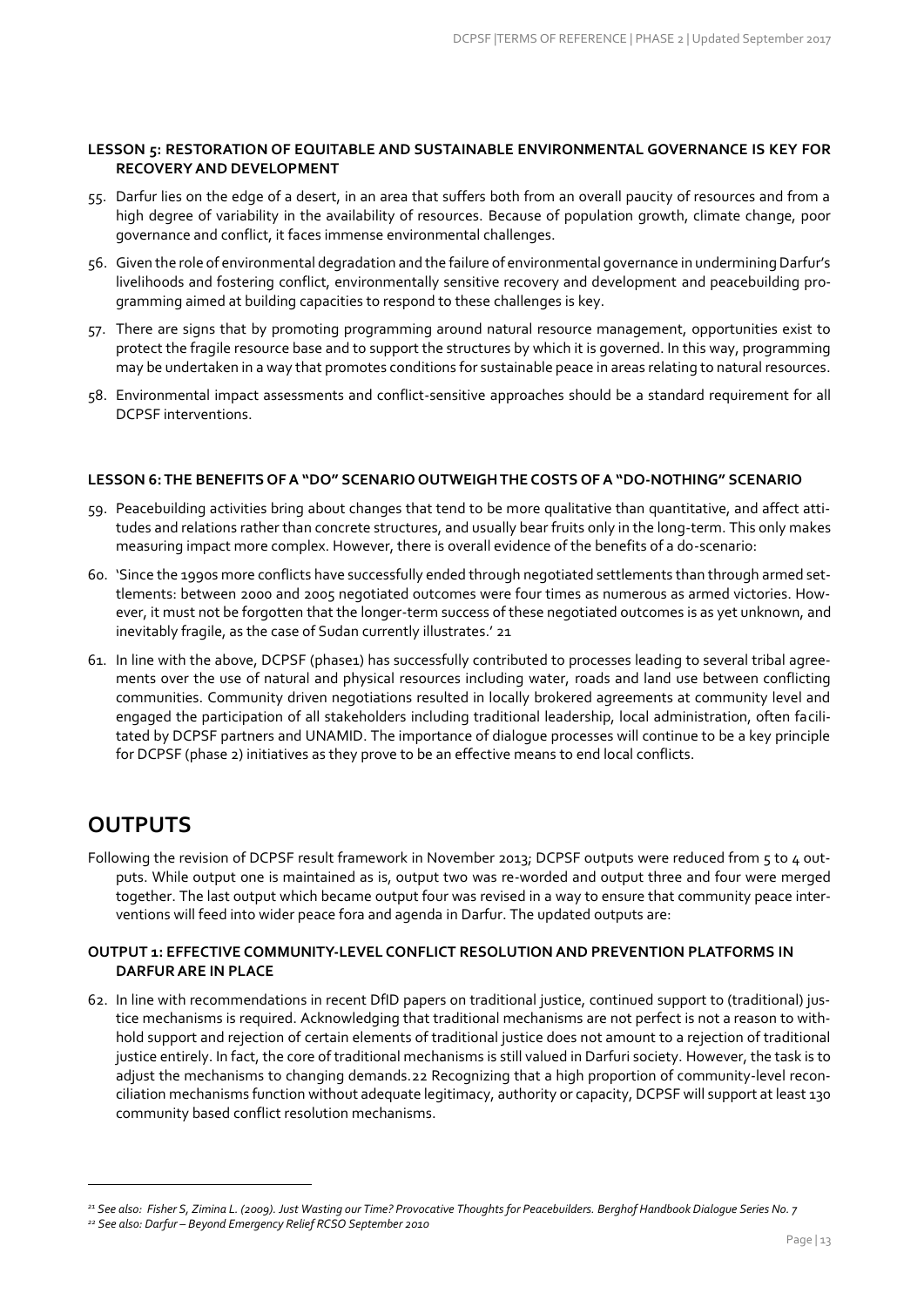- 63. Initiatives eligible for funding comprise capacity development in peace building, facilitation, conflict mitigation, participatory approach, record keeping, community mobilization, community awareness campaigns on crop destruction and deforestation.
- 64. Given the high number of mechanisms lacking adequate representation of vulnerable groups including women and youth, IDPs or returnees, at least 90 conflict resolution mechanisms will have at least one member of each vulnerable group effectively representing their interests.
- 65. DCPSF will encourage mutual learning. Current DCPSF implementing partners and suggestions from several traditional justice mechanisms indicated the need for contacts among themselves to learn from each other's experience and to promote their work.
- 66. Where possible and appropriate, the Fund will encourage creating more effective civil society organizations in the justice sector, will promote stronger links between formal and informal justice systems and will pilot mechanisms to increase equal access to justice.2324

#### **OUTPUT 2: COOPERATION BETWEEN COMMUNITIES ENHANCEDTHROUGH SHARED LIVELIHOOD ASSETS AND INCOME GENERATING OPPORTUNITIES ACTIVITIES**

- 67. With widespread tensions over the sharing of assets and resources in Darfur there is a need to support initiatives that deliver collaborative livelihoods and IGAs and increase equitable access for all, including IDPs and returnees.
- 68. The DCPSF will support at least 220 community initiatives that deliver collaborative livelihoods and income generating strategies which result in an increase of commercial transactions across Darfur between diverse communities by 30%.
- 69. Whilst markets exist across Darfur, many are segregated by communities or need to be rehabilitated. The DCPSF will support rehabilitation of at least 15 markets targeted to enable diverse communities to interact/cooperate and restore Darfur's role as a distribution center in the region.

#### **OUTPUT 3: COOPERATION BETWEEN COMPETING COMMUNITIES OVER MANAGEMENT OF NATURAL RESOURCES AND ACCESS TO BASIC SOCIAL SERVICES INCREASED**

- 70. Growing competition for, uneven access to and inequitable and weak management of scarce resources continue to heighten tensions between diverse communities and are fueling conflict locally.
- 71. DCPSF will continue supporting initiatives including community-led water harvesting focusing on fair and effective harnessing of water resources. At least 200 water catchment systems, dams, water pumps are targeted.
- 72. Aside from competition over natural resources, unequal access to basic social services (including education and health) are equally sources of anxiety between communities locally and between Darfur and other states in Sudan. Particularly (labor) market relevant vocational training is key for providing healthy alternatives and opportunities to youth, desperate to make a living and easy target for criminal activities even further destabilizing Darfur.
- 73. To ensure equal access to diverse communities to basic social services, DCPSF will support at least 110 education and health initiatives.
- 74. Baseline-data show that there is a considerable need in increasing the number of well-equipped schools, offering the proper physical environment. At least 50 new or rehabilitated, well equipped schools will be targeted while preferably using innovative sustainable building techniques including Soil Stabilized Blocks.
- 75. Baseline data show that most the rural population does not have reasonable access to primary health services and infrastructure. The number of people with reasonable access to primary health care services should increase by 400,000 by the end of the programme.

*<sup>23</sup> Traditional Justice in Darfur July 2010 DfID paper*

*<sup>24</sup> Report on Review of DCPSF March 2010*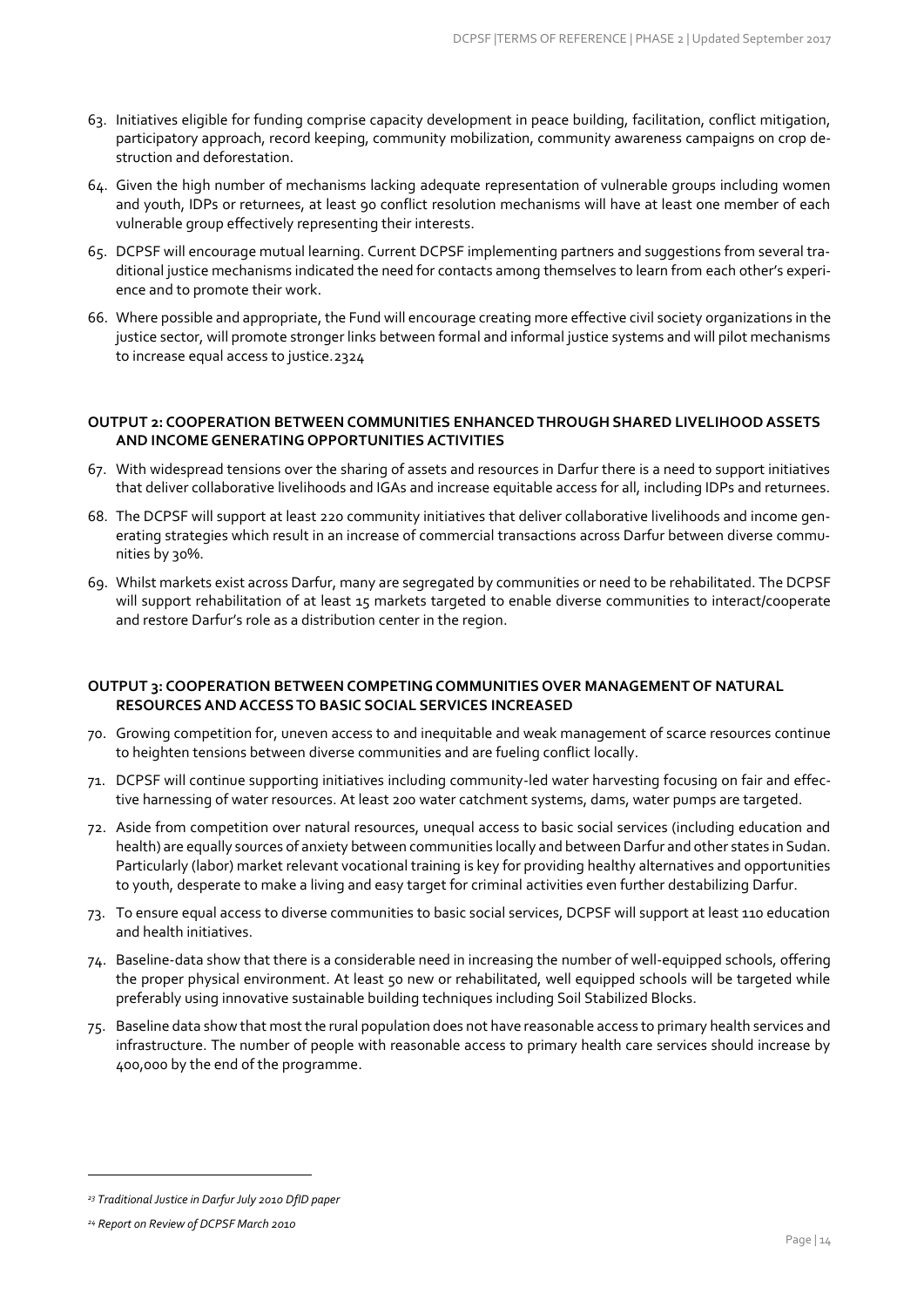#### **OUTPUT 4: A NETWORK OF EFFECTIVE COLLABORATIVE PEACEBUILDING INITIATIVES CREATEDAND FEEDING INTO WIDER PEACE FORA AND DARFUR AGENDAS**

- 76. In facilitating processes that seek to restore trust and confidence, concurrent to upgrading community services and programmes, DCPSF (phase 2) - through its implementing partners - hopes to demonstrate the value that peaceful coexistence can bring to target communities. The aggregated impact and learning of DCPSF sponsored initiatives will be systematically catalogued by the TS. Whilst the DCPSF (phase 2) does not overestimate its influence in terms of advancing peace in Darfur, it is hoped that demonstrable progress at a community level, will inform wider peace fora and Darfur agendas.
- 77. Demonstrating the impact of community level peacebuilding/conflict resolution initiatives the world over is notoriously hard to ascertain. For Darfuris to overcome the deep-rooted tension and suspicion that exists between many diverse communities, requires more than simple processes for restoring trust and confidence. DCPSF funded community-oriented initiatives have the potential to inform broader peace processes. As such, output 5 will result in:
	- DCPSF becomes a repository of best practices in promoting grass roots level peacebuilding & conflict resolution in the context of Darfur shared with actors and stakeholders in the wider peace fora and Darfur agendas25;
	- the work sponsored through the DCPSF informs the development of future early recovery processes;
	- a clearer sense of priority regarding the allocation of future resources;
	- a deepened understanding of community dynamics, notably sources of tension, models of negotiation & resolution & capacity/credibility of civil society arbitration;
	- a systematic monitoring of operational progress to gauge the impact of DCPSF sponsored peacebuilding & dispute resolution initiatives;
	- lessons learned from ongoing initiatives factored into future programming decisions.

# <span id="page-14-0"></span>ENGAGEMENT WITH OTHER ACTORS

- 78. With a view to promote greater consistency & coherence within the peacebuilding & conflict resolution agendas and to effectively feed community level demands into the broader peace domain, DCPSF TS will engage with other actors including:
- 79. Government authorities at state and regional level: Many DCPSF partners have already established fruitful cooperation with line ministries particularly about themes relating to agriculture, grazing areas, migratory routes, education or WASH. This network of contacts will be utilized to advocate conflict sensitive approaches in programming and implementing early recovery activities. While DCPSF (phase 2) will continue focusing on community level initiatives, increased engagement with local government institutions will be encouraged, particularly on a local and state level, including locality commissioners and (deputy-) governors with a view to advocate conflict sensitive programming. The DCPSF will also actively engage with the Darfur Regional Authority to ensure that DCPSF interventions are in line with DRA's efforts to implement the stipulations outlined in the DDPD as well as to ensure that support is provided to the DRA if and where necessary.
- 80. UN Country Team and the Humanitarian Country Team: To ensure that activities supported by the DCPSF are complementing ongoing broader emergency relief and early recovery efforts in the region and to support a smooth transition towards longer term stability and development in the region, the DCPSF TS will engage with the UN Country Team and the Humanitarian Country Team through the Resident and Humanitarian Coordinator, including regular briefings on ongoing activities, joint monitoring visits, sharing of lessons learned and input into UNCT and HCT activities and strategy development.
- 81. Bilateral and multilateral funding partner initiatives: The DCPSF TS will actively engage with bilateral funding partners (including the "traditional" as well as the "emerging" funding partners) as well as multilateral funding partners (including but not limited to the World Bank and the African Development Bank). The engagement will aim at: (i) ensuring that the DCPSF supported activities are complementary to other ongoing initiatives receiving funding through bilateral/multilateral channels; (ii) continuously sharing information and lessons learned from past and ongoing initiatives; and (iii) informing and providing synergies with bilateral engagement strategies in the region.

*<sup>25</sup> See also next section, Engagement with other actors.*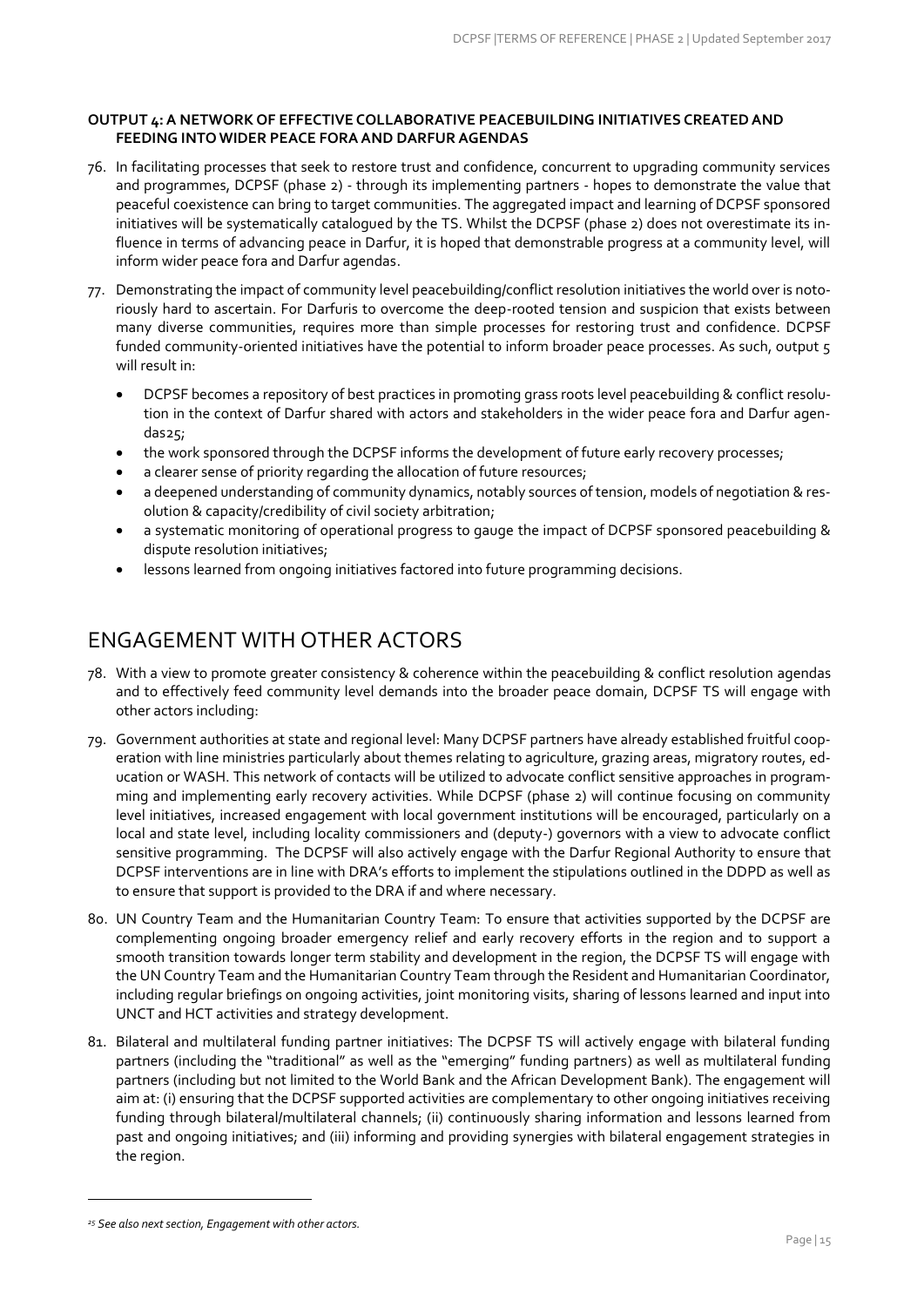- 82. African Union/United Nations Hybrid operation in Darfur (UNAMID): The DCPSF TS will actively engage with relevant sections of UNAMID to ensure that activities are well coordinated and facilitate the sharing of information and lessons learned with a view to increase the efficiency and effectiveness of DCPSF supported interventions. Specifically, the TS will liaise with the following UNAMID sections:
	- Civil Affairs: The Civil Affairs Section is a civilian component in UNAMID that works at the social, administrative and sub-national political levels to facilitate the implementation of the UNAMID mandate and to support the population and government in creating and strengthening conditions and structures conducive to sustainable peace in Darfur.
	- Humanitarian, Protection Strategy Coordination (HPS): HPS is the forefront of UNAMID's actions to help Darfur make the transition from conflict to recovery and development. The issues they work on range from information-sharing to facilitation and support in the provision of humanitarian assistance. The division develops policies relating to the protection of civilians and facilitates the return of refugees and internally displaced persons. It is the custodian of UNAMID's Protection of Civilian strategy.
	- Human Rights: The Human Rights Section monitors, investigates early warning and reports on human rights violations, sexual gender-based violence (SGBV) and abuses.
	- Gender Unit: It's a section that works for gender mainstreaming in all aspects of UNAMID activities, especially as it concerns the peace process, women rights, development and their adequate participation and representation in all aspects of society in line with the various Security Council resolutions passed to promote the rights of women.
- 83. To engage with different actors, the DCPSF TS will make use of existing coordination fora, such as the state-level Peacebuilding Working Groups, the Early Recovery and Recovery coordination forum, and Area Humanitarian Coordination Teams, which will be the most suitable discussion and feedback mechanism.

# <span id="page-15-0"></span>DCPSF PRINCIPLES FOR FUNDING

84. For project proposals to be eligible for funding, they need to:

- Be based on a conflict assessment that addresses root causes as well as manifestation of conflict where rapid intervention might be necessary;
- Inclusive and participatory in nature, project inception, design, implementation and in terms of communitywide benefits received;
- Have a clear conflict prevention, reconciliation and peacebuilding component with clear actions that build and consolidate social capital, social cohesion, and inter-communal reconciliation;
- Include distinct components by which the capacity of community-based institutions for mitigating risk and preventing future conflict is enhanced and institutionalized;
- Respond to immediate stabilization and recovery goals while considering long-term growth and development where peace dividends are consolidated and expanded;
- Projects involving community initiatives for sustainable growth must be part of decision-making on community priorities and promote cooperation among communities in their desire to work together to resolve their differences; and ensure that they jointly plan, implement and manage their common interests.
- Projects must address the participation of and engagement with women and demonstrate gender equality in their activities, with clear methodology of how women and youth will be engaged in all aspects of the project and especially in peacebuilding and conflict resolution mechanisms as much as possible. Projects must disaggregate the beneficiaries to indicate male and female including youth.
- Projects must include an analysis of the environmental and social impacts of the proposed project to ensure these considerations are factored into decision-making, design and execution. Environmental impacts include the physical, biological and social interactions surrounding a specific activity. The proposal must identify ways for preventing, minimizing, mitigating, or compensating for adverse consequences and for enhancing positive ones.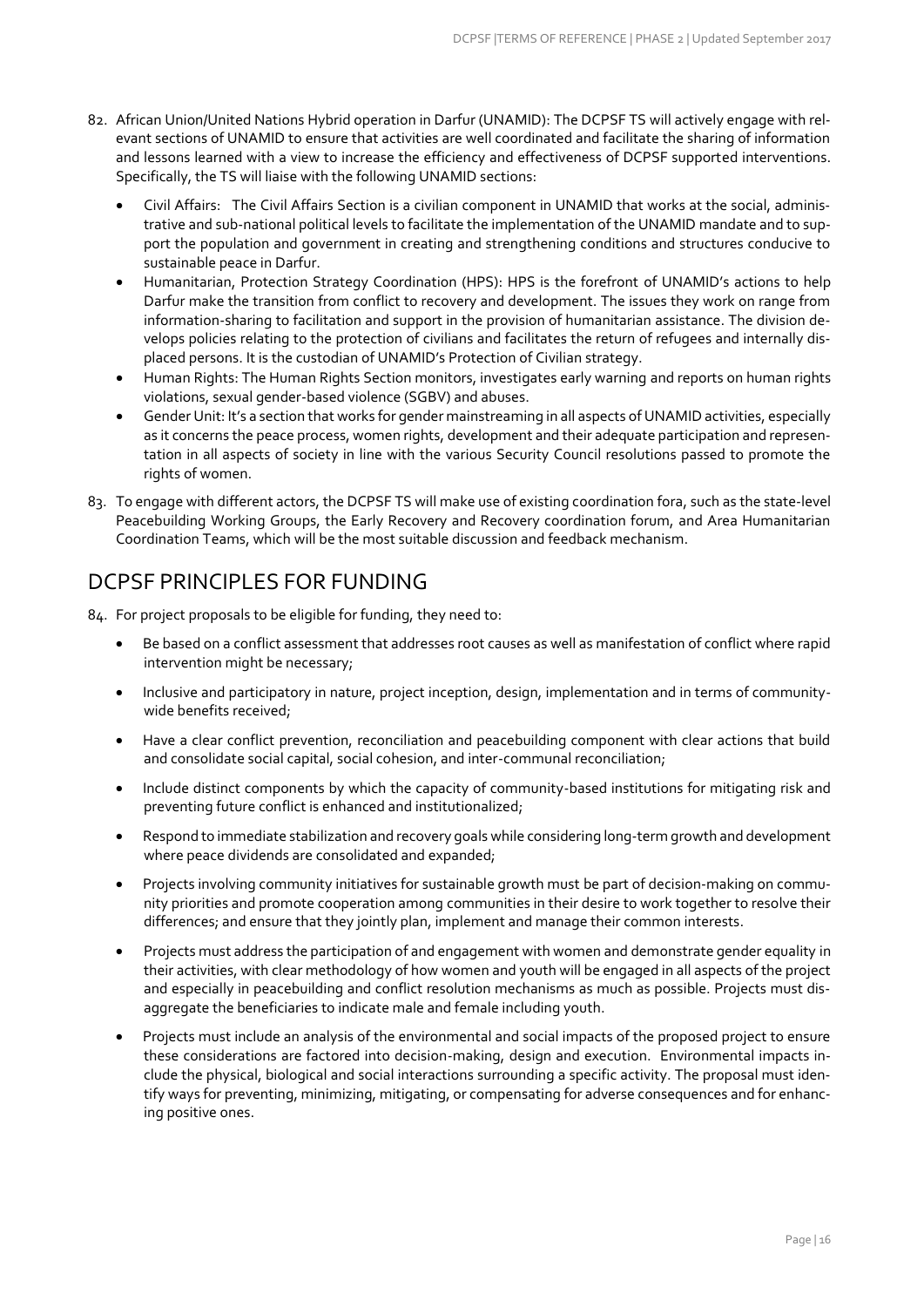# **C.RESULTS FRAMEWORK**

2011-2013

### **PROJECT TITLE: DARFUR COMMUNITY PEACE AND DEVELOPMENT FUND (PHASE 2)**

**Purpose**: Communities stabilized and trust & confidence between communities is restored paving the way towards early recovery

<span id="page-16-0"></span>

| Indicator                                                                                                                                                                             | Baseline 2010                                                                                                                                                           | Milestone 1 (2011)                                                                                                     | Milestone 2 (2012)                                                                                                                                                    | Milestone 3<br>(2013)                                                                                                                                              | <b>Risks and assumptions</b>                                                                                                                                                                                                              | <b>Sources</b>                                                                                                                                                                                                                                                                                                   |
|---------------------------------------------------------------------------------------------------------------------------------------------------------------------------------------|-------------------------------------------------------------------------------------------------------------------------------------------------------------------------|------------------------------------------------------------------------------------------------------------------------|-----------------------------------------------------------------------------------------------------------------------------------------------------------------------|--------------------------------------------------------------------------------------------------------------------------------------------------------------------|-------------------------------------------------------------------------------------------------------------------------------------------------------------------------------------------------------------------------------------------|------------------------------------------------------------------------------------------------------------------------------------------------------------------------------------------------------------------------------------------------------------------------------------------------------------------|
| % of female and male<br>community mem-<br>bers sampled de-<br>claring that trust<br>& confidence is re-<br>stored                                                                     | A high proportion of<br>community mem-<br>bers, outside<br>DCPSF areas of<br>operation, indicate<br>a lack of trust &<br>confidence be-<br>tween diverse<br>communities | २०%                                                                                                                    | 50%                                                                                                                                                                   | 80%                                                                                                                                                                | Spoilers interfere in the pro-<br>$\bullet$<br>cesses necessary to restore<br>trust and confidence<br>Lack of access and insecurity<br>$\bullet$<br>problems delay the implemen-<br>tation of outputs necessary to<br>achieve the purpose | Progress reports sub-<br>mitted by DCPSF Im-<br>plementing Partners<br>Feedback from DDDC<br>consultations<br>Focus groups                                                                                                                                                                                       |
| % of tribal/civil society<br>leaders both men<br>and women sam-<br>pled agreeing to a<br>common and/or<br>collaborative ap-<br>proach on how to<br>address root<br>causes of conflict | Polarized opinion exists<br>amongst<br>tribal/civil society<br>leaders vis-à-vis<br>process for recon-<br>ciliation                                                     | 60% of tribal/civil society<br>leaders sampled share<br>a common under-<br>standing of reconcilia-<br>tion initiatives | 75 % tribal/civil<br>society lead-<br>ers sampled<br>advocating<br>for coher-<br>ence & con-<br>sistency in<br>implement-<br>ing reconcili-<br>ation initia-<br>tives | 75%<br>tribal/civi<br>I society<br>leaders<br>sampled<br>agree on<br>the pro-<br>cess for<br>& imple-<br>menta-<br>tion of<br>reconcili-<br>ation ini-<br>tiatives | Tribal leaders/local & central<br>$\bullet$<br>government are willing to<br>agree, promote & implement<br>common reconciliation agen-<br>das                                                                                              | Progress reports sub-<br>mitted by DCPSF Im-<br>plementing Partners<br>Feedback from DDDC<br>consultations<br>Focus groups<br>Local leadership and<br>peace building study<br>Monitoring media re-<br>ports on decline (or<br>rise) in tension in areas<br>where DCPSF-funded<br>programmes are imple-<br>mented |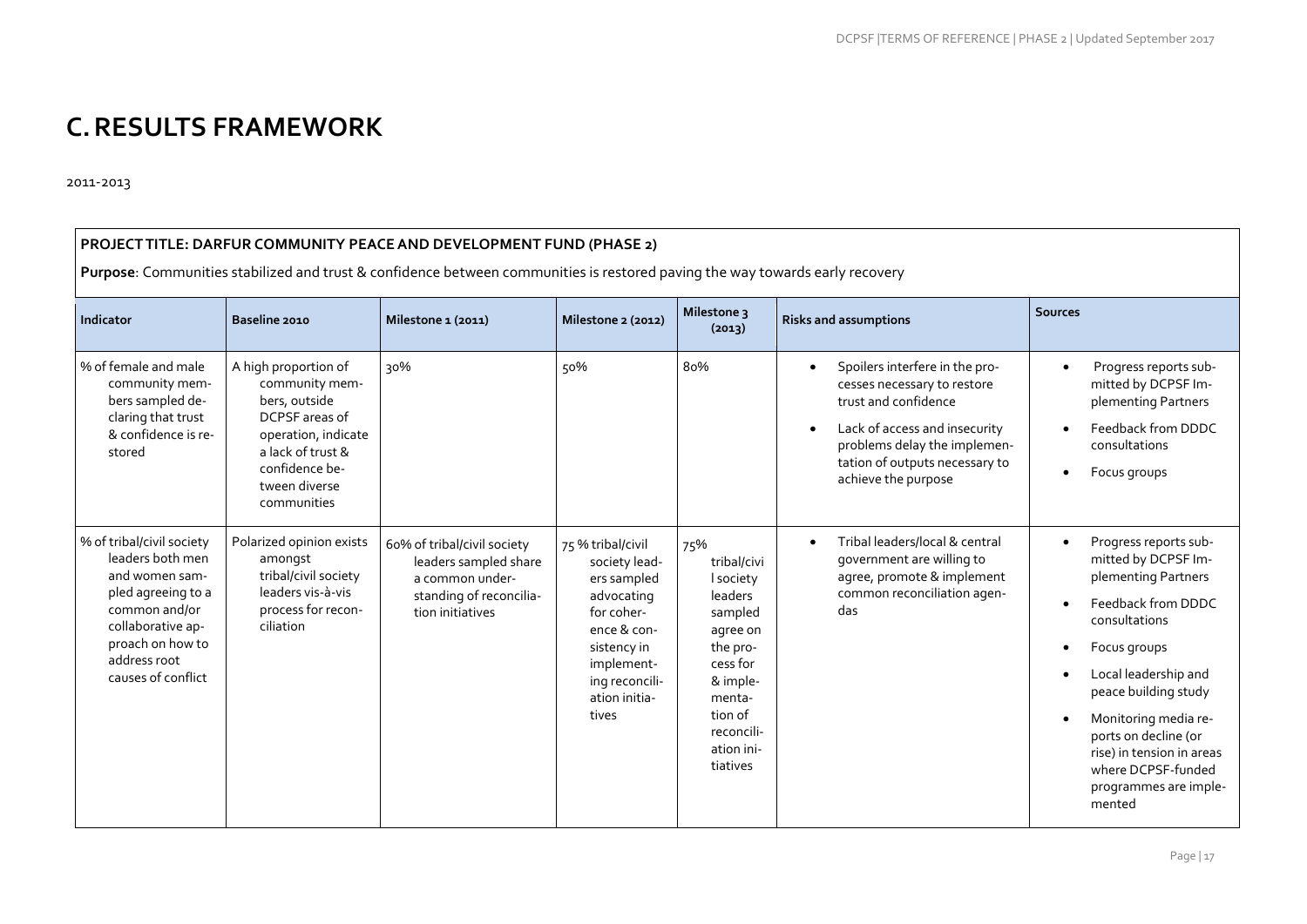| OUTPUT 1: EFFECTIVE COMMUNITY-LEVEL CONFLICT RESOLUTION AND PREVENTION PLATFORMS IN DARFUR ARE IN PLACE |                                                                                                                                                           |                                                                                               |                                                                                                             |                                                                                                             |                                                                                                                                                                                                                                                                                                                                               |                                                                                                                                            |  |  |  |
|---------------------------------------------------------------------------------------------------------|-----------------------------------------------------------------------------------------------------------------------------------------------------------|-----------------------------------------------------------------------------------------------|-------------------------------------------------------------------------------------------------------------|-------------------------------------------------------------------------------------------------------------|-----------------------------------------------------------------------------------------------------------------------------------------------------------------------------------------------------------------------------------------------------------------------------------------------------------------------------------------------|--------------------------------------------------------------------------------------------------------------------------------------------|--|--|--|
| <b>Indicator</b>                                                                                        | Baseline 2010                                                                                                                                             | Milestone 1<br>(2011)                                                                         | Milestone 2<br>(2012)                                                                                       | <b>Milestone 3</b><br>(2013)                                                                                | <b>Risks and assumptions</b>                                                                                                                                                                                                                                                                                                                  | <b>Sources</b>                                                                                                                             |  |  |  |
| Number of community<br>based resolution<br>mechanisms26<br>functioning effec-<br>tively                 | Outside DCPSF areas of<br>operation, a high<br>proportion of<br>mechanisms, func-<br>tion without ade-<br>quate legitimacy,<br>authority or capac-<br>ity | 30 community<br>based res-<br>olution<br>mecha-<br>nisms<br>function-<br>ing effec-<br>tively | २० additional<br>commu-<br>nity based<br>resolution<br>mecha-<br>nisms<br>function-<br>ing effec-<br>tively | २० additional<br>commu-<br>nity based<br>resolution<br>mecha-<br>nisms<br>function-<br>ing effec-<br>tively | New or reformed platforms lose credi-<br>bility after being established due to in-<br>ability to meet expectations<br>Spoilers interfere in the process of in-<br>$\bullet$<br>creasing legitimacy and capacity of<br>mechanisms<br>Existing community based resolution<br>$\bullet$<br>mechanisms are receptive to new<br>ideas & techniques | Progress reports submitted<br>by DCPSF Implementing<br>Partners<br>Feedback from DDDC con-<br>$\bullet$<br>sultations<br>Focus groups<br>٠ |  |  |  |

#### **OUTPUT 1: EFFECTIVE COMMUNITY-LEVEL CONFLICT RESOLUTION AND PREVENTION PLATFORMS IN DARFUR ARE IN PLACE**

 $\overline{a}$ 

*<sup>26</sup> Including Reconciliation Committees, Peace Committees, NRMs, Water Management Committees, Legal Aid networks*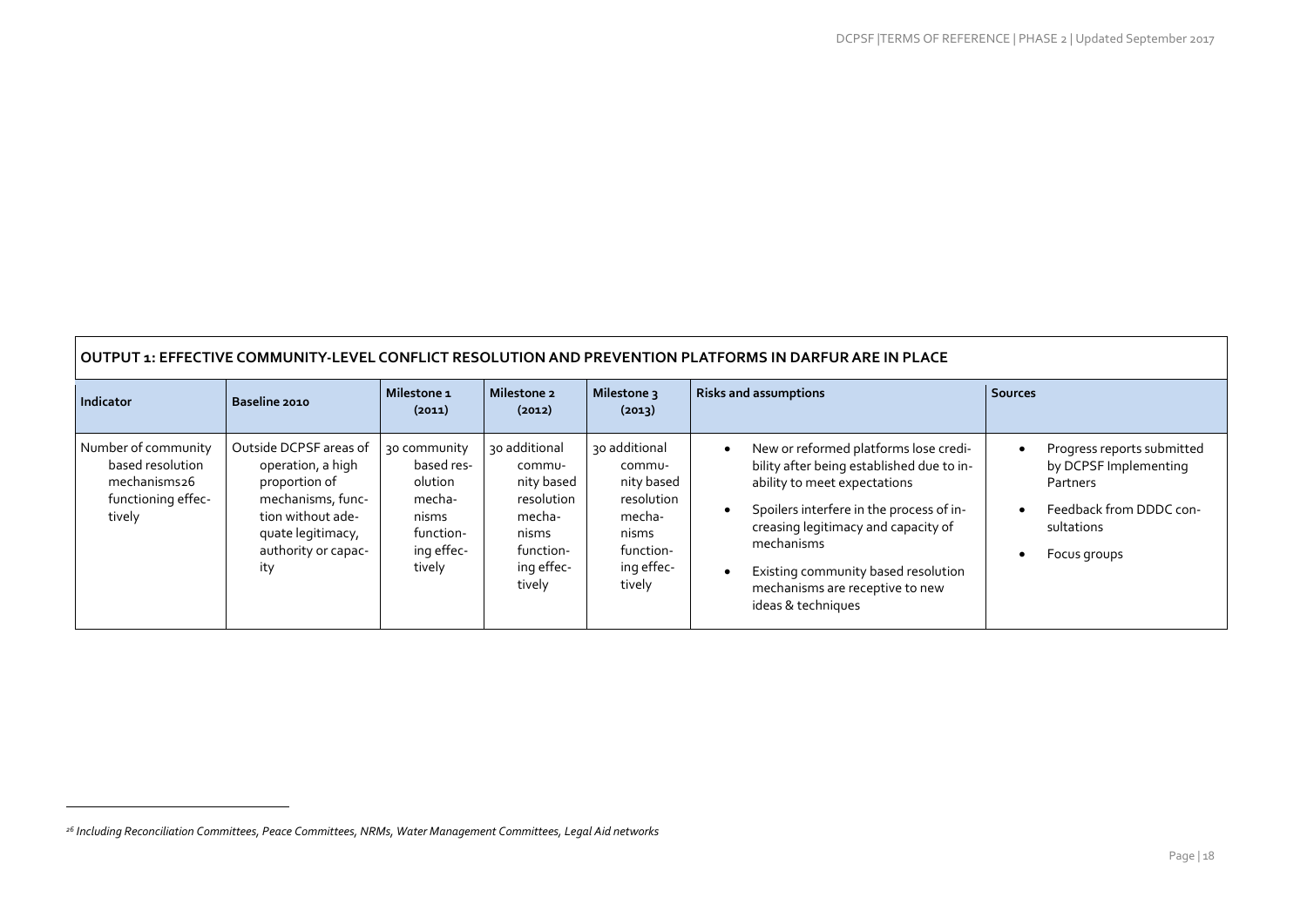| OUTPUT 1: EFFECTIVE COMMUNITY-LEVEL CONFLICT RESOLUTION AND PREVENTION PLATFORMS IN DARFUR ARE IN PLACE                                |                                                                                                                                                                                      |                                                                                                                                                           |                                                                                                                                                                         |                                                                                                                                                                         |                                                                                                                                                                                                                                                                          |                                                                              |  |  |
|----------------------------------------------------------------------------------------------------------------------------------------|--------------------------------------------------------------------------------------------------------------------------------------------------------------------------------------|-----------------------------------------------------------------------------------------------------------------------------------------------------------|-------------------------------------------------------------------------------------------------------------------------------------------------------------------------|-------------------------------------------------------------------------------------------------------------------------------------------------------------------------|--------------------------------------------------------------------------------------------------------------------------------------------------------------------------------------------------------------------------------------------------------------------------|------------------------------------------------------------------------------|--|--|
| Indicator                                                                                                                              | Baseline 2010                                                                                                                                                                        | Milestone <sub>1</sub><br>(2011)                                                                                                                          | Milestone 2<br>(2012)                                                                                                                                                   | Milestone 3<br>(2013)                                                                                                                                                   | <b>Risks and assumptions</b>                                                                                                                                                                                                                                             | <b>Sources</b>                                                               |  |  |
| Number of vulnerable<br>qroup representa-<br>tives (women,<br>youth, minorities)<br>within community<br>based resolution<br>mechanisms | Outside DCPSF areas of<br>operation, a high<br>proportion of<br>mechanisms lack<br>adequate repre-<br>sentation of vul-<br>nerable groups                                            | In at least 20<br>resolution<br>mecha-<br>nisms at<br>least one<br>member<br>of each<br>vulnera-<br>ble group<br>repre-<br>senting<br>their con-<br>cerns | In at least 20<br>additional<br>resolution<br>mecha-<br>nisms at<br>least one<br>member<br>of each<br>vulnera-<br>ble group<br>repre-<br>senting<br>their con-<br>cerns | In at least 20<br>additional<br>resolution<br>mecha-<br>nisms at<br>least one<br>member<br>of each<br>vulnera-<br>ble group<br>repre-<br>senting<br>their con-<br>cerns | Though vulnerable groups are repre-<br>sented, their representatives are una-<br>ble to voice the concerns of their con-<br>stituencies<br>Existing community based resolution<br>$\bullet$<br>mechanisms are willing to accommo-<br>date the views of vulnerable groups | Progress reports submitted<br>$\bullet$<br>by DCPSF Implementing<br>Partners |  |  |
| % of community mem-<br>bers with access<br>to & satisfaction<br>with reconciliation<br>mechanisms                                      | Outside DCPSF areas of<br>operation, a high<br>proportion of com-<br>munity members<br>declare not having<br>access to and dis-<br>satisfaction with<br>reconciliation<br>mechanisms | 50%                                                                                                                                                       | 70%                                                                                                                                                                     | 70%                                                                                                                                                                     | Difficulties in monitoring as commu-<br>$\bullet$<br>nity members might not be willing to<br>share sensitive information on satis-<br>faction with reconciliation mecha-<br>nisms                                                                                        | Progress reports submitted<br>$\bullet$<br>by DCPSF Implementing<br>Partners |  |  |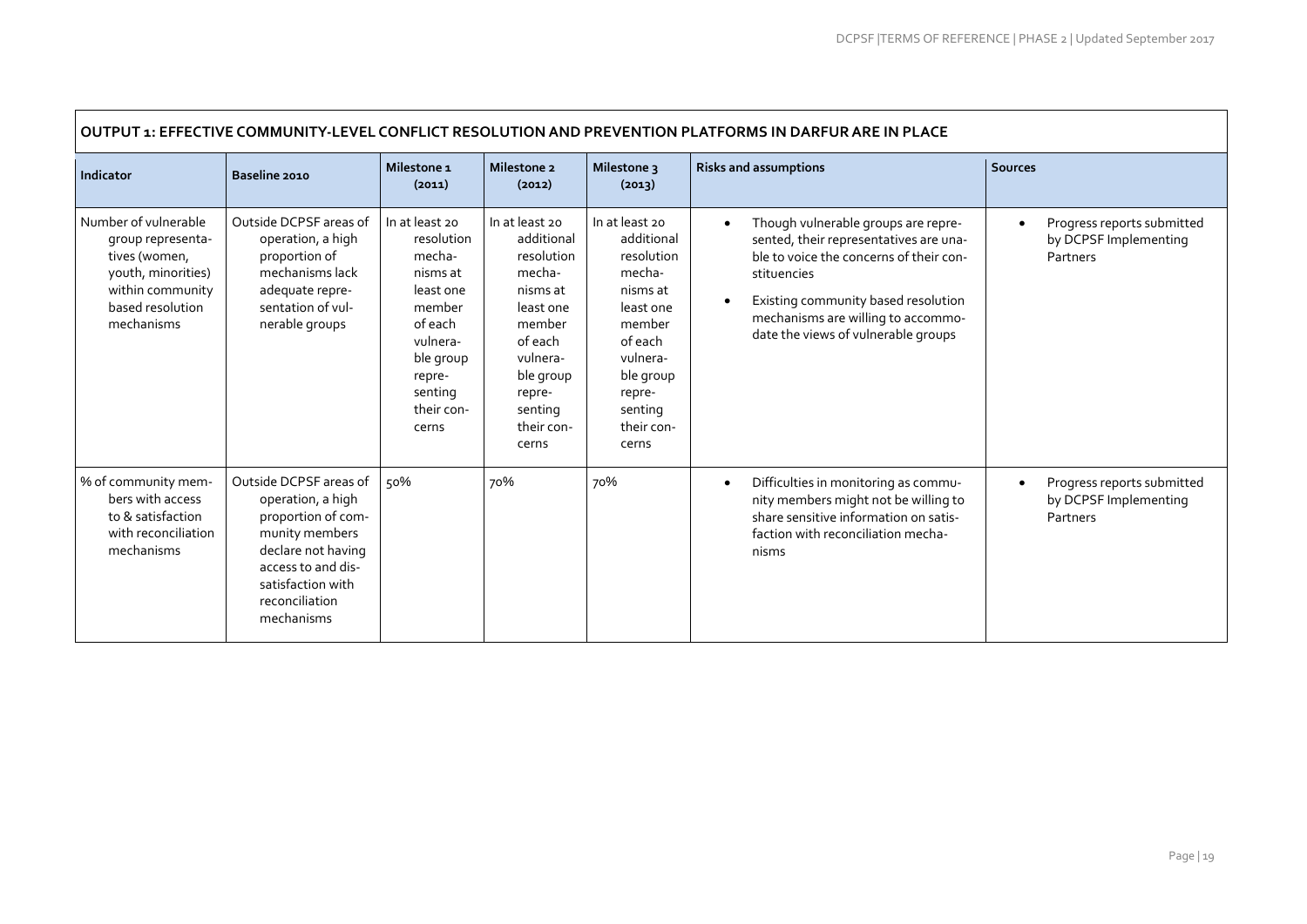| UUTPUT 2: COOPERATION BETWEEN COMMONITIES OVER DISPUTED LIVELIHOODS ASSETS & INCOME GENERATING OPPORTUNITIES INCREASED                                                 |                                                                                                                                                               |                                  |                       |                       |                                                                                                                                                                                                                                                                         |                                                                                                                                                                                                         |  |  |  |
|------------------------------------------------------------------------------------------------------------------------------------------------------------------------|---------------------------------------------------------------------------------------------------------------------------------------------------------------|----------------------------------|-----------------------|-----------------------|-------------------------------------------------------------------------------------------------------------------------------------------------------------------------------------------------------------------------------------------------------------------------|---------------------------------------------------------------------------------------------------------------------------------------------------------------------------------------------------------|--|--|--|
| Indicator                                                                                                                                                              | Baseline 2010                                                                                                                                                 | Milestone <sub>1</sub><br>(2011) | Milestone 2<br>(2012) | Milestone 3<br>(2013) | <b>Risks and assumptions</b>                                                                                                                                                                                                                                            | Sources                                                                                                                                                                                                 |  |  |  |
| Number of community<br>initiatives that de-<br>liver collaborative<br>livelihoods & in-<br>come generating<br>strategies (includ-<br>ing joint labor,<br>transactions) | Outside DCPSF areas of<br>operation, wide-<br>spread tensions<br>over the sharing of<br>assets & resources,<br>fueling conflict be-<br>tween communi-<br>ties | 40                               | 60 additional         | 70 additional         | Limited availabil-<br>$\bullet$<br>ity of opportuni-<br>ties for collabora-<br>tive livelihoods &<br><b>IGAs</b><br>Scope for diversi-<br>$\bullet$<br>fying and crea-<br>tion on new liveli-<br>hoods & enhanc-<br>ing income gen-<br>erating opportu-<br>nities exist | Progress reports submitted by DCPSF Implement-<br>ing Partners                                                                                                                                          |  |  |  |
| % in increase of com-<br>mercial interac-<br>tions between tar-<br>get sample com-<br>munities                                                                         | Outside DCPSF areas of<br>operation, transac-<br>tions between di-<br>verse communities<br>are impeded by a<br>lack of trust & con-<br>fidence                | 10%                              | 20%                   | 30%                   | Contingent on<br>$\bullet$<br>the progress of<br>livelihoods & in-<br>come generation<br>projects                                                                                                                                                                       | Progress reports submitted by DCPSF Implement-<br>ing Partners                                                                                                                                          |  |  |  |
| Number of new/re-es-<br>tablished markets<br>that enable di-<br>verse communi-<br>ties to interact/<br>cooperate                                                       | Whilst markets exist<br>across Darfur,<br>many are segre-<br>gated by commu-<br>nity thereby inhib-<br>iting the free flow<br>of trade                        | 5                                | 10                    | 10                    | Access to mar-<br>$\bullet$<br>kets is main-<br>tained/enhanced                                                                                                                                                                                                         | Progress reports submitted by DCPSF Implement-<br>ing Partners<br>Tufts/FIC Livelihoods Vulnerability and Choice<br>$\bullet$<br>programme<br>UNDP CSO/NGO Livelihoods Mapping & Capacity<br>Assessment |  |  |  |

#### **OUTPUT 2: COOPERATION BETWEEN COMMUNITIES OVER DISPUTED LIVELIHOODS ASSETS & INCOME GENERATING OPPORTUNITIES INCREASED**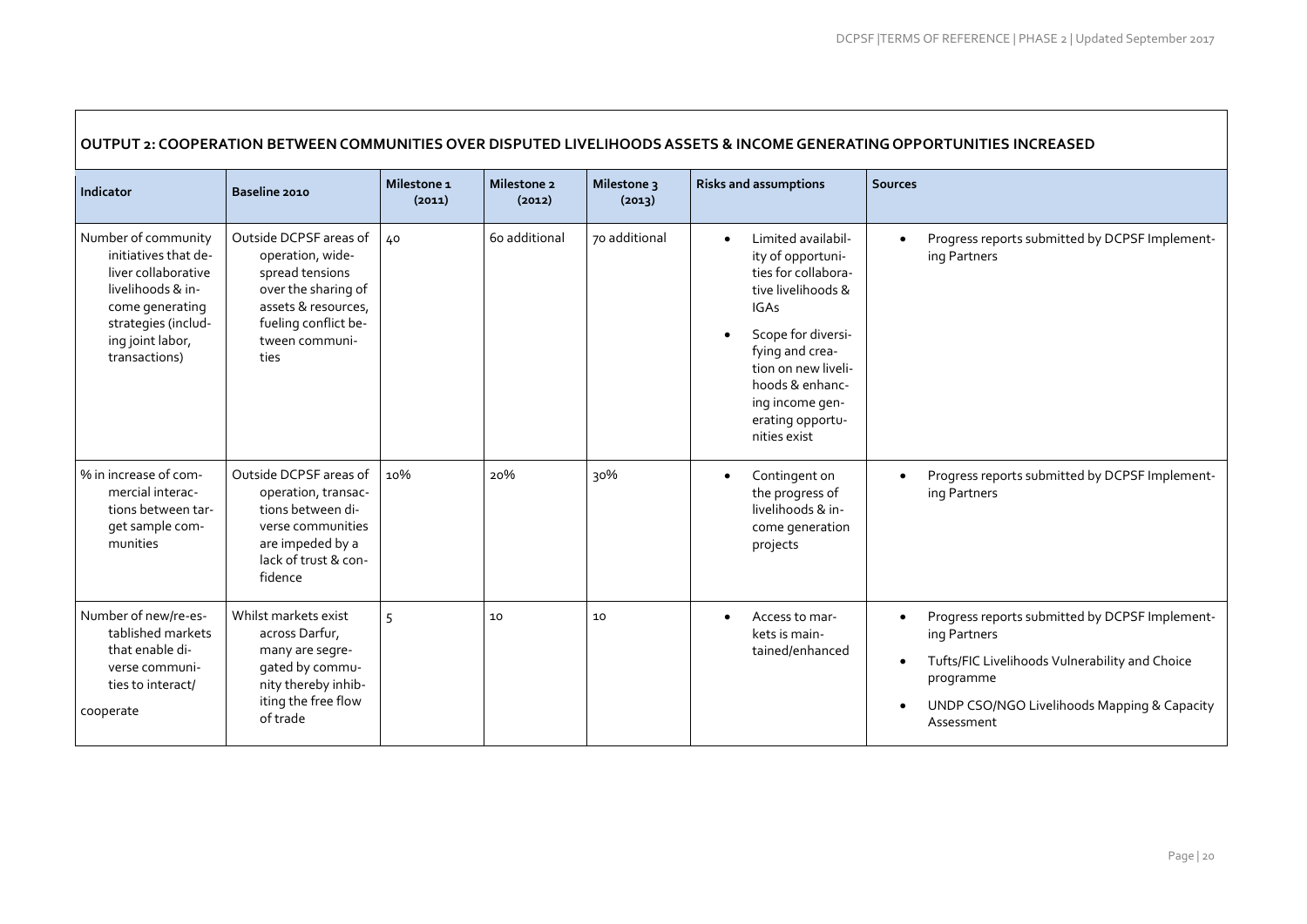| OUTPUT 3: COOPERATION BETWEEN COMPETING COMMUNITIES OVER ACCESS TO NATURAL RESOURCES AND BASIC SOCIAL SERVICES INCREASED                |                                                                                                                                               |                       |                       |                              |                                                                                          |                                                                |  |  |  |
|-----------------------------------------------------------------------------------------------------------------------------------------|-----------------------------------------------------------------------------------------------------------------------------------------------|-----------------------|-----------------------|------------------------------|------------------------------------------------------------------------------------------|----------------------------------------------------------------|--|--|--|
| Indicator                                                                                                                               | Baseline 2010                                                                                                                                 | Milestone 1<br>(2011) | Milestone 2<br>(2012) | <b>Milestone 3</b><br>(2013) | <b>Risks and assumptions</b>                                                             | <b>Sources</b>                                                 |  |  |  |
| Number of community<br>initiatives jointly<br>managing water<br>resources (water<br>points, hafirs,<br>bore wells, water<br>pumps etc.) | Access to & the man-<br>agement of water<br>resources across<br>Darfur is uneven                                                              | 30                    | 50 additional         | 70 additional                | Spoilers interfere<br>in the equitable<br>delivery and man-<br>agement of re-<br>sources | Progress reports submitted by DCPSF Implement-<br>ing Partners |  |  |  |
| Number of joint educa-<br>tion and health in-<br>itiatives                                                                              | Reports indicate that a<br>lack of availability<br>& equitable access<br>to educa-<br>tion/health initia-<br>tives are a source<br>of tension | 20                    | 20 additional         | 30 additional                | Spoilers interfere<br>in the equitable<br>delivery and man-<br>agement of ser-<br>vices  | Progress reports submitted by DCPSF Implement-<br>ing Partners |  |  |  |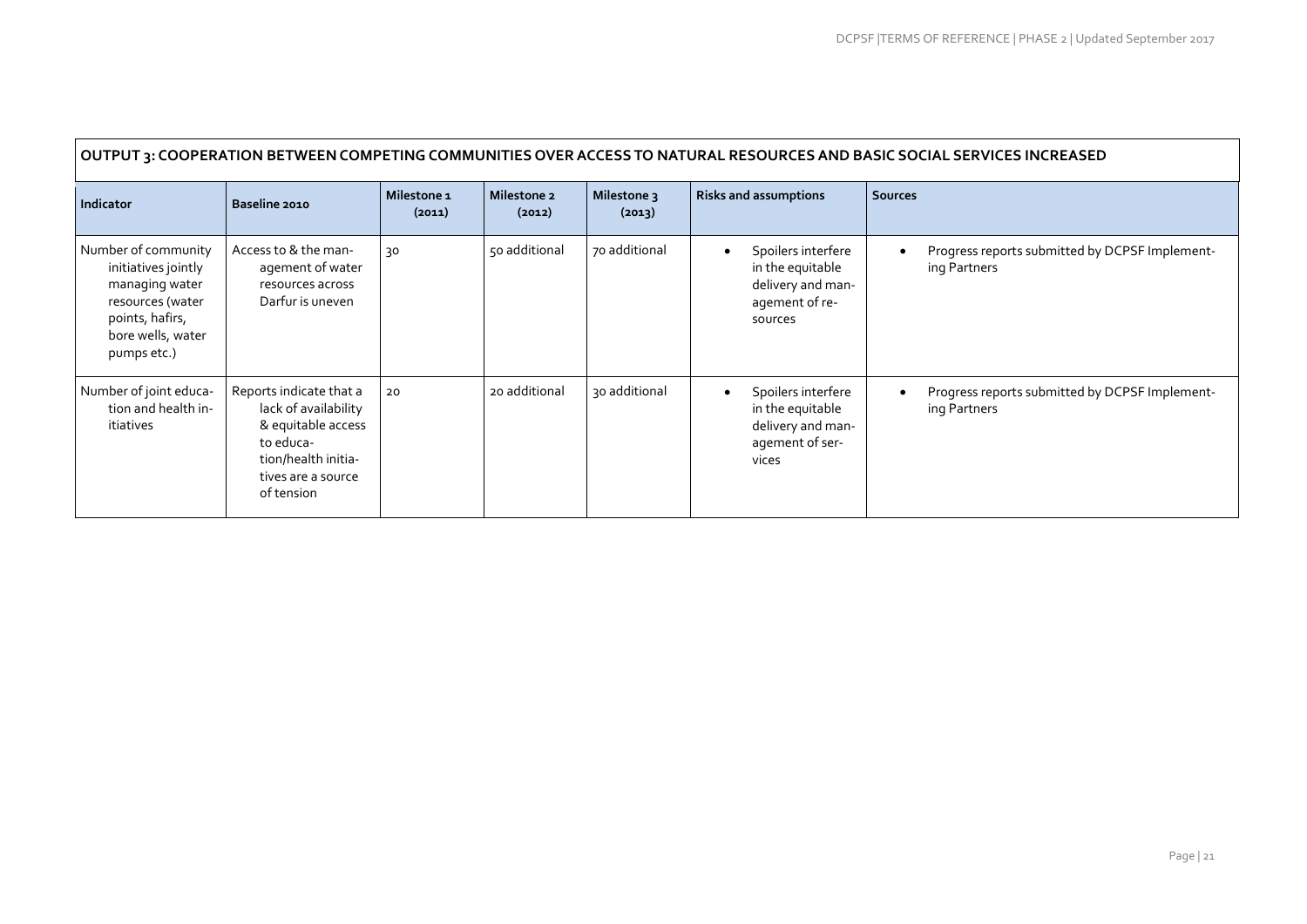#### **OUTPUT 4: EQUITABLE AND SUSTAINABLE GROWTH AND ACCESS TO BASIC SERVICES AND INFRASTRUCTURE PROMOTED, WITH PARTICULAR ATTENTION TO ENSURING THAT STABILISED RURAL AND URBAN AREAS REMAIN STABLE**

| <b>Indicator</b>                                                                                                                                                                                                                                          | Baseline 2010                                                                                                                                                                                  | Milestone 1<br>(2011)                                                                                                                   | Milestone 2 (2012)                                                                                                         | Milestone 3<br>(2013)                                                                                                                  | <b>Risks and assumptions</b>                                                                                                                                                                                                         | <b>Sources</b>                                                                                                                               |
|-----------------------------------------------------------------------------------------------------------------------------------------------------------------------------------------------------------------------------------------------------------|------------------------------------------------------------------------------------------------------------------------------------------------------------------------------------------------|-----------------------------------------------------------------------------------------------------------------------------------------|----------------------------------------------------------------------------------------------------------------------------|----------------------------------------------------------------------------------------------------------------------------------------|--------------------------------------------------------------------------------------------------------------------------------------------------------------------------------------------------------------------------------------|----------------------------------------------------------------------------------------------------------------------------------------------|
| Number of civil society<br>organizations able<br>to priorities, plan,<br>design and imple-<br>ment priority pro-<br>jects leading to<br>equitable and sus-<br>tainable growth<br>(including liveli-<br>hoods, vocational<br>training, employa-<br>bility) | Mapping assessments suggest<br>weak capacity of Darfuri civil<br>society in advocating, plan-<br>ning and implementing prior-<br>ity projects leading to equita-<br>ble and sustainable growth | At least 9 ad-<br>ditional civil<br>society or-<br>ganizations<br>are able to<br>advocate,<br>plan and de-<br>sign priority<br>projects | At least 9 addi-<br>tional civil society<br>organizations are<br>able to advocate,<br>plan and design<br>priority projects | At least 9 addi-<br>tional civil so-<br>ciety organiza-<br>tions are able<br>to advocate,<br>plan and de-<br>sign priority<br>projects | Limited absorption<br>$\bullet$<br>capacity and availa-<br>bility of adequate<br><b>CSO<sub>s</sub></b><br>There is an interest<br>amongst key stake-<br>holders including<br>INGO sector to up-<br>grade Darfurian<br>civil society | Progress reports submitted by<br><b>DCPSF Implementing Partners</b>                                                                          |
| Number of well-<br>equipped new or<br>rehabilitated<br>schools                                                                                                                                                                                            | Baseline data indicate a need for<br>well-equipped new or rehabili-<br>tated school infrastructure                                                                                             |                                                                                                                                         | 15 additional                                                                                                              | 15 additional                                                                                                                          |                                                                                                                                                                                                                                      | Progress reports submitted by<br>$\bullet$<br><b>DCPSF Implementing Partners</b><br>Statistical data from Ministry of Gen-<br>eral Education |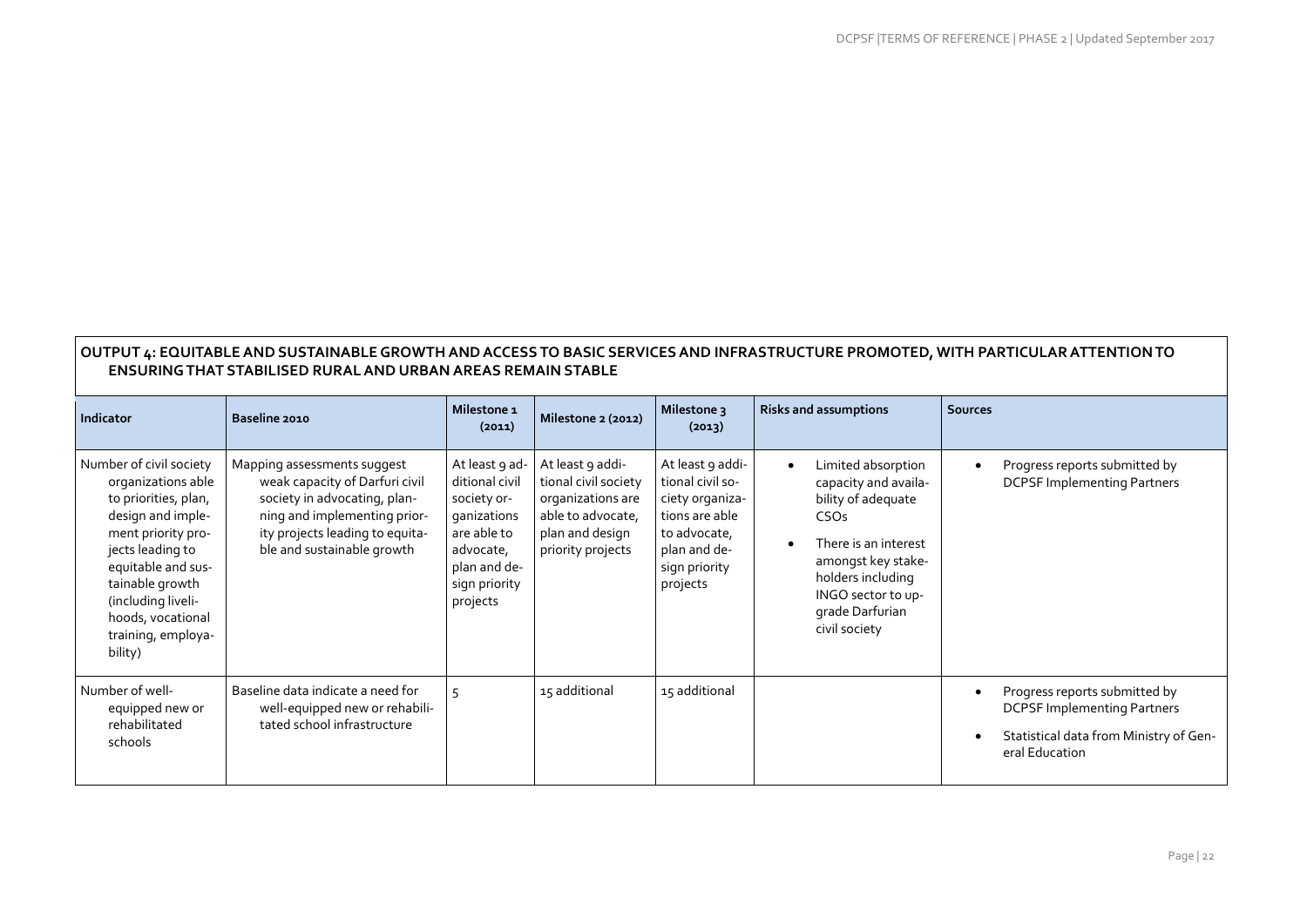| <b>ENSURING THAT STABILISED RURAL AND URBAN AREAS REMAIN STABLE</b>                   |                                                                                                                                                                     |                       |                    |                       |                                                                    |                                                                                                                                              |  |  |  |
|---------------------------------------------------------------------------------------|---------------------------------------------------------------------------------------------------------------------------------------------------------------------|-----------------------|--------------------|-----------------------|--------------------------------------------------------------------|----------------------------------------------------------------------------------------------------------------------------------------------|--|--|--|
| <b>Indicator</b>                                                                      | Baseline 2010                                                                                                                                                       | Milestone 1<br>(2011) | Milestone 2 (2012) | Milestone 3<br>(2013) | <b>Risks and assumptions</b>                                       | <b>Sources</b>                                                                                                                               |  |  |  |
| % in increase of enrol-<br>ment in formal or<br>non-formal (voca-<br>tional) training | Consultation processes suggest<br>that increased availability of<br>alternative (vocational) train-<br>ing to all Darfuris is essential<br>in maintaining stability | 10 %                  | 15 %               | 25%                   |                                                                    | Progress reports submitted by<br>$\bullet$<br><b>DCPSF Implementing Partners</b>                                                             |  |  |  |
| Number of people with<br>reasonable access<br>to primary health<br>care services      | Baseline data indicate a majority of<br>rural communities do not have<br>proper access to primary<br>health care services                                           | 50,000                | 100,000            | 300,000               | Sufficient primary<br>health care person-<br>nel will be available | Progress reports submitted by<br>$\bullet$<br><b>DCPSF Implementing Partners</b><br>Statistical data from Ministry of<br>$\bullet$<br>Health |  |  |  |

# **OUTPUT 4: EQUITABLE AND SUSTAINABLE GROWTH AND ACCESS TO BASIC SERVICES AND INFRASTRUCTURE PROMOTED, WITH PARTICULAR ATTENTION TO**

| OUTPUT 5: EVIDENCE OF EFFECTIVE DCPSF GRASSROOTS PEACEBUILDING INITIATIVES COLLECTED AND FED IN WIDER PEACE FORA AND DARFUR AGENDAS                            |                                                                                                    |                                                                                                     |                                                                                                                     |                                                                                                                     |                                                                         |                                         |  |  |  |
|----------------------------------------------------------------------------------------------------------------------------------------------------------------|----------------------------------------------------------------------------------------------------|-----------------------------------------------------------------------------------------------------|---------------------------------------------------------------------------------------------------------------------|---------------------------------------------------------------------------------------------------------------------|-------------------------------------------------------------------------|-----------------------------------------|--|--|--|
| Indicator                                                                                                                                                      | Baseline 2010                                                                                      | Milestone <sub>1</sub><br>(2011)                                                                    | Milestone 2<br>(2012)                                                                                               | <b>Milestone 3</b><br>(2013)                                                                                        | <b>Risks and assumptions</b>                                            | <b>Sources</b>                          |  |  |  |
| Number of best prac-<br>tices in peace-<br>building identified<br>and shared with<br>stakeholders and<br>fora in the wider<br>peace fora and<br>Darfur agendas | Feeding in best prac-<br>tices in the wider<br>peace fora and<br>Darfur agendas<br>can be enhanced | At least 2<br>events or-<br>ganized<br>whereby<br><b>DCPSF</b><br>best prac-<br>tices are<br>shared | At least 2 addi-<br>tional<br>events or-<br>ganized<br>whereby<br><b>DCPSF</b><br>best prac-<br>tices are<br>shared | At least 2 addi-<br>tional<br>events or-<br>ganized<br>whereby<br><b>DCPSF</b><br>best prac-<br>tices are<br>shared | There is an inter-<br>est amongst key<br>stakeholders to<br>be informed | Events reports produced by the DCPSF TS |  |  |  |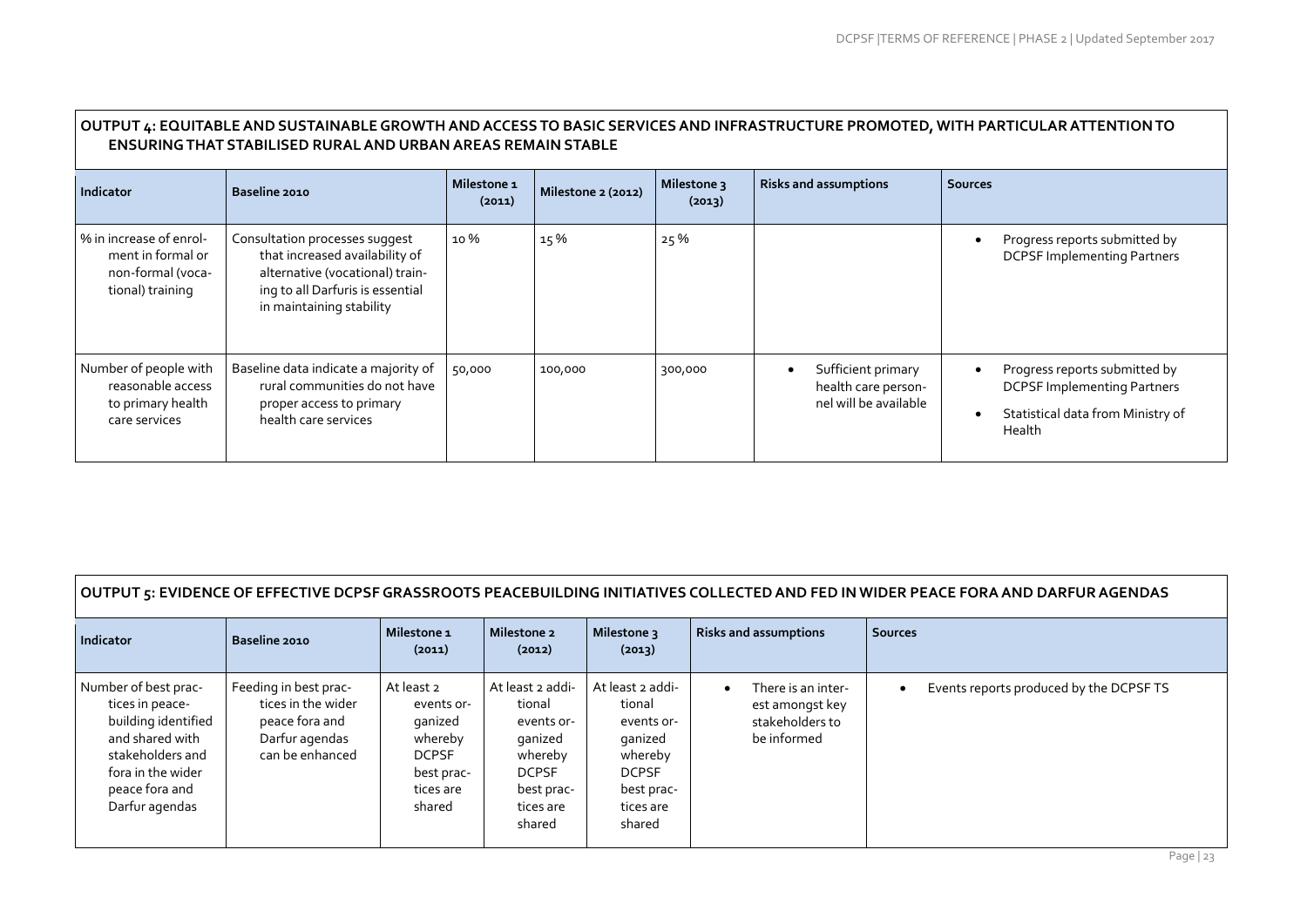|                                                                                       | OUTPUT 5: EVIDENCE OF EFFECTIVE DCPSF GRASSROOTS PEACEBUILDING INITIATIVES COLLECTED AND FED IN WIDER PEACE FORA AND DARFUR AGENDAS |                                                                                                     |                                                                                                                     |                                                                                                                     |                                                                                      |                                                                                                           |  |  |  |  |
|---------------------------------------------------------------------------------------|-------------------------------------------------------------------------------------------------------------------------------------|-----------------------------------------------------------------------------------------------------|---------------------------------------------------------------------------------------------------------------------|---------------------------------------------------------------------------------------------------------------------|--------------------------------------------------------------------------------------|-----------------------------------------------------------------------------------------------------------|--|--|--|--|
| Indicator                                                                             | Baseline 2010                                                                                                                       | Milestone 1<br>(2011)                                                                               | Milestone 2<br>(2012)                                                                                               | Milestone 3<br>(2013)                                                                                               | <b>Risks and assumptions</b>                                                         | <b>Sources</b>                                                                                            |  |  |  |  |
| Number of activities in-<br>forming future<br>early recovery<br>processes             | Baseline data indicate a<br>need for effective<br>conflict sensitive<br>early recovery pro-<br>gramming and im-<br>plementation     | At least 2<br>events or-<br>ganized<br>whereby<br><b>DCPSF</b><br>best prac-<br>tices are<br>shared | At least 2 addi-<br>tional<br>events or-<br>ganized<br>whereby<br><b>DCPSF</b><br>best prac-<br>tices are<br>shared | At least 2 addi-<br>tional<br>events or-<br>ganized<br>whereby<br><b>DCPSF</b><br>best prac-<br>tices are<br>shared | There is an inter-<br>$\bullet$<br>est amongst key<br>stakeholders to<br>be informed | Events reports produced by the DCPSF TS                                                                   |  |  |  |  |
| % in increase of enrol-<br>ment in formal or<br>non-formal (voca-<br>tional) training | Number of M&E activi-<br>ties gauging the<br>impact of DCPSF                                                                        |                                                                                                     | At least 6<br><b>DCPSF</b><br>flagship<br>projects<br>visited<br>and im-<br>pact<br>gauged                          | At least 6 addi-<br>tional<br><b>DCPSF</b><br>flagship<br>projects<br>visited<br>and im-<br>pact<br>gauged          |                                                                                      | Annual reports produced by the DCPSF TS<br>Progress reports submitted by DCPSF Implement-<br>ing Partners |  |  |  |  |

*Note on financial envelope and target percentages per output:*

The proposed financial envelope necessary to achieve the above results is estimated at minimum 40 million USD. The estimation is based on the funding level of DCPSF Phase 1 (i.e. around 30 Million USD) which is roughly targeting similar milestones as those mentioned under outputs 1, 2 and 3. The proposed financial envelope also takes into consideration the current absorption capacity of potential implementing partners in the field of peacebuilding and early recovery in Darfur (including constraints related to hiring international and local staff).

Considering funding levels in current DCPSF funded programmes, the estimated target percentages per output is as follows:

- Output 1: Effective community-level conflict resolution and prevention platforms in Darfur are in place: 33%;
- Output 2: Increased cooperation between communities over disputed livelihoods assets & income generating opportunities: 30 %;
- Output 3: Increased cooperation between competing communities over access to natural and physical resources and services: 27 %;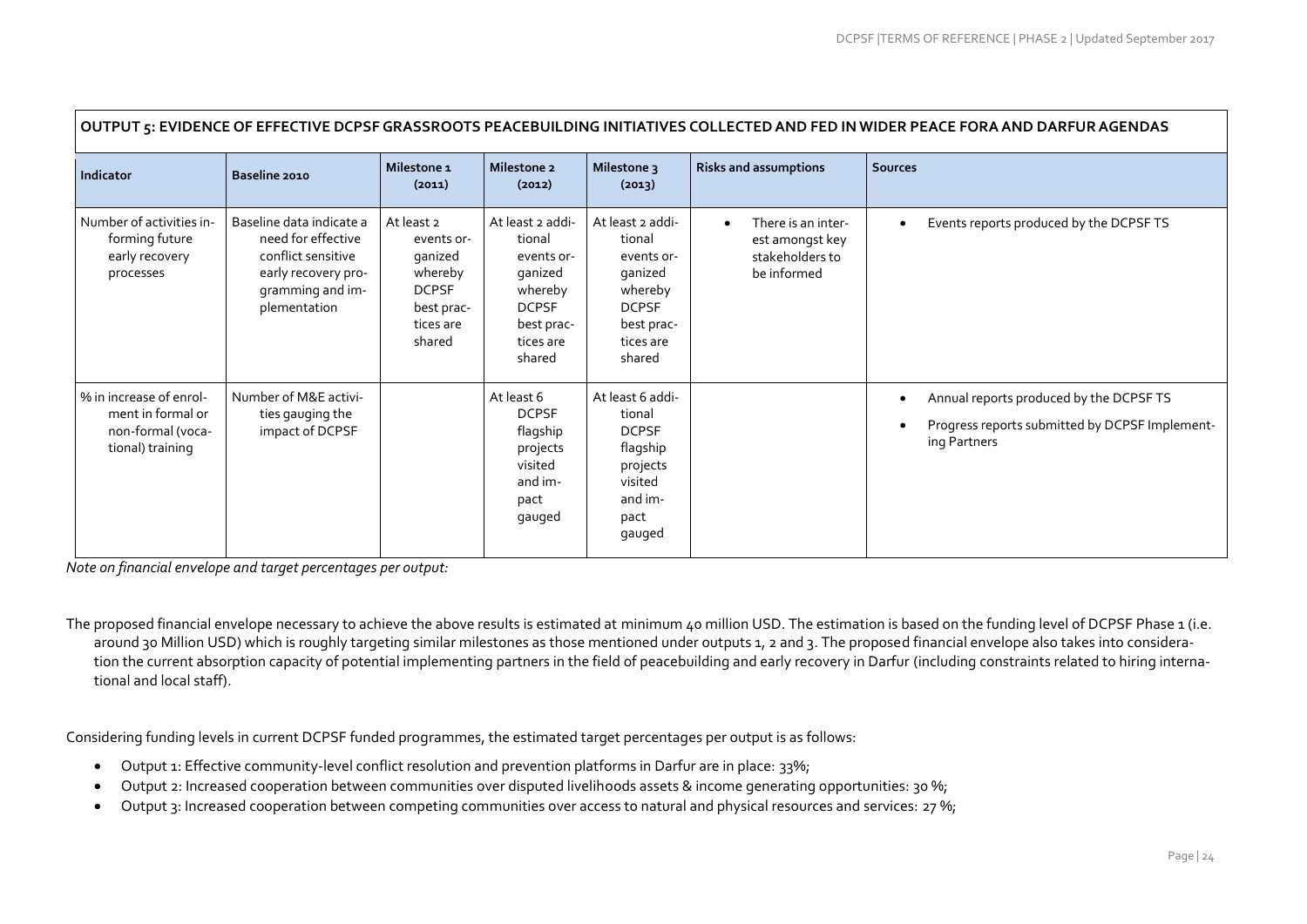- Output 4: Equitable and sustainable growth and access to basic services and infrastructure promoted, with particular attention to ensuring that (DCPSF) stable rural and urban areas remain stable: 10 %;
- Output 5: Evidence of effective DCPSF grassroots peacebuilding initiatives collected and fed in wider peace fora and Darfur agendas: limited in cost, please see also paragraph 48.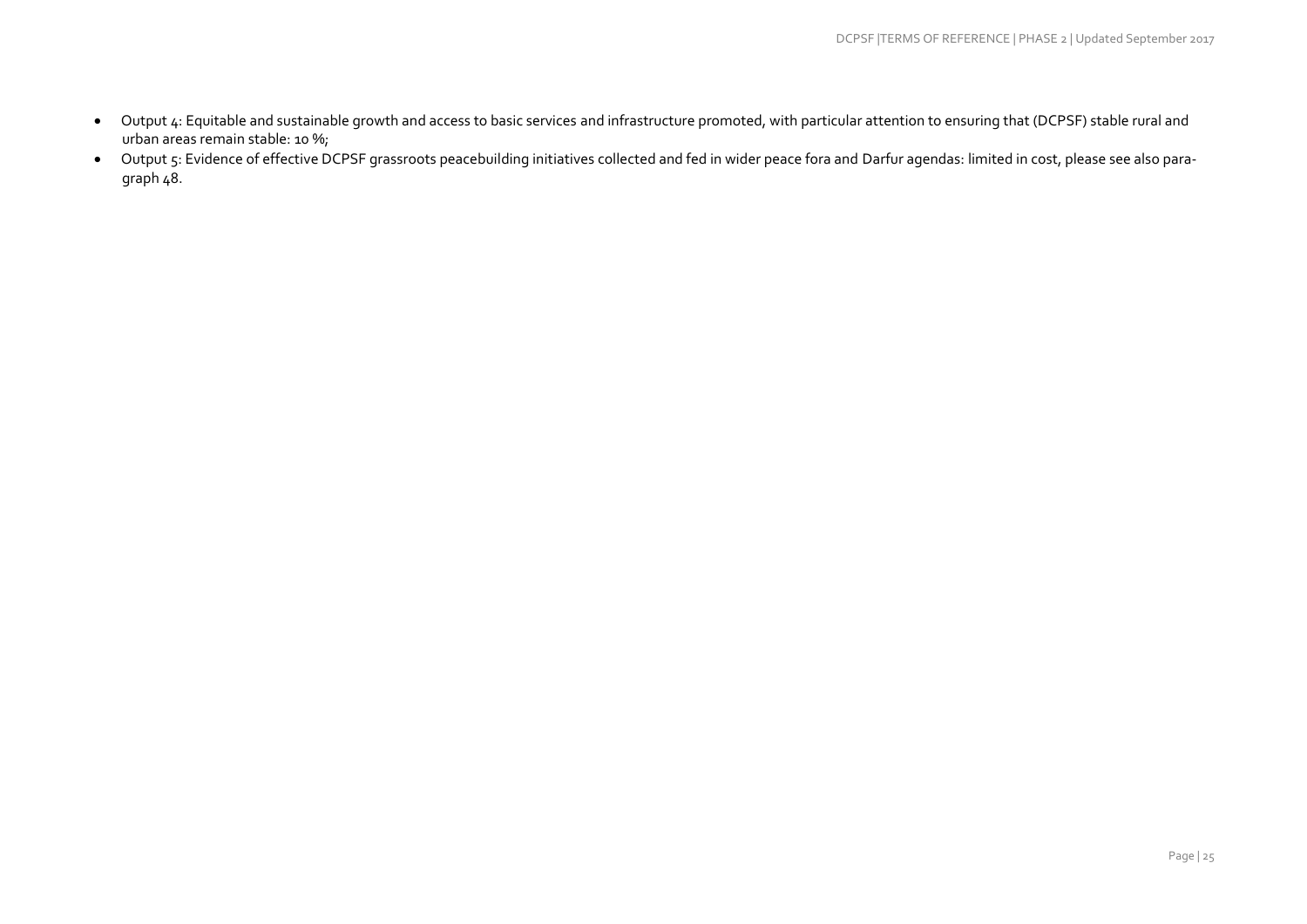DCPSF Result framework 2014 -2020

### **DCPSF RESULTS FRAMEWORK (**2014-2020)

## **(1) Theory of Change**

The DCPSF Phase II intended to support inclusive and sustainable Darfur-wide peace negotiations through local level peace and stability.

To achieve this, a two-pronged Theory of Change was considered:

- I. IF processes of dialogue and consultation are independently brokered, THEN trust and confidence amongst diverse communities is restored
- II. IF targeted material inputs (programmes and services) are delivered, THEN community needs are responded to and processes of dialogue and consultation underpinned
- It is understood in this Theory of Change that in order to enable dialogue and consultation, existing community based resolution mechanisms must be revitalized or alternatively new platforms established. Further, material inputs must respond to root causes and triggers of conflict in order to contribute to conflict prevention and to create conditions conducive towards trust and confidence-building.

This Theory of Change has been reflected in the revised version of the DCPSF Results Framework 2014-2020.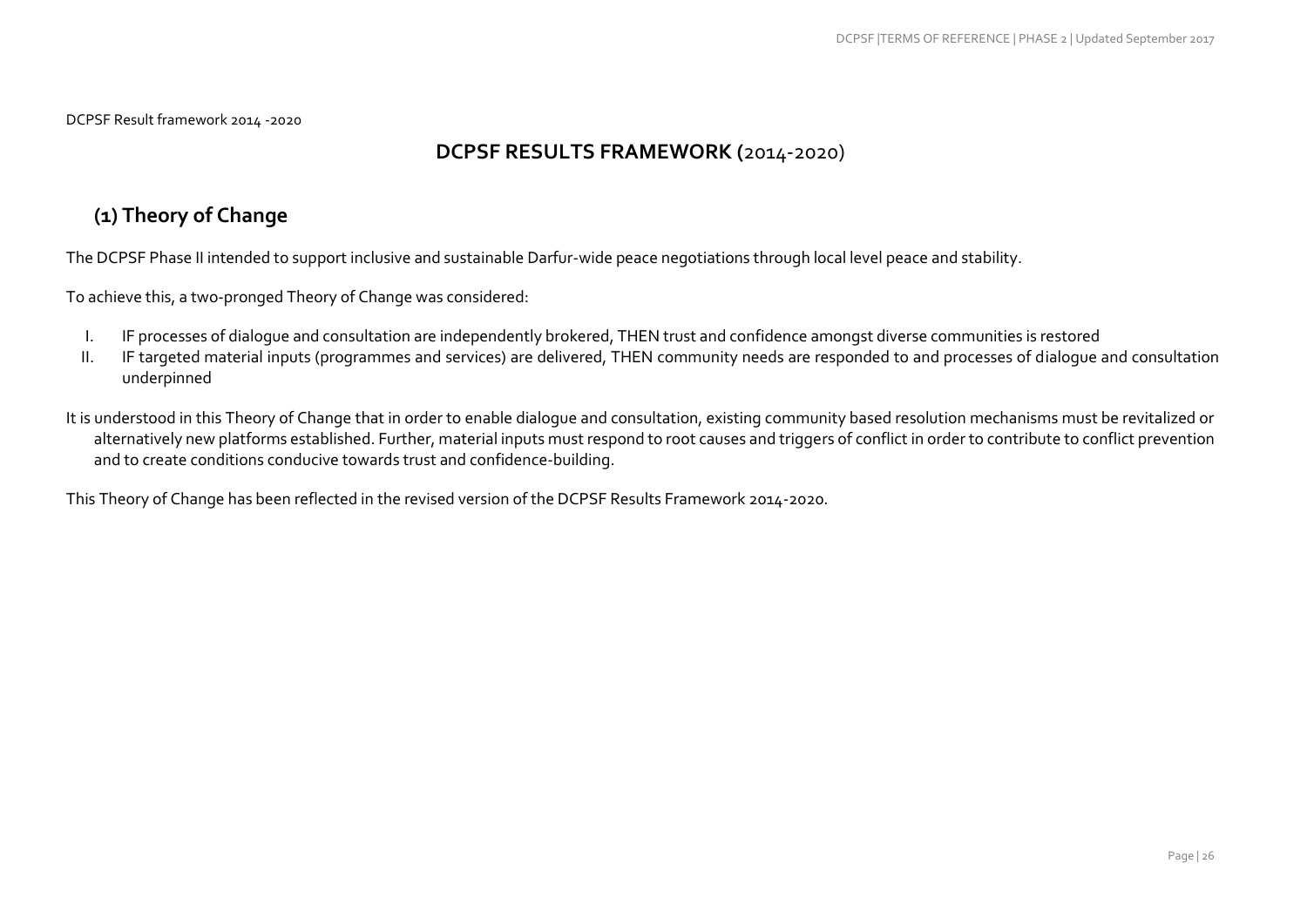| PROJECT TITLE: DARFUR COMMUNITY PEACE AND DEVELOPMENT FUND (PHASE 2)<br>Purpose: Communities stabilized and trust & confidence between communities is restored paving the way towards early recovery |                                                                                                                                                          |                                                   |                                              |                                                                                                                                                                                                                                                                                                                                      |                                                                                                                                                                                                                                         |  |  |  |  |  |
|------------------------------------------------------------------------------------------------------------------------------------------------------------------------------------------------------|----------------------------------------------------------------------------------------------------------------------------------------------------------|---------------------------------------------------|----------------------------------------------|--------------------------------------------------------------------------------------------------------------------------------------------------------------------------------------------------------------------------------------------------------------------------------------------------------------------------------------|-----------------------------------------------------------------------------------------------------------------------------------------------------------------------------------------------------------------------------------------|--|--|--|--|--|
| <b>Indicator</b>                                                                                                                                                                                     | <b>Baseline</b>                                                                                                                                          | <b>Milestones</b><br>$2015 -$<br>$2017^{27}$      | Targets 2018-<br>2020                        | <b>Risks and assumptions</b>                                                                                                                                                                                                                                                                                                         | <b>Sources</b>                                                                                                                                                                                                                          |  |  |  |  |  |
| % of community<br>members sampled<br>stating that trust &<br>confidence is re-<br>stored                                                                                                             | A high proportion of<br>community members,<br>indicate a lack of trust<br>& confidence be-<br>tween diverse com-<br>munities<br>92% (2012) <sup>28</sup> | 90%<br>(maintain 2014<br>level<br>$+/- 5\%$       | 90%<br>(maintain 2016<br>level<br>$+/- 5\%$  | Different types of conflicts that<br>DCPSF does not address (e.g. con-<br>flicts between the government and<br>armed groups) do not affect the sit-<br>uation (A)<br>Willingness of tribal leaders/local &<br>central government to agree, pro-<br>mote & implement common recon-<br>ciliation agendas (A)<br>Spoilers interfere (R) | DCPSF monitoring visits<br>$\bullet$<br>DCPSF perception survey<br>Progress reports submitted by DCPSF Im-<br>plementing Partners<br>Monitoring media reports about tension<br>in areas where DCPSF-funded projects<br>are implemented. |  |  |  |  |  |
| % of tribal/civil soci-<br>ety leaders sampled<br>agreeing to a com-<br>mon and/or collabo-<br>rative approach on<br>how to address root<br>causes of conflict                                       | Polarised opinion ex-<br>ists amongst<br>tribal/civil society<br>leaders vis-à-vis pro-<br>cess for reconciliation<br>94% (2012)                         | 85%<br>(maintain<br>2014<br>level<br>$+/-$<br>5%) | 95%<br>(maintain<br>2016<br>$level +/- 5\%)$ | Lack of access and insecurity prob-<br>$\bullet$<br>lems(R)                                                                                                                                                                                                                                                                          |                                                                                                                                                                                                                                         |  |  |  |  |  |

 $\overline{a}$ 

<sup>&</sup>lt;sup>27</sup> Milestone numerical indicators were calculated based on the targets set by partners in the submitted proposal. They will continue to be updated based on proposals of funded projects. The milestone of indicators that r community based survey were determined based on the outcomes of previous perception surveys conducted by DCPSF-TS.

<sup>&</sup>lt;sup>28</sup> The first DCPSF Perception Survey was carried out in January 2013 covering activities from 2012. The survey was conducted only in the areas where DCPSF projects operate. Perception surveys are conducted on a yearly ba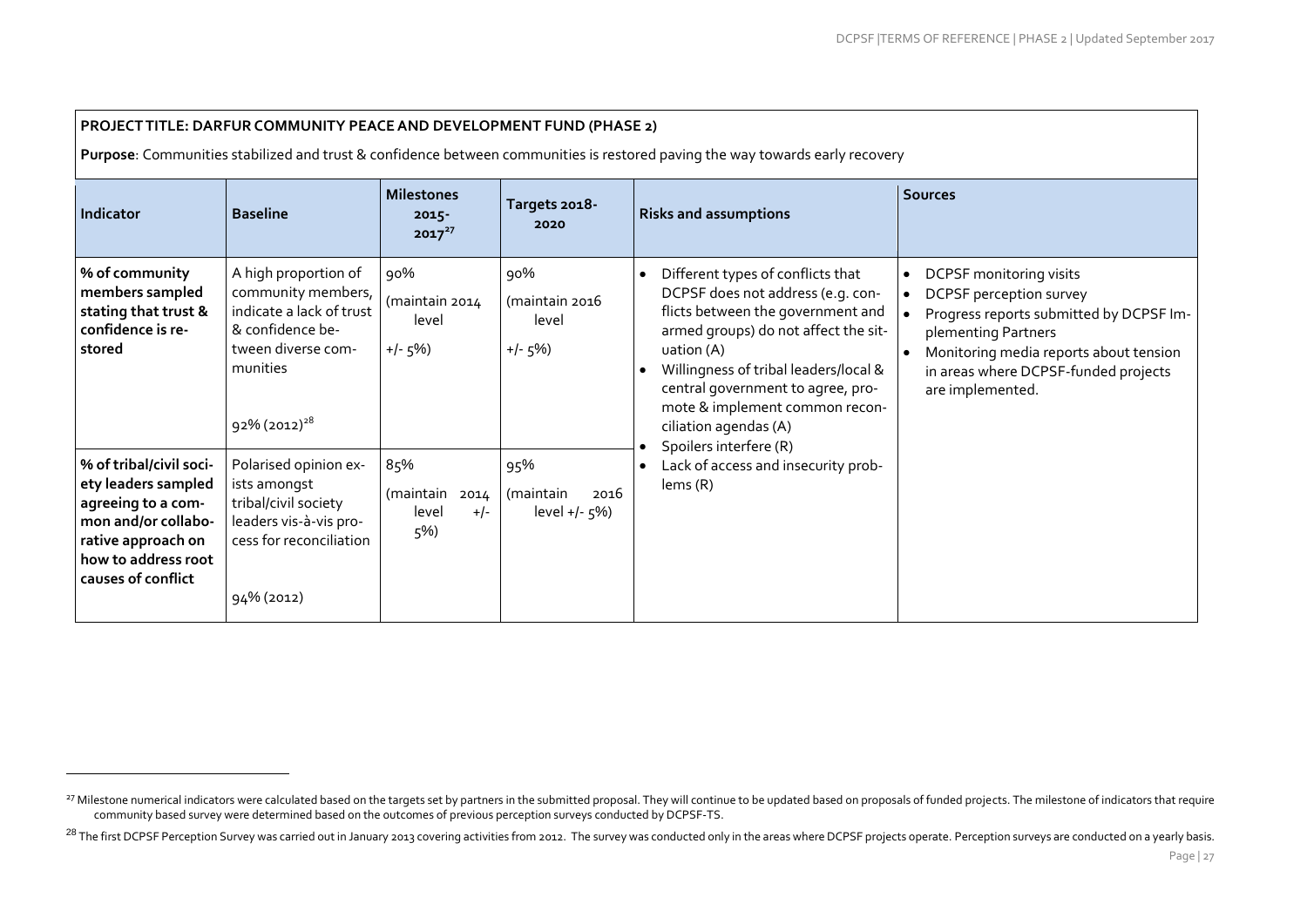| Indicator                                                                                       | <b>Baseline</b>                                                                                                                                           | <b>Milestones</b><br>2015-2017 | Targets 2018-<br>2020          | <b>Risks and assumptions</b>                                                                                                                                                                                                                                                                                                                                                         | <b>Sources</b>                                                                                                       |
|-------------------------------------------------------------------------------------------------|-----------------------------------------------------------------------------------------------------------------------------------------------------------|--------------------------------|--------------------------------|--------------------------------------------------------------------------------------------------------------------------------------------------------------------------------------------------------------------------------------------------------------------------------------------------------------------------------------------------------------------------------------|----------------------------------------------------------------------------------------------------------------------|
| Number of commu-<br>nity based resolution<br>mechanisms (CBRM)<br>functioning<br>% of community | A high proportion of<br>mechanisms function<br>without adequate le-<br>gitimacy, authority or<br>capacity<br>194 (2013)<br>95% (2012)                     | 88 additional<br>95% (maintain | 70 additional<br>90% (maintain | Existing community based resolu-<br>tion mechanisms are willing to ac-<br>commodate the views of vulnera-<br>ble groups (A)<br>Support from government institu-<br>tions for the conflict resolution<br>mechanisms.<br>Number of different types of con-<br>flicts that CBRM does not address<br>(e.g. conflicts between the na-<br>tional and armed groups) remain<br>unchanged (A) | DCPSF monitoring visits<br>DCPSF perception survey<br>Progress reports submitted by DCPSF Im-<br>plementing Partners |
| members with access<br>to CBRM                                                                  |                                                                                                                                                           | 2012 level<br>$+/-$ 5%)        | 2016 level +/-<br>$5\%$ )      | People are satisfied with the reso-<br>$\bullet$<br>lutions delivered by the mecha-<br>nisms (A)<br>Difficulties in monitoring as com-<br>munity members might not be<br>willing to share sensitive infor-<br>mation on related to cases and<br>conflict reconciliation mechanisms                                                                                                   |                                                                                                                      |
| % of community<br>members stating sat-<br>isfaction with CBRM                                   | A high proportion of<br>community members<br>declare not having ac-<br>cess to and dissatis-<br>faction with reconcili-<br>ation mechanisms<br>83% (2012) | 85%                            | 90%                            | (R)<br>Spoilers disrupt the work of the<br>mechanism(R)<br>Though vulnerable groups are rep-<br>resented, their representatives are<br>unable to voice the concerns of<br>their constituencies (R)                                                                                                                                                                                   |                                                                                                                      |

 $\Gamma$ 

 $\overline{\phantom{0}}$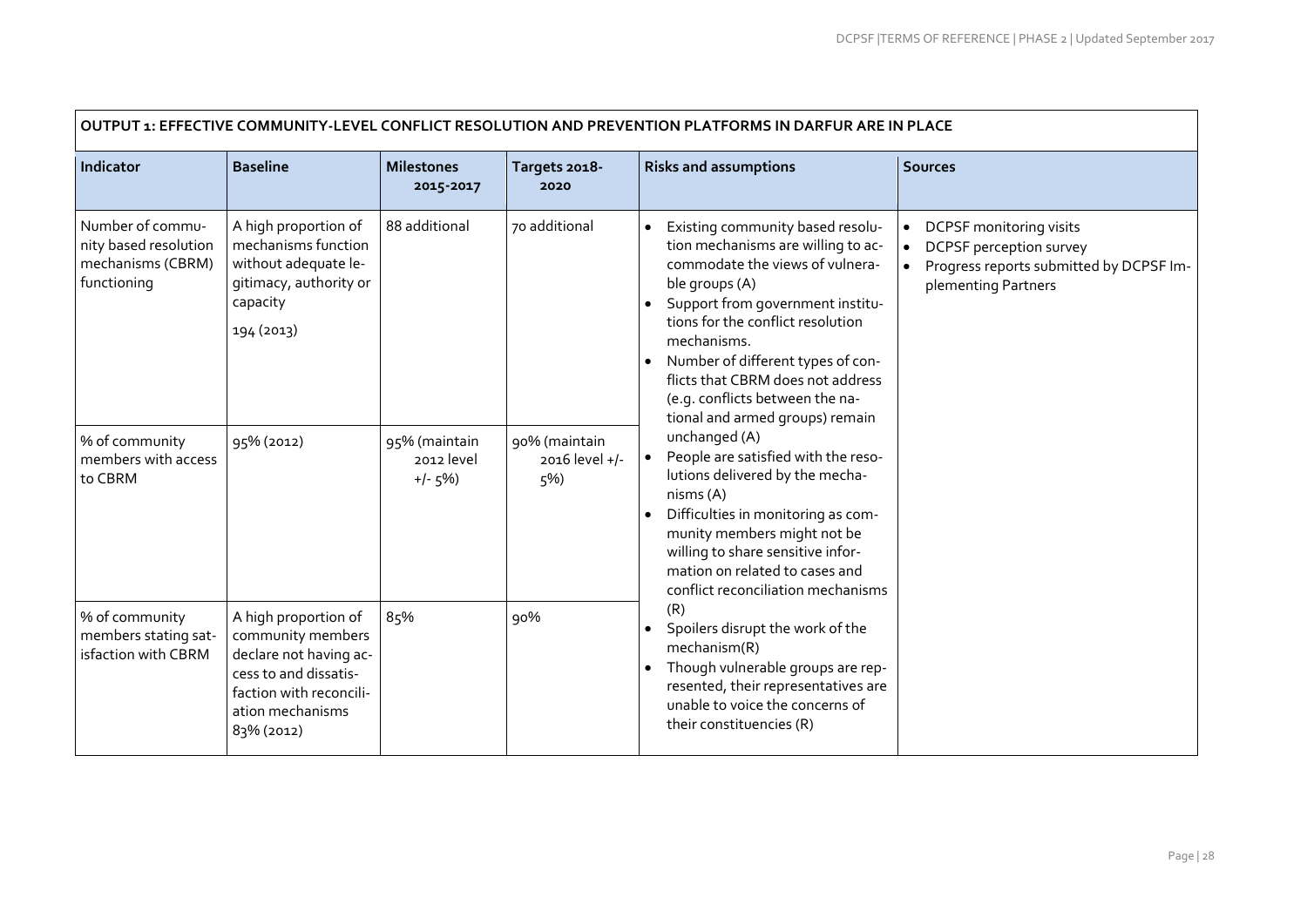|                                                                                                                                 | OUTPUT 1: EFFECTIVE COMMUNITY-LEVEL CONFLICT RESOLUTION AND PREVENTION PLATFORMS IN DARFUR ARE IN PLACE         |                                        |                                        |                              |                |  |  |  |  |  |
|---------------------------------------------------------------------------------------------------------------------------------|-----------------------------------------------------------------------------------------------------------------|----------------------------------------|----------------------------------------|------------------------------|----------------|--|--|--|--|--|
| Indicator                                                                                                                       | <b>Baseline</b>                                                                                                 | <b>Milestones</b><br>2015-2017         | Targets 2018-<br>2020                  | <b>Risks and assumptions</b> | <b>Sources</b> |  |  |  |  |  |
| % of the number of<br>cases submitted that<br>are successfully ad-<br>dressed                                                   | A high proportion of<br>communal cases are<br>not resolved amicably<br>42% (2014)                               | 60%                                    | 80%                                    |                              |                |  |  |  |  |  |
| % of community<br>members stating an<br>increase in the per-<br>centage of cases sub-<br>mitted and success-<br>fully addressed | 56% (2014)                                                                                                      | 70% of sampled<br>community<br>members | 80% of sampled<br>community<br>members |                              |                |  |  |  |  |  |
| % of community<br>members stating a<br>decrease in commu-<br>nal conflicts because<br>of the presence of<br>CBRM                | 80% (2014)                                                                                                      | 80%                                    | 80%                                    |                              |                |  |  |  |  |  |
| % of CBRM with ac-<br>tive participation of<br>vulnerable groups in<br>the decision-making<br>process of the CBRM               | A high proportion of<br>mechanisms lack ad-<br>equate representa-<br>tion of vulnerable<br>groups<br>56% (2013) | 90%                                    | 90%                                    |                              |                |  |  |  |  |  |
|                                                                                                                                 | 90%                                                                                                             |                                        |                                        |                              |                |  |  |  |  |  |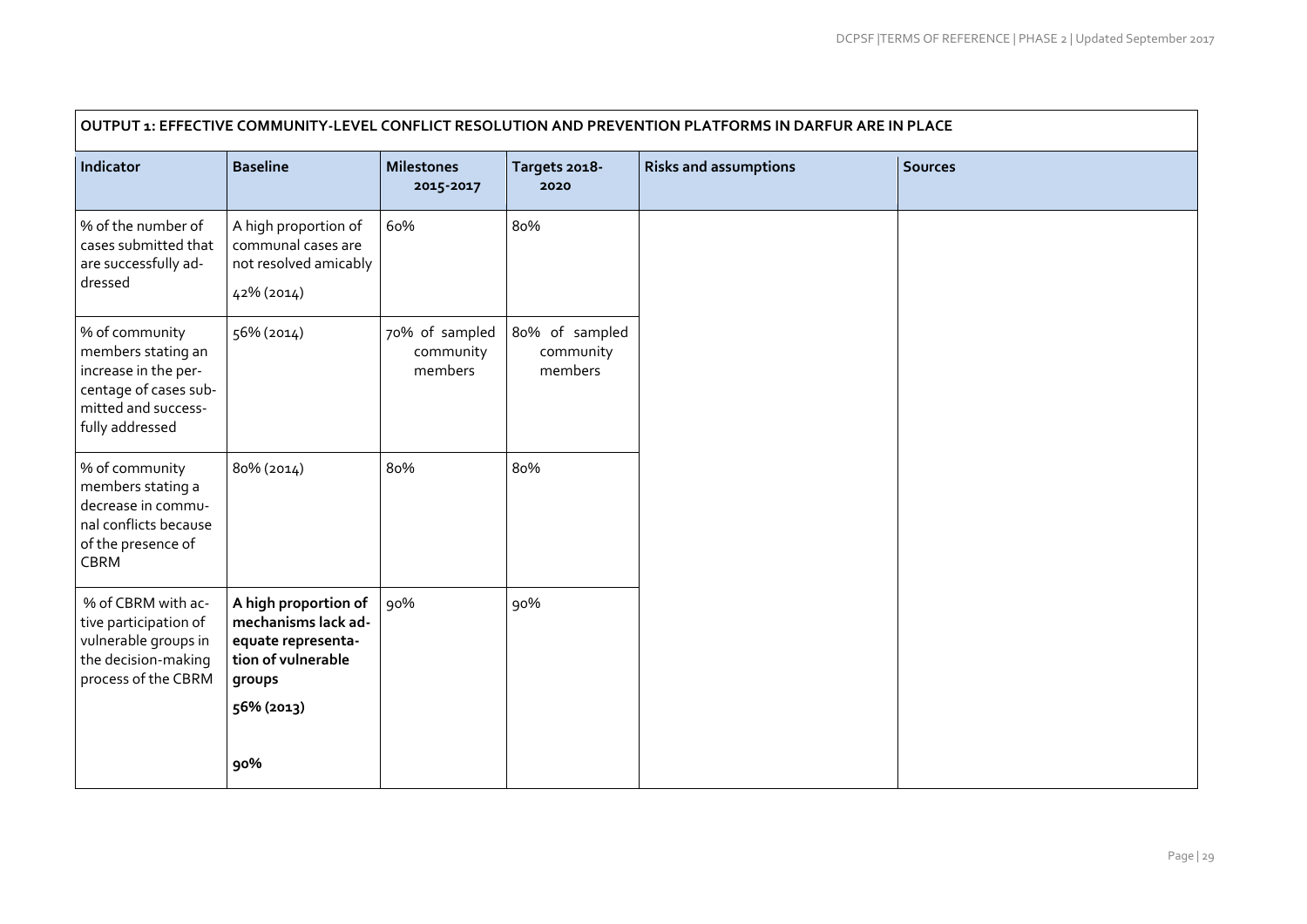| OUTPUT 2: COOPERATION BETWEEN COMMUNITIES ENHANCED THROUGH SHARED LIVELIHOOD ASSETS AND INCOME GENERATING OPPORTUNITIES<br><b>ACTIVITIES</b>                                                        |                                                                                                                                                                                                                           |                                |                       |                                                                                                                                                                                                                                                           |                                                                                                                                          |  |  |
|-----------------------------------------------------------------------------------------------------------------------------------------------------------------------------------------------------|---------------------------------------------------------------------------------------------------------------------------------------------------------------------------------------------------------------------------|--------------------------------|-----------------------|-----------------------------------------------------------------------------------------------------------------------------------------------------------------------------------------------------------------------------------------------------------|------------------------------------------------------------------------------------------------------------------------------------------|--|--|
| Indicator                                                                                                                                                                                           | <b>Baseline</b>                                                                                                                                                                                                           | <b>Milestones</b><br>2015-2017 | Targets 2018-<br>2020 | <b>Risks and assumptions</b>                                                                                                                                                                                                                              | <b>Sources</b>                                                                                                                           |  |  |
| Number of commu-<br>nity initiatives that<br>deliver collaborative<br>livelihoods & income<br>generating opportu-<br>nities (including joint<br>labour, trading, com-<br>munity youth and<br>women) | 98 (2012)                                                                                                                                                                                                                 | 188 additional                 | 150 additional        | Scope for diversifying and creation<br>on new livelihoods & enhancing in-<br>come generating opportunities ex-<br>ist(R)<br>Physical access to market ensured<br>$\bullet$<br>(e.g. existence of roads, transpor-<br>tation, security along the road) (A) | Progress reports submitted by DCPSF Im-<br>plementing Partners<br>DCPSF monitoring visits<br>$\bullet$<br><b>DCPSF</b> perception survey |  |  |
| Number of new/re-<br>established markets<br>that enable diverse<br>communities to inter-<br>act/cooperate                                                                                           | Whilst markets exist<br>across Darfur, many<br>are segregated by<br>community as a result<br>of the protracted con-<br>flict in Darfur, thereby<br>inhibiting the free<br>flow of trade and in-<br>teraction<br>15 (2012) | 23 additional                  | 20 additional         |                                                                                                                                                                                                                                                           |                                                                                                                                          |  |  |
| % of community<br>members stating an<br>increase in the eco-<br>nomic interventions<br>between diverse<br>communities                                                                               | 80% (2014)                                                                                                                                                                                                                | 85%                            | 85%                   |                                                                                                                                                                                                                                                           |                                                                                                                                          |  |  |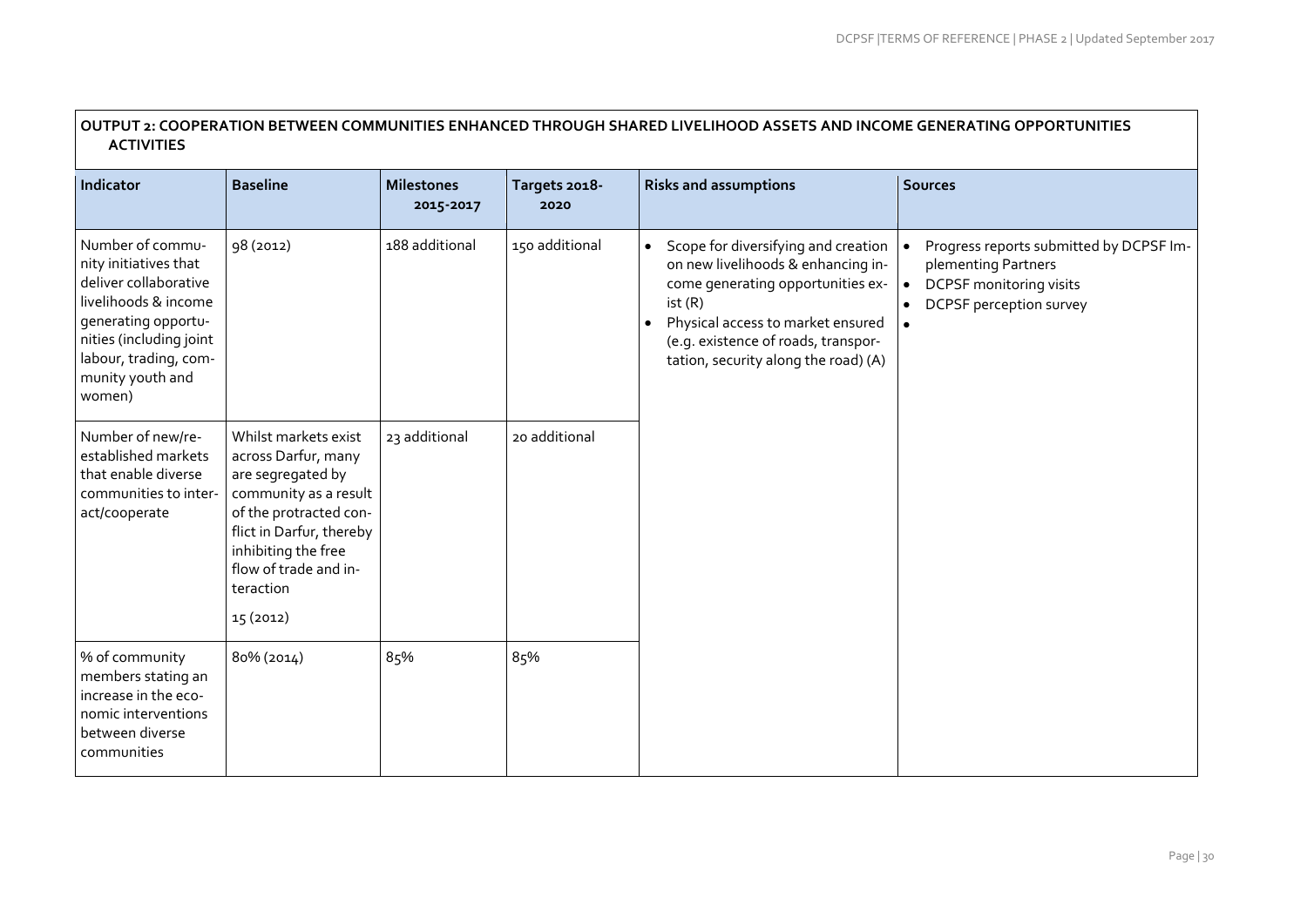| Indicator                                                                                                                                                                           | <b>Baseline</b>                                                                                                                                                  | <b>Milestones</b><br>2015-2017 | Targets 2018-<br>2020 | <b>Risks and assumptions</b>                                                                                                                                                                                                                                                                                              | <b>Sources</b>                                                                                                                                                                                                                                  |
|-------------------------------------------------------------------------------------------------------------------------------------------------------------------------------------|------------------------------------------------------------------------------------------------------------------------------------------------------------------|--------------------------------|-----------------------|---------------------------------------------------------------------------------------------------------------------------------------------------------------------------------------------------------------------------------------------------------------------------------------------------------------------------|-------------------------------------------------------------------------------------------------------------------------------------------------------------------------------------------------------------------------------------------------|
| Number of commu-<br>nity based manage-<br>ment mechanisms <sup>29</sup><br>for natural resource<br>(water, pasture, for-<br>est reserves, migra-<br>tion routes, minerals,<br>etc.) | 70 (2014)                                                                                                                                                        | 123 additional                 | 90 additional         | Community responsiveness/will-<br>ingness to regeneration of pas-<br>tureland and reforestation (A)<br>Lack of availability & equitable ac-<br>cess to education/health initiatives<br>are a source of tension (A)<br>Supported facilities are accessible<br>to diverse groups (A)<br>Spoilers interfere in the equitable | Progress reports submitted by DCPSF Im-<br>plementing Partners<br>DCPSF monitoring visits<br>Statistical data from line Ministries.<br>DCPSF perception survey.<br>Narrative based survey tools e.g. Sense<br>Makers, most significant changes. |
| Number of migratory<br>routes demarcated /<br>cleared /rehabilitated<br>through communal<br>consensus                                                                               | Lack of clearly de-<br>fined migratory<br>routes gives rise to<br>conflicts between<br>farmers and nomads<br>in Darfur<br>16 migratory routes<br>(526 Km) (2014) | 13 additional                  | 10 additional         | delivery and management of re-<br>sources (R)<br>Sufficient educators and primary<br>health care personnel will be avail-<br>able to serve all communities rep-<br>resented (A)<br>There are enforcement mecha-<br>$\bullet$<br>nisms to implement the agreed mi-<br>gratory routes demarcation (A)                       |                                                                                                                                                                                                                                                 |
| Number of areas of<br>restoration of com-<br>munal pasture/fod-<br>der/communal for-<br>ests                                                                                        | 11 (5 pasture land, 3<br>communal forest & 3<br>resting area for no-<br>mads) (2014)                                                                             | 18 additional                  | 15 additional         | Indigenous norms and historical<br>$\bullet$<br>rights respected (A)                                                                                                                                                                                                                                                      |                                                                                                                                                                                                                                                 |

#### **OUTPUT 3: COOPERATION BETWEEN COMPETING COMMUNITIES OVER ACCESS TO NATURAL RESOURCES AND BASIC SOCIAL SERVICES INCREASED**

 $\overline{a}$ 

 $\mathbf{I}$ 

*<sup>29</sup> The information monitored is not the number of infrastructure but the management mechanisms.*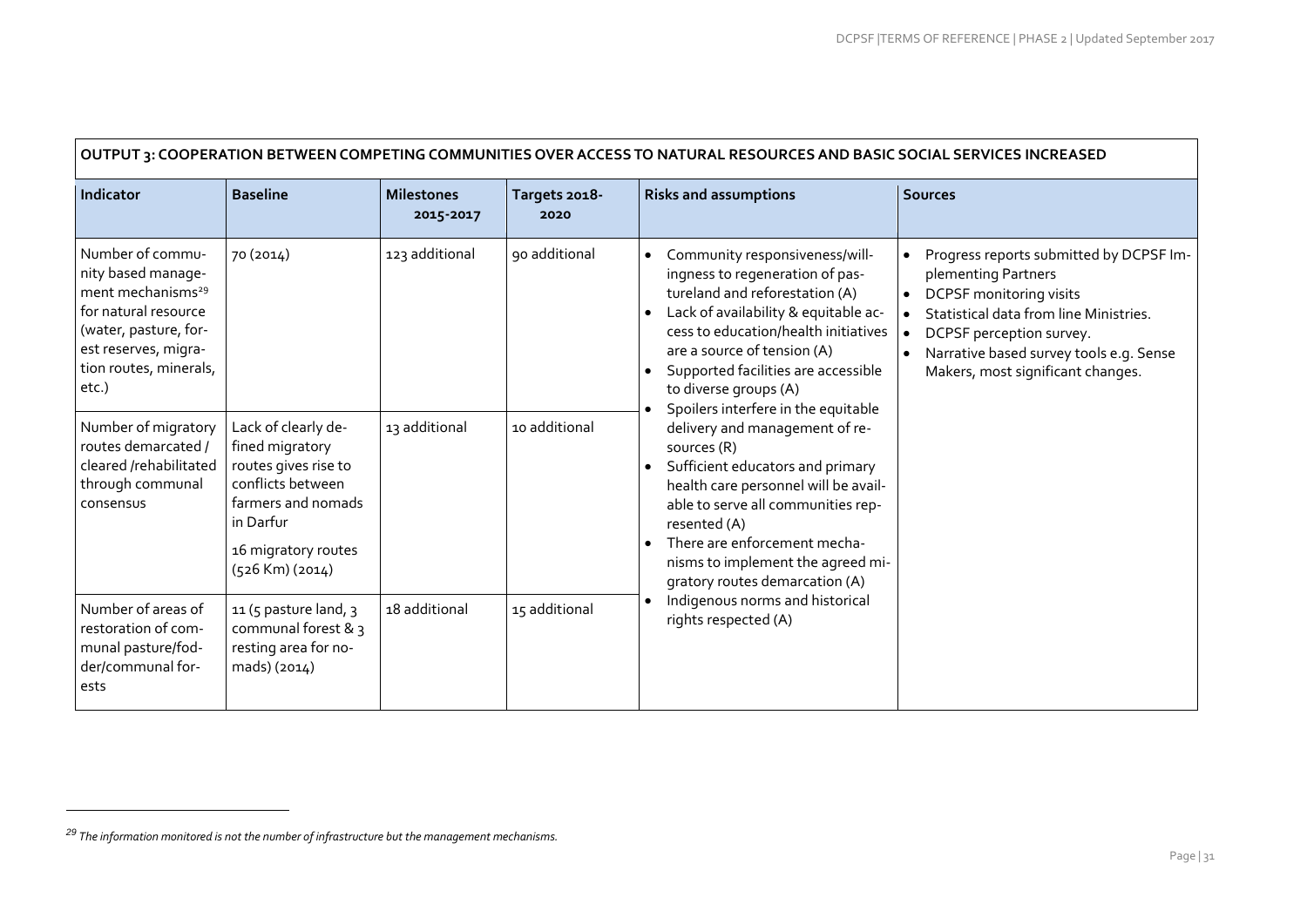| OUTPUT 3: COOPERATION BETWEEN COMPETING COMMUNITIES OVER ACCESS TO NATURAL RESOURCES AND BASIC SOCIAL SERVICES INCREASED                                                                                            |                                                                                                                      |                                |                       |                              |                |  |  |  |  |
|---------------------------------------------------------------------------------------------------------------------------------------------------------------------------------------------------------------------|----------------------------------------------------------------------------------------------------------------------|--------------------------------|-----------------------|------------------------------|----------------|--|--|--|--|
| Indicator                                                                                                                                                                                                           | <b>Baseline</b>                                                                                                      | <b>Milestones</b><br>2015-2017 | Targets 2018-<br>2020 | <b>Risks and assumptions</b> | <b>Sources</b> |  |  |  |  |
| % of community<br>members confirming<br>communal consensus<br>around restoration of<br>migratory routes/pas-<br>ture/fodder/commu-<br>nal forests                                                                   | 70% (2014)                                                                                                           | 70%                            | 78%                   |                              |                |  |  |  |  |
| Number of social ser-<br>vice infrastructure re-<br>habilitated/newly<br>built <sup>30</sup>                                                                                                                        | 184 including 39 joint<br>health and education<br>initiative, 30<br>schools/classes & 115<br>water facilities (2013) | 115 additional                 | 90 additional         |                              |                |  |  |  |  |
| % of community<br>members stating an<br>increase in the num-<br>ber of interactions<br>between diverse<br>communities through<br>basic services (health<br>initiatives, schools,<br>vocational education,<br>water) | 81% (2014)                                                                                                           | 85%                            | 75%                   |                              |                |  |  |  |  |

 $\overline{a}$ 

*<sup>30</sup> This to be disaggregated by the social service rehabilitated or built i.e. school, clinic, etc. in reporting*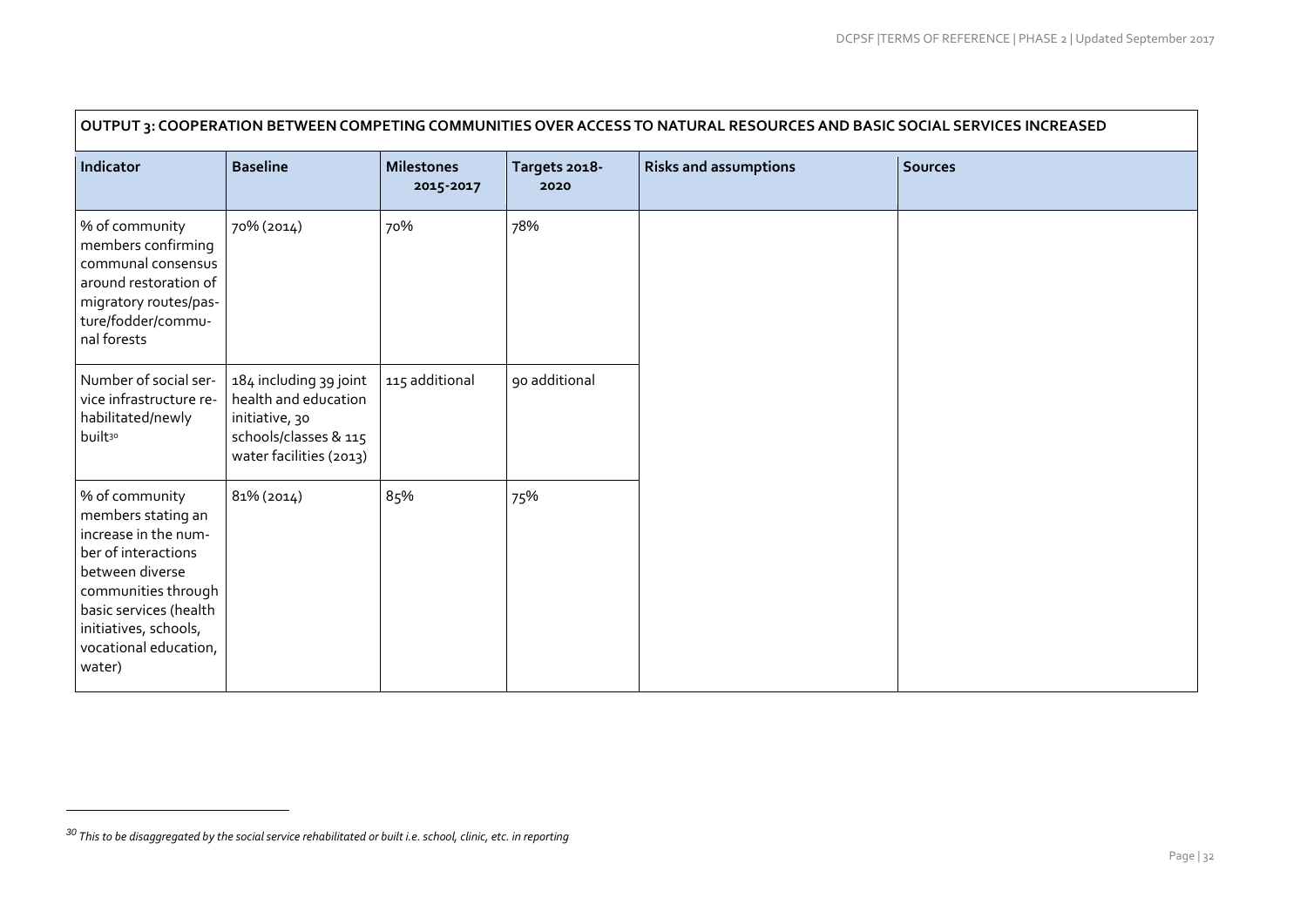| <b>AGENDAS</b>                                                                                                                                                                                                                                                                                                                                                                  | OUTPUT 4: A NETWORK OF EFFECTIVE COLLABORATIVE PEACEBUILDING INITIATIVES CREATED AND FEEDING INTO WIDER PEACE FORA AND DARFOR                                                                                                                                                                                                                                                       |                                                                                                                                                                                                                     |                                |                                                                                                                                                                                                                                                                                                                                                                                                                                                                                                                                                                                                                                                                        |                                                                                                                                                  |  |  |  |
|---------------------------------------------------------------------------------------------------------------------------------------------------------------------------------------------------------------------------------------------------------------------------------------------------------------------------------------------------------------------------------|-------------------------------------------------------------------------------------------------------------------------------------------------------------------------------------------------------------------------------------------------------------------------------------------------------------------------------------------------------------------------------------|---------------------------------------------------------------------------------------------------------------------------------------------------------------------------------------------------------------------|--------------------------------|------------------------------------------------------------------------------------------------------------------------------------------------------------------------------------------------------------------------------------------------------------------------------------------------------------------------------------------------------------------------------------------------------------------------------------------------------------------------------------------------------------------------------------------------------------------------------------------------------------------------------------------------------------------------|--------------------------------------------------------------------------------------------------------------------------------------------------|--|--|--|
| Indicator                                                                                                                                                                                                                                                                                                                                                                       | <b>Baseline</b>                                                                                                                                                                                                                                                                                                                                                                     | <b>Milestones</b><br>2015-2017                                                                                                                                                                                      | Targets 2018-<br>2020          | <b>Risks and assumptions</b>                                                                                                                                                                                                                                                                                                                                                                                                                                                                                                                                                                                                                                           | <b>Sources</b>                                                                                                                                   |  |  |  |
| Number of civil soci-<br>ety organisations de-<br>velop capacity to pri-<br>oritise, plan, design<br>and implement pro-<br>jects leading to equi-<br>table and sustainable<br>growth (including<br>peacebuilding skills,<br>livelihoods skills, vo-<br>cational training,<br>etc.)<br>Number of Civil Soci-<br>ety implementing<br>and practicing peace-<br>building activities | Mapping assessments<br>suggest weak institu-<br>tional capacity of Dar-<br>furi civil society in ad-<br>vocating, planning<br>and implementing<br>priority projects lead-<br>ing to equitable and<br>sustainable growth<br>48 (2012)<br>Mapping assessments<br>suggest weak capac-<br>ity of<br>Darfuri civil society in<br>implementing peace-<br>building activities<br>46 (2012) | 105 (this includes<br>the SGPM<br>project in<br>addition to<br>initiatives by<br>individual<br>partners)<br>49 (this includes<br>the SGPM<br>project in<br>addition to<br>initiatives by<br>individual<br>partners) | 15 additional<br>15 additional | Limited absorption capacity and<br>$\bullet$<br>availability of adequate CSOs (R)<br>There are approvals from the Gov-<br>$\bullet$<br>ernments to implement peacebuild-<br>ing activities (A)<br>There is an interest amongst key<br>$\bullet$<br>stakeholders including INGO sector<br>to upgrade Darfurian civil society<br>(A)<br>There is support from the federal<br>$\bullet$<br>level Government (A)<br>There is willingness within the high-<br>$\bullet$<br>level mechanisms to be connected<br>with conflict based resolution<br>mechanisms and natural resources<br>management mechanisms.<br>Impartiality and neutrality of the<br>high-level mechanisms. | DCPSF monitoring visits<br>Progress reports submitted by DCPSF<br><b>Implementing Partners</b><br>SGPM capacity building evaluation re-<br>port. |  |  |  |
| Number of collective<br>interaction of conflict<br>resolution mecha-<br>nisms with higher<br>level For a and Agen-<br>das                                                                                                                                                                                                                                                       | 3(2014)                                                                                                                                                                                                                                                                                                                                                                             | 26 additional                                                                                                                                                                                                       | 24 additional                  |                                                                                                                                                                                                                                                                                                                                                                                                                                                                                                                                                                                                                                                                        |                                                                                                                                                  |  |  |  |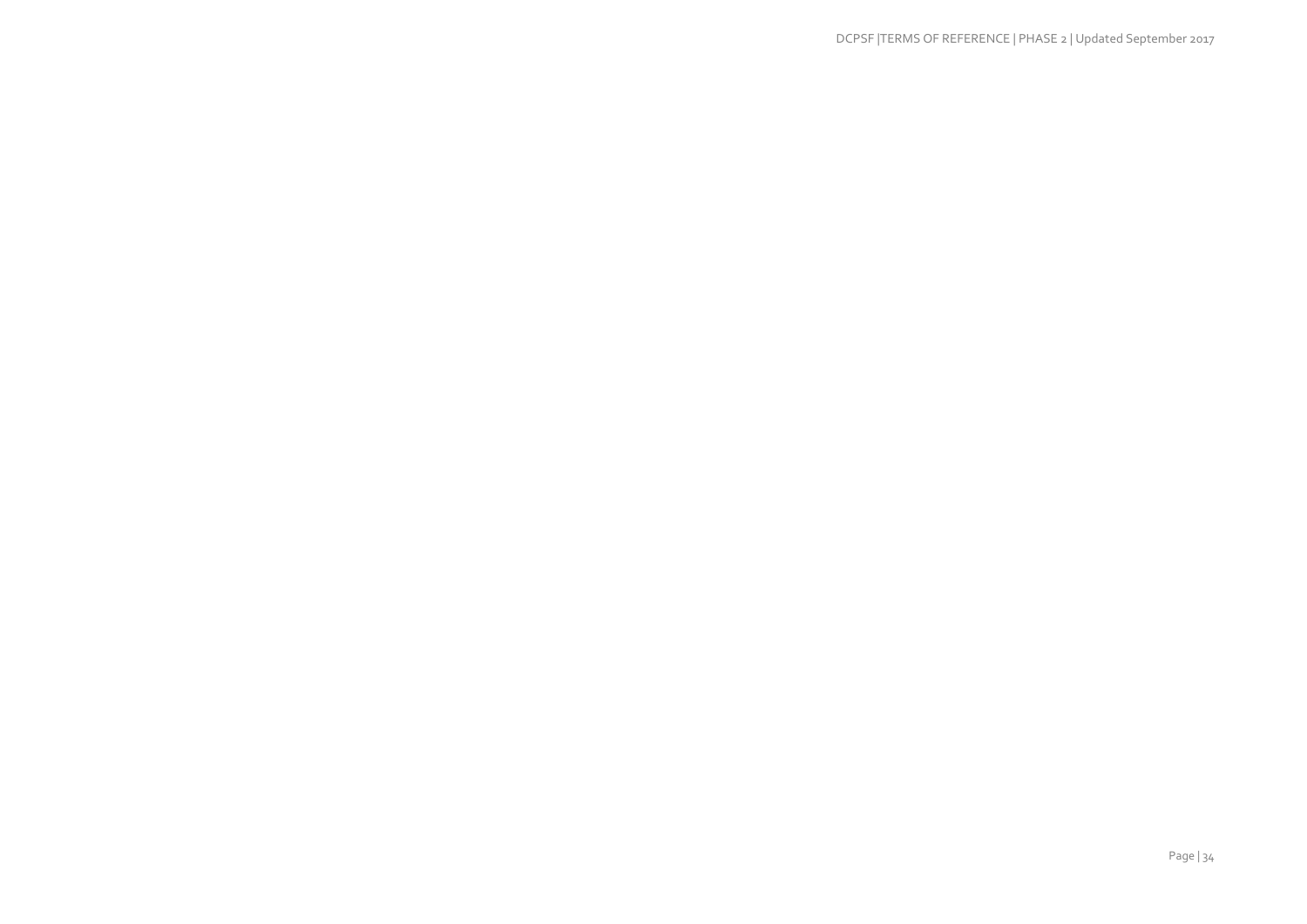# **D. RISK ANALYSIS**

 $\overline{ }$ - 1 ۰.

<span id="page-34-0"></span>

| #                       | Description                                                                                                                                                                                                                                                                         | <b>Date Identified</b>                                                                                   | <b>Type</b>                                                  | Impact and<br>proba-<br>bility<br>on a scale<br>from<br>$1$ (low)<br>to $5$<br>(high) | Countermeasures / Management response                                                                                                                                                                                                                                                                                                                                                                                                                                                                                                                                                                                                          | Owner                                                                          |
|-------------------------|-------------------------------------------------------------------------------------------------------------------------------------------------------------------------------------------------------------------------------------------------------------------------------------|----------------------------------------------------------------------------------------------------------|--------------------------------------------------------------|---------------------------------------------------------------------------------------|------------------------------------------------------------------------------------------------------------------------------------------------------------------------------------------------------------------------------------------------------------------------------------------------------------------------------------------------------------------------------------------------------------------------------------------------------------------------------------------------------------------------------------------------------------------------------------------------------------------------------------------------|--------------------------------------------------------------------------------|
| $\mathbf{1}$            | Spoilers interfere in the processes necessary to<br>restore trust and confidence                                                                                                                                                                                                    | During the drafting of<br>DCPSF Phase 2<br>During the implementa-<br>tion of DCPSF Phase<br>$\mathbf{1}$ | Political,<br>Stra-<br>tegic                                 | $P = 3, I = 3$                                                                        | • Urge and support implementing partners to increase inclusive,<br>participatory, inter-community consultations specifically focus-<br>ing on 1) mitigating risks of spoilers, 2) establishment of early<br>warning mechanisms - all for the purpose of preventing future<br>conflict<br>The project approval cycle foresees the provision of feedback<br>from the field on potential security concerns, via the AHCT                                                                                                                                                                                                                          | $\bullet$ Imple-<br>menting<br>Partners<br><b>DCPSFTS</b><br>$\bullet$ AHCT    |
| $\overline{\mathbf{2}}$ | Access to project sites is impossible due to unsta-<br>ble and unpredictable security situation in<br>the 3 Darfur States, continued presence of<br>armed groups; prolonged rainy season, road<br>closures and inaccessibility; safety of staff<br>travelling by road and otherwise | During the drafting of<br>DCPSF Phase 2<br>During the implementa-<br>tion of DCPSF Phase<br>$\mathbf{1}$ | Political,<br>secu-<br>rity,<br>envi-<br>ron-<br>men-<br>tal | $P = 3, l = 4$                                                                        | • Use of data and political analysis through multiple sources to as-<br>sess the political risk and urges implementing partners to act on<br>or change implementation plans accordingly as part of the regu-<br>lar monitoring process; assessment missions are always cleared<br>by UNDSS who offer security clearances as well road conditions,<br>and armed escorts<br>• Request the authorities to improve security and protection<br>• If necessary, suspend DCPSF projects until security on the ground<br>permits quality service delivery.<br>• Encourage implementing partners to factor environmental risks<br>in their action plans | · Imple-<br>menting<br>Partners<br>• DCPSFTS<br>$\bullet$ AHCT<br>$\bullet$ SC |
| $\overline{3}$          | Inadequate monitoring due to insecurity, insta-<br>bility and restricted access                                                                                                                                                                                                     | During the drafting of<br>DCPSF Phase 2<br>During the implementa-<br>tion of DCPSF Phase<br>$\mathbf{1}$ | Strategic                                                    | $P = 2, I = 3$                                                                        | • Ask implementing partners to increase delegation of M&E func-<br>tions to local partners, and sharpening their understanding of in-<br>dicators for adequately measuring peace and stability                                                                                                                                                                                                                                                                                                                                                                                                                                                 | · Imple-<br>menting<br>Partners                                                |

المستحق

--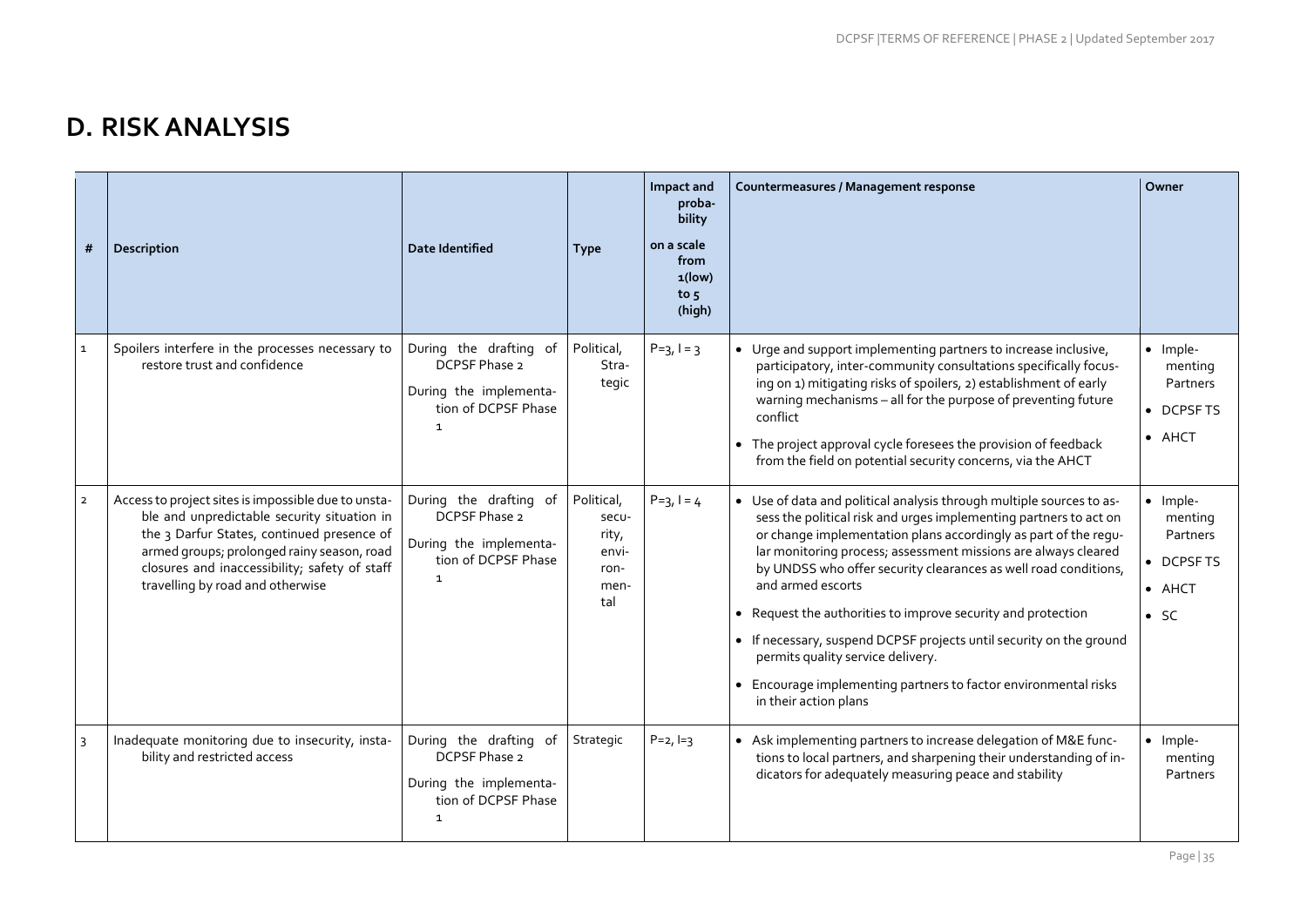| #              | Description                                                                                                                                        | <b>Date Identified</b>                                        | <b>Type</b>                 | Impact and<br>proba-<br>bility<br>on a scale<br>from<br>$1$ (low)<br>to $5$<br>(high) | Countermeasures / Management response                                                                                                                                                                                                                                                                                                                                                                                                                                                                                | Owner                                         |
|----------------|----------------------------------------------------------------------------------------------------------------------------------------------------|---------------------------------------------------------------|-----------------------------|---------------------------------------------------------------------------------------|----------------------------------------------------------------------------------------------------------------------------------------------------------------------------------------------------------------------------------------------------------------------------------------------------------------------------------------------------------------------------------------------------------------------------------------------------------------------------------------------------------------------|-----------------------------------------------|
| $\overline{4}$ | Implementing partners become targets because<br>of collaboration with UN or because of un-<br>clear or inadequate engagement with au-<br>thorities | During the implementa-<br>tion of DCPSF Phase<br>$\mathbf{1}$ | Political,<br>secu-<br>rity | $P = 2, I = 3$                                                                        | • DCPSF TS transparently engages with government on purpose<br>and activities of the Fund, and seeks high-level UN support<br>where/when needed<br>• Reduce exposure through low-profile approach in sensitive areas<br>• Develop and effect a clear, open and continuous communication<br>strategy and manage expectations, pre-empt open communica-<br>tion with key-stakeholders and the wider public<br>Ensure that the knowledge and capacities of implementation<br>partners in conflict-sensitive programming | · Imple-<br>menting<br>Partners               |
| 5              | New or reformed platforms lose credibility after<br>being established due to inability to meet<br>expectations                                     | During the implementa-<br>tion of DCPSF Phase<br>$\mathbf{1}$ | Strategic                   | $P = 2, I = 2$                                                                        | • Urge implementing partners to ensure that platform members<br>are selected according to accepted principles and enjoy commu-<br>nity support<br>• Increased community dialogue, peace building training, ensure<br>that projects meet infrastructure and operational needs of plat-<br>forms during the selection and implementation process                                                                                                                                                                       | · Imple-<br>menting<br>Partners<br>• DCPSF TS |
| $\,$ 6         | Though vulnerable groups are represented, their<br>representatives are unable to voice the con-<br>cerns of their constituencies                   | During the implementa-<br>tion of DCPSF Phase<br>$\mathbf{1}$ | Strategic                   | $P = 3, I = 3$                                                                        | • Increased information sharing with all stakeholders involved, will<br>quarantee the transparency and foster goodwill and cooperation<br>with the local actors preserving the stakeholders across all<br>groups from mistrust.                                                                                                                                                                                                                                                                                      | · Imple-<br>menting<br>Partners<br>• DCPSFTS  |
| $\overline{7}$ | Limited absorption capacity and availability of<br>adequate CSOs which negatively impacts<br>implementation and monitoring                         | During the implementa-<br>tion of DCPSF Phase<br>$\mathbf{1}$ | Strategic                   | $P = 3, I = 3$                                                                        | • Increased focus on capacity building of CSOs through tailored<br>training sessions and increased partnership between INGO and<br><b>NNGOs</b><br>• Provide more time for applicants to design proposals in reply to<br><b>DCPSF Calls for Proposals</b>                                                                                                                                                                                                                                                            | · Imple-<br>menting<br>Partners<br>• DCPSFTS  |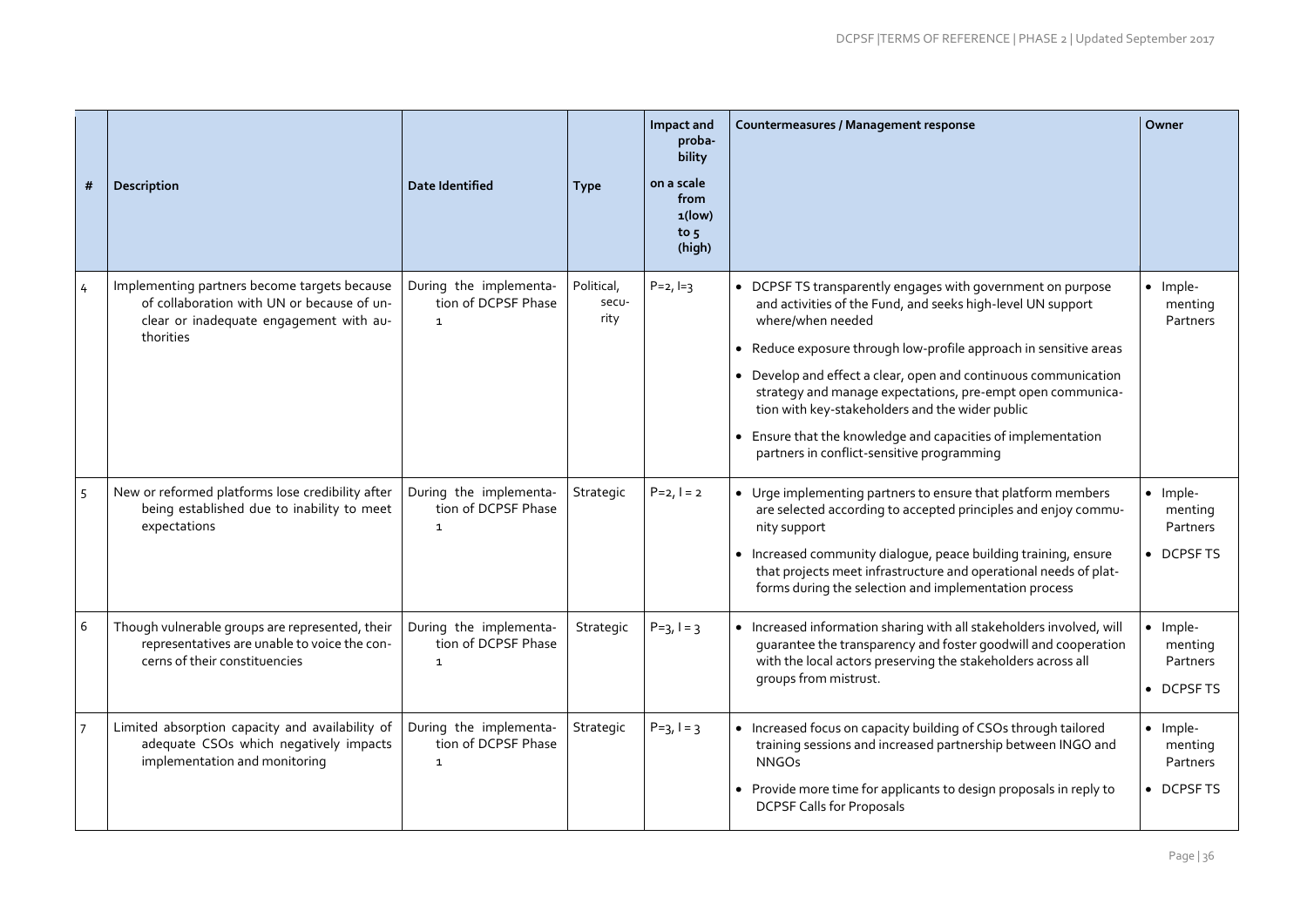| # | Description                                                                                                         | Date Identified                            | <b>Type</b>                               | Impact and<br>proba-<br>bility<br>on a scale<br>from<br>$1$ (low)<br>to $5$<br>(high) | Countermeasures / Management response                                                                                                                                                                                                                                                                                                                                                                                          | Owner                                           |
|---|---------------------------------------------------------------------------------------------------------------------|--------------------------------------------|-------------------------------------------|---------------------------------------------------------------------------------------|--------------------------------------------------------------------------------------------------------------------------------------------------------------------------------------------------------------------------------------------------------------------------------------------------------------------------------------------------------------------------------------------------------------------------------|-------------------------------------------------|
| 8 | Organizational and programme management is<br>challenged by slow recruitment, and overall<br>regulatory environment | During the drafting of<br>DCPSF Phase 2    | Regula-<br>tory,<br>Op-<br>era-<br>tional | $P = 4, I = 3$                                                                        | • Senior-level UN engages with UNDP HR with a view to prioritize<br>staffing<br>Senior-level UN timely engagement with relevant government<br>$\bullet$<br>bodies for expedient issuance of visas and stay permits                                                                                                                                                                                                             | $\bullet$ UNDP (HR)<br>$\bullet$ SC             |
| 9 | Fraud and Corruption can jeopardize the impact,<br>and sustainability of DCPSF                                      | During the update of<br>DCPSF phase II TOR | Financial                                 | $P = 1, I = 4$                                                                        | • UNDP-FMU provided all IPs with a fraud-mitigation toolkit, high-<br>lighting the importance of fraud mitigation. The toolkit also pro-<br>vides quidance for DCPSF to develop and implement effective<br>risk management-based anti-fraud measures.<br>• IPs are required to prepare and submit an Anti-Fraud Policy.<br>• UNDP-FMU will conduct a fraud assessment survey to help de-<br>sign training in fraud mitigation. | • UNDP/FM<br>U<br>Imple-<br>menting<br>partners |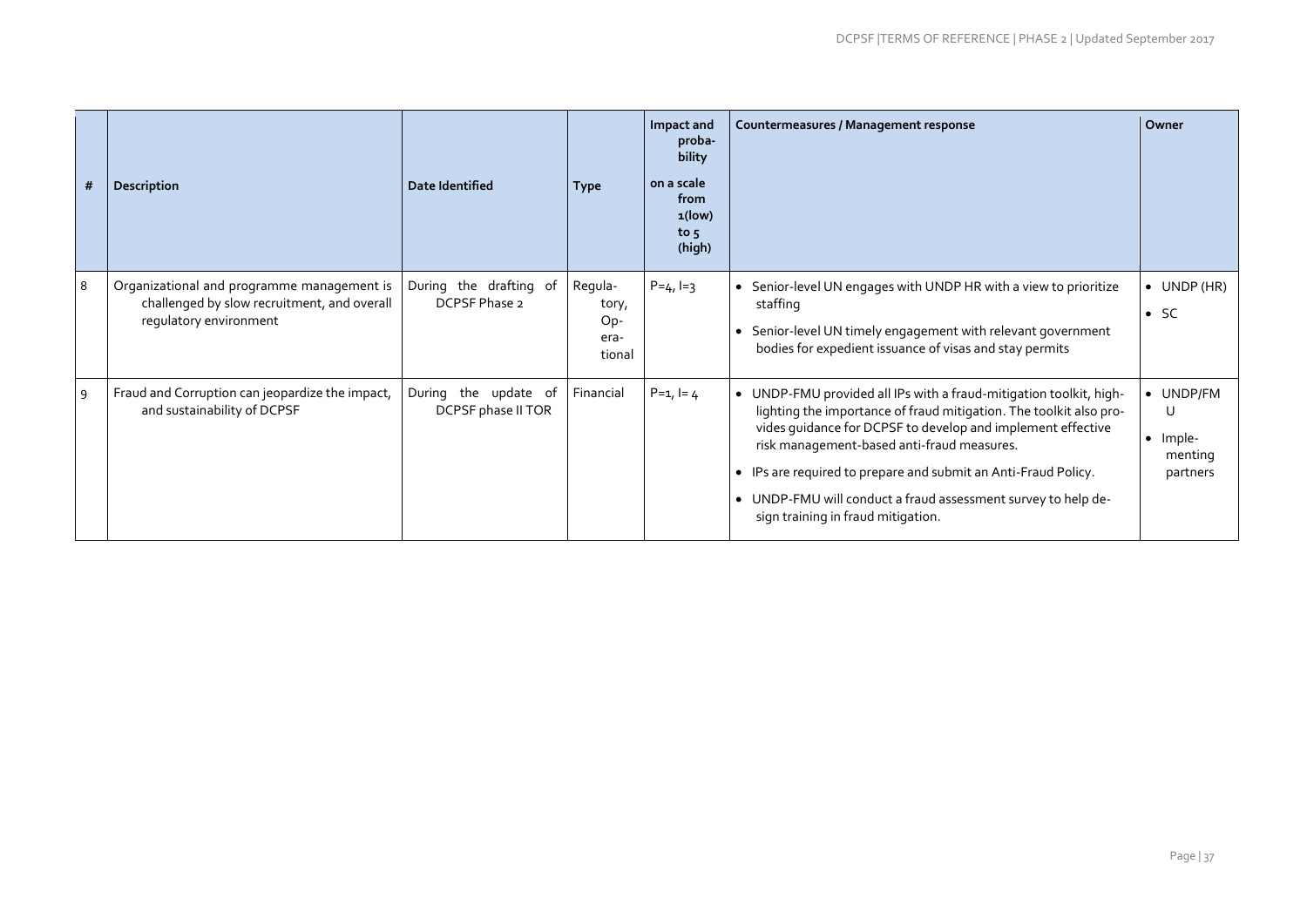# **E.GOVERNANCE STRUCTURE**

<span id="page-37-0"></span>85. The DCPSF is governed in line with the UN Multi Partner Trust Fund (MPTF) architecture. Specifically, the DCPSF management arrangements will be as follows:

# STEERING COMMITTEE (SC)

<span id="page-37-1"></span>86.The overall management of the DCPSF activities is led by a Steering Committee (SC), co-chaired by the UN Resident Coordinator and a representative of a contributing donor. Based in Khartoum, the Steering Committee includes contributing partners, an appointed INGO representative, and a representative(s) of Participating UN Organization(s). Relevant and interested institutions and donors can participate in the steering committee membership as observer provided their participation is approved by the steering committee members. The Administrative Agent (AA) and the Technical Secretariat (TS) will join as ex-officio members. Membership is not fixed and may include other members if required, including selected peacebuilding and recovery experts to provide technical advice on relevant issues.

This body, inter alia, will:

- a) Mobilize resources in accordance with the needs of an evolving Darfur planning framework and priority interventions;
- b) Provide strategic guidance based on agreed and publicized principles and criteria for the identification of priorities to be funded by the DCPSF, to ensure appropriate support is being provided to communities, target beneficiaries and organizations, and address unresolved areas of overlap or conflict between programmes or projects;
- c) Approve proposals for DCSF funding and issue instructions for disbursement of approved funding for compliant programmes and projects, to the Administrative Agent;
- d) Commission independent evaluations covering review and lessons learned of the DCPSF in its entirety;
- e) Ensure appropriate coordination with any UNAMID initiatives;
- f) Review and approve the consolidated biannual and annual progress and financial reports of the DCPSF submitted by the TS and AA.

# TECHNICAL SECRETARIAT (TS)

- <span id="page-37-2"></span>87. A Technical Secretariat (TS), oversees the day-to-day management of the Fund, and develops the ground for decisionmaking processes related to the DCPSF for approval of the Steering Committee. In line with the SC decision in February 2012, the TS is housed by UNDP.
- 88. The TS, as an impartial entity, provides technical and substantive support to the Steering Committee and streamlines the preparation, decision-making and evaluation processes related to the DCPSF financed activities.
- 89. The Secretariat shall undertake four functions under one management structure: (i) technical support; (ii) managing call for proposals, (iii) overseeing project appraisal; (iv) ensuring Fund level monitoring of the DCPSF, and (v) regular reporting and communication on DCPSF funded initiatives.
- 90. The TS consists of eight staff, including the Head of the TS, who is supported by a Peacebuilding Specialist, a Monitoring and Reporting Specialist and 3 national Monitoring Officers, a Reporting and Communication Analyst, and a national Administrative and Finance Associate. The TS falls under the supervision of UNDP's Head of Programme and will be supported by relevant UNDP programme, management support and operation units.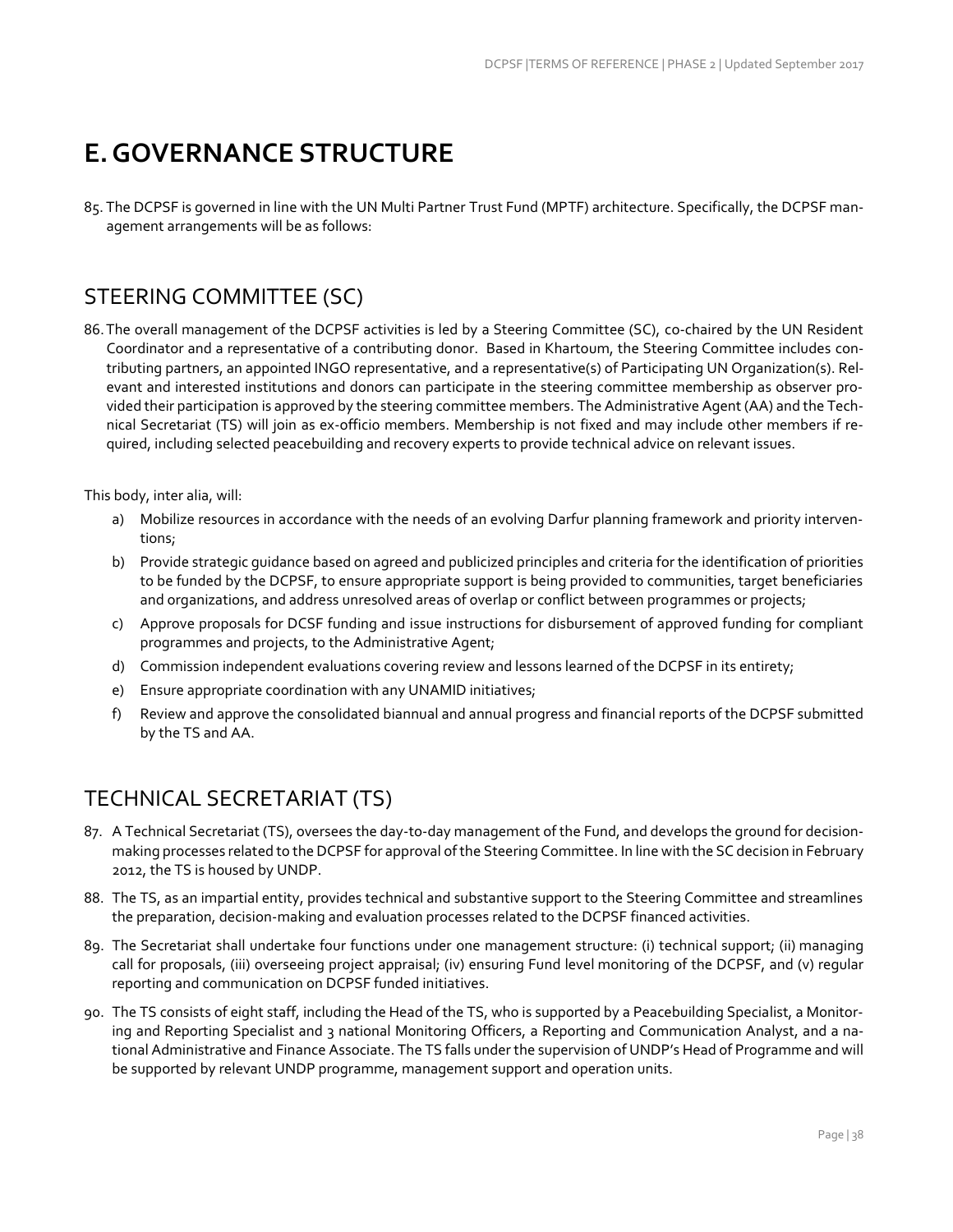- 91. With the approval of the SC the TS will commission individual pieces of work that serve to deepen contextual understanding of issues surrounding communities and conflict in Darfur. This in turn will inform future allocations processes. It is the responsibility of the TS to engage potential partners in those activities.
- 92. TS should prepare annual work plan and budget for approval by the Steering Committee.
- 93. Visibility: A banner that includes all DCPSF donors' logo should be used by DCPSF implementing partners for visibility purpose. Information or publications or website by the implementing partners about the Project, including at conferences or seminars, shall indicate that the Project has received donors funding and display the logo in an appropriate way.

### ADMINISTRATIVE AGENT (AA)

<span id="page-38-0"></span>94. The Multi-Partner Trust Fund Office (MPTF Office) of the United Nations Development Programme serves (UNDP) as the Administrative Agent (AA) and is responsible for concluding Standard Administrative Arrangements (SAA) with donors and Memorandums of Understanding (MOU) with Participating UN Organizations. It receives, administers and manages contributions from Donors. It disburses these funds to the Participating UN Organizations in accordance with the decisions of the DCPSF Steering Committee through its Chair. Finally, the AA prepares and submits financial reports and statements on the DCPSF account to the DCPSF Steering Committee and to each donor that has contributed to the DCPSF.

## MANAGING AGENT (MA)

- <span id="page-38-1"></span>95. UNDP will act as Managing Agent (MA) for NGO implemented projects. UNDP's responsibilities as the MA will be executed by the Sudan UNDP Country Office which operates separately from UNDP's role as the Administrative Agent in accordance with UNDP's policy of maintaining clear separation of its dual functions as Administrative Agent and Participating UN Organization under MPTFs and Joint Programmes (see [UNDP's Accountability when acting as Adminis](http://mdtf.undp.org/document/download/4552)[trative Agent in MPTFs and/or UN Joint Programmes using the pass-through fund management modality\)](http://mdtf.undp.org/document/download/4552). UNDP Sudan as the MA will undertake the following activities:
	- a) Coordinate the contracting process on receipt of approved allocation from DCPSF-SC
	- b) Ensure timely fund disbursement to NGOs on receipt of approved documents
	- c) Follow on quarterly financial progress of the projects based on approved budget
	- d) Coordinate project end report along with final financial report from the partners as per the timeline laid down in the Project Cooperation Agreement (PCA).
	- e) Maintain information on fund disbursement to NGOs.
	- f) Provide information to DCPSF-SC on fund utilization by NGOs as required (on a quarterly basis and as needed);
	- g) Maintain yearly data base of NGO partners in terms of allocated amount, contract status and fund utilization.
	- h) Provide information to DCPSF-SC on the performance of NGO partners, particularly, any critical issues.
	- i) Conduct a project level monitoring of achievements at planned activities or verification of the NGOs financial reports.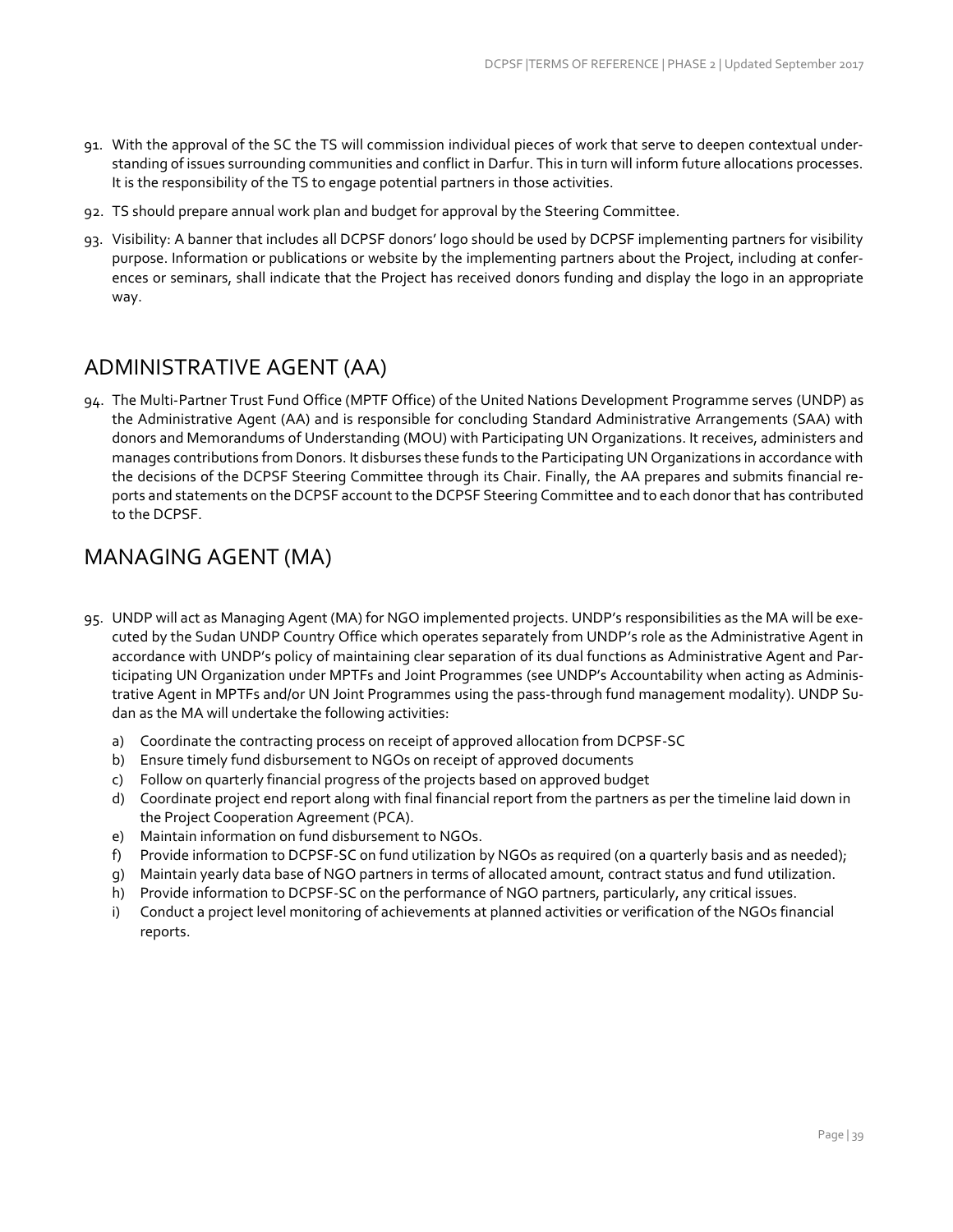# **F. FUNDING AND DECISION-MAKING PROCESS**

# <span id="page-39-0"></span>CONTRIBUTIONS TO THE DCPSF

- <span id="page-39-1"></span>96. Contributions to the DCPSF may be accepted from governments, inter-governmental or non-governmental organizations, and private-sector organizations. Since the DCPSF will focus on a limited range of priority activities, donor contributions will be accepted as un-earmarked contributions, the allocations of which will be approved by the SC. Contributions to the DCPSF may be accepted in fully convertible currency or in any other currency that can be readily utilized. Such contributions shall be deposited into the bank account designated by the Administrative Agent. The value of a contribution payment, if made in other than United States dollars, shall be determined by applying the United Nations operational rate of exchange in effect on the date of payment. Gains or losses on currency exchanges shall be recorded in the DCPSF account established by the AA to transfer funds to Participating UN Organizations.
- 97. As an exceptional measure, particularly during the startup phase of the DCPSF (Phase 2), subject to conformity with their financial regulations, rules and directives, Participating UN Organizations may elect to start implementation of project activities in advance of receipt of initial or subsequent transfers from the DCPSF account by using their own resources. Such advance activities shall be undertaken in agreement with the DCPSF SC based on funds it has allocated or approved for implementation by the Participating UN Organization following receipt by the AA of an official commitment form or signature of the Standard Administrative Arrangement by donors contributing to the DCPSF. Participating UN Organizations shall be solely responsible for decisions to initiate such advance activities or other activities outside the parameters set forth above.

# ELIGIBILITY

<span id="page-39-2"></span>98. Any Participating UN Organization and IOM that has signed a Memorandum of Understanding (MOU) with the Administrative Agent is eligible to receive funding from the DCPSF. Through the MA, NGOs, CSOs and other designated institutions or entities may receive funds directly from the DCPSF based on a programme or project document and agreement concluded with such entities. PUNOs can use their normal implementation modality and partner with NGOs and CSOs as required. Use of funds, reporting obligations, liability, audit and other matters relating to the management of the funds provided and the activities shall be addressed in such programme or project agreements in the manner that is customary for the concerned Participating UN Organizations.

# PARTICIPATING ORGANISATIONS

- <span id="page-39-3"></span>99. Each Participating UN Organization and IOM shall assume full programmatic and financial accountability for the funds disbursed to it by the AA. Each Participating UN Organization shall establish a separate ledger account under its financial regulations and rules for the receipt and administration of the funds disbursed to it by the AA from the DCPSF account. This separate ledger account shall be administered by each Participating UN Organization in accordance with its own regulations, rules, directives and procedures, including those relating to interest. This separate ledger account shall be subject exclusively to the internal and external auditing procedures laid down in the financial regulations, rules, directives and procedures applicable to the Participating UN Organization.
- 100.Each Participating UN Organizations and IOM shall carry out its activities contemplated in the approved proposal in accordance with the regulations, rules, directives and procedures applicable to it, using its standard implementation modalities. This includes adherence to the principles and criteria for approval of programme or project proposals.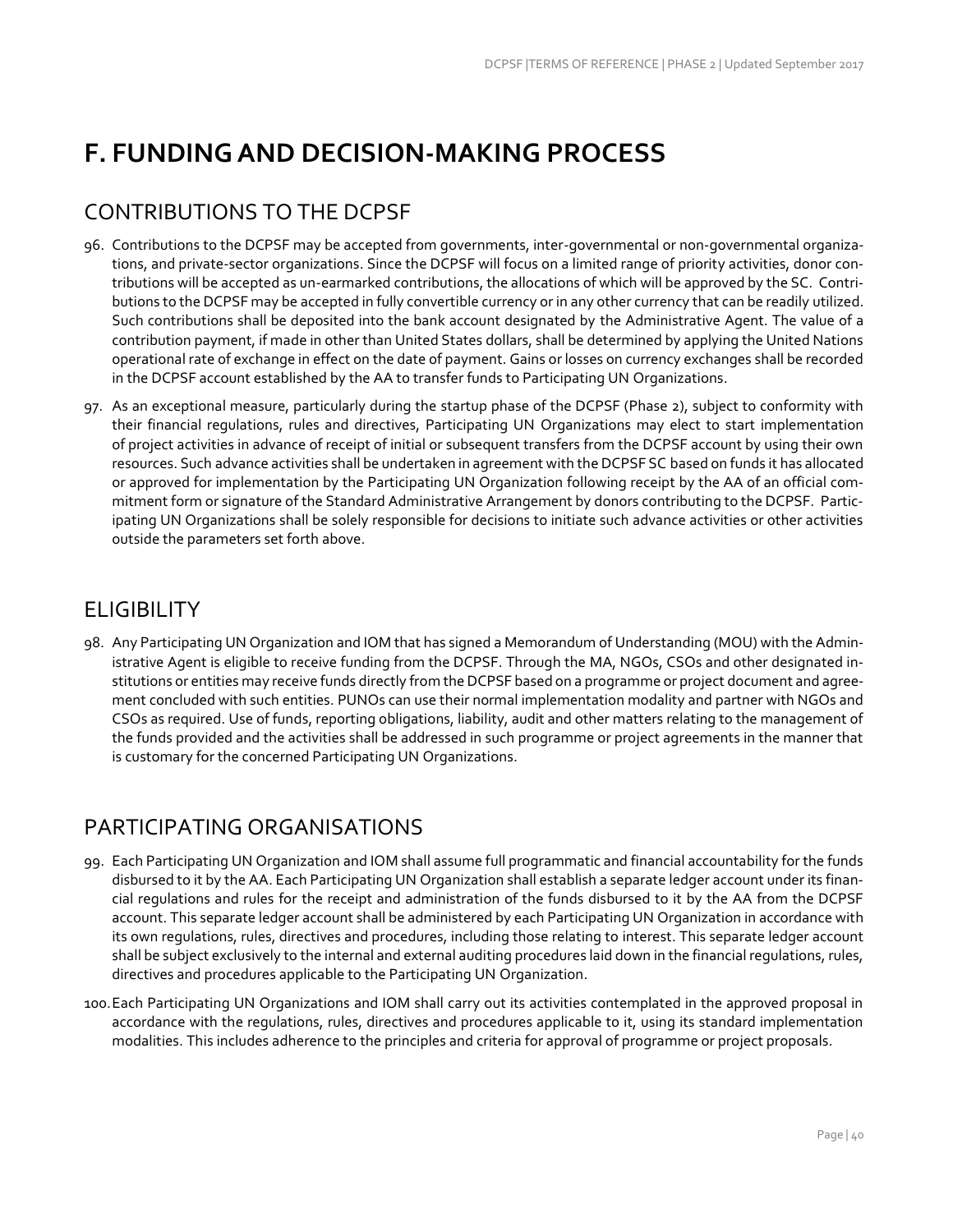# PROPOSAL SUBMISSION AND FUNDING WINDOWS

- <span id="page-40-0"></span>101.The Technical Secretariat issues policy guidelines to steer the allocation process. These guidelines will specify the available resources apportioned to fund the programme/project of the DCPSF, in line with the Terms of Reference of the DCPSF. Participating UN Organizations and IOM, Non-Governmental Organizations and their partners are requested to submit to the Technical Secretariat proposals for DCPSF funding, in accordance with the policy guidelines.
- 102.The DCPSF considers two types of proposals for support. The main DCPSF funding window is open to all Participating Organizations and funds will be used to support priority programmes and projects promoting peace and stability in Darfur in line with the DCPSF outputs outlined in the results framework:
- 103.DCPSF has two modalities for funding; both aim at achieving DCPSF outputs, but differ in the specific fund recipients and the size of the grant. Window one funding is open for national and international NGOs and UN agencies while competition for accessing fund under window two is limited to national NGOs. Both funding modalities aim at achieving the following DCPSF outputs:
	- Output 1: Effective community-level conflict resolution and prevention platforms in Darfur are in place
	- Output 2: Cooperation between communities enhanced through shared livelihood assets and income generating opportunities.
	- Output 3: Cooperation between competing communities over management of natural resources and access to basic social services increased.
	- Output 4: A network of effective collaborative peacebuilding initiatives created and feeding into wider peace fora and Darfur agendas.
- 104.To complement the main DCPSF funding window and with the aim of facilitating access of CSOs working in Darfur to DCPSF funding, a capacity building programme has been created under DCPSF (phase II) which is dedicated to CSOs. This program was initiated to build the financial and administrative capacity of CSOs and enhance their ability to implement peacebuilding activities and interventions. Key advantages of this funding window include the ability to reach and support a greater number of national partners in Darfur, building the capacity of CSOs to seek and manage larger initiatives for peace and stability, diversifying the portfolio of projects and initiatives, and allowing for a quicker response to catalytic prevention and peacebuilding initiatives and activities.
- 105.Resources from the DCPSF will be utilized for the purpose of meeting the direct and indirect costs of programmes and projects managed by the Participating UN Organizations, NGOs and CSOs (for the latter two UNDP performing the MA function). Details of such projects, including respective budgets and implementation partners (NGOs, CSOs) will be set out in the relevant programme or project documents. Indirect costs of the Participating UN Organizations recovered through programme support costs will be 8%. In accordance with the UN General Assembly resolution 62/208 (2007 Triennial Comprehensive Policy Review principle of full cost recovery), all other costs incurred by each Participating UN Organization in carrying out the activities for which it is responsible under the Fund will be recovered as direct costs.

## VALUE FOR MONEY

- <span id="page-40-1"></span>106.The core governing principle of the DCPSF is to obtain the best value for money, i.e. ensuring the optimal use of resources to achieve the intended outcomes. Best value for money should not be equated with the lowest initial price option rather requiring an integrated assessment of the proposal to ensure that the best results possible are obtained from the money spent, which includes an analysis of various considerations, including reliability, quality, experience, reputation, past performance, cost/fee realism and reasonableness, but also social, environmental and other strategic objectives as deemed relevant and appropriate.
- 107. In the context of the DCPSF obtaining "best value for money" means selection of projects for funding which presents the optimum combination of life-cycle costs and benefits, which meet the overall objectives of the Fund. The principle of best value for money is applied at the award stage to select the offer that effectively meets the stated requirement.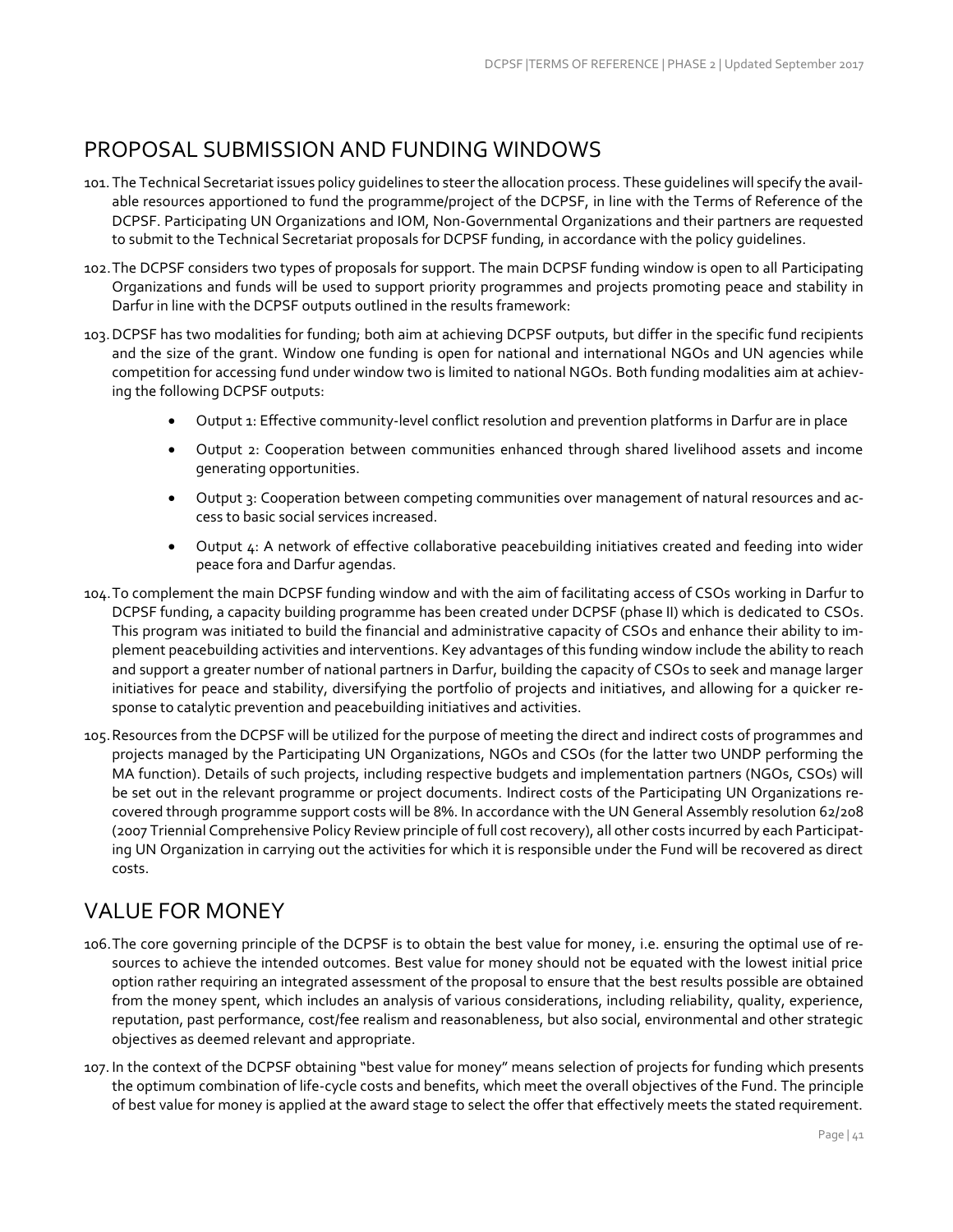To ensure that best value for money is obtained, the process of soliciting offers and selecting an Implementing partner will:

- "Deliver-As-One", utilizing PUNOs comparative advantages.
- Maximize competition;
- Minimize the complexity of the solicitation, evaluation, and the selection process;
- Ensure impartial and comprehensive evaluation of solicited offers; and
- Ensure selection of the Implementing Partner whose offer has the highest degree of realism and whose performance is expected to best meet the overall DCPSF objectives and those outlined in the specific call for proposals.
- 108. As a key objective of the DCPSF is to identify credible, representative national CSOs and NGOs and invest in both strengthening their capacities and ability to design and implement sustainable peacebuilding and development interventions, value for money considerations might be adapted, especially under the second window for funding, to take into consideration capacity development opportunities for the selected partner organization.
- 109. Furthermore, the SC will commission a mid-term review of the new governance structure no later than December 2013, to assess the value-for-money progress, considering the specific Darfur work environment.

## FUNDING APPROVAL AND DISBURSEMENT PROCESS

<span id="page-41-0"></span>110.The DCPSF Project and Funding Approval Process is shown in Figure 1 below.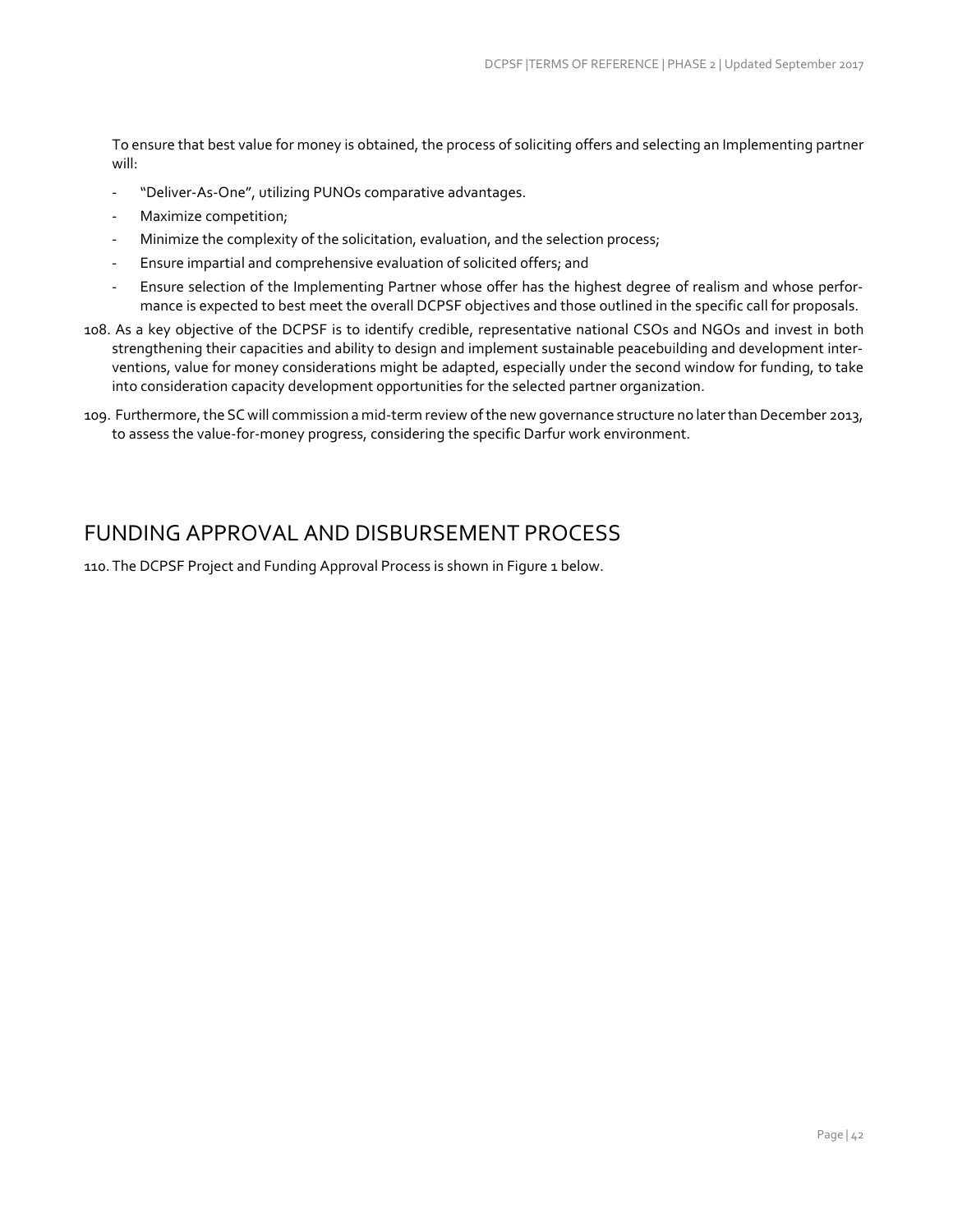

# **G.PROJECT SELECTION AND APPROVAL CYCLE**

# <span id="page-42-0"></span>PRINCIPLES OF PROJECT SELECTION AND AWARD

- <span id="page-42-1"></span>111. The DCPSF project selection and approval cycle is governed by the principles of transparency, accountability, value-for-money, equal treatment and non-discrimination. Project proposals submitted for funding are evaluated by Appraisal Committees against a set of eligibility and evaluation criteria set out in the Call for Proposals documentation. Typically, the budget for projects would range between USD 200,000 and USD 1,500,000 for the main window for funding and between USD 100,000 and USD 300,000 for window two.
- 112. Appraisal Committees play a crucial role in maintaining the integrity of the DCPSF by ranking proposals against principles and criteria that underpin the Fund. The Committees gauge the technical viability of proposals and rank individual proposals per criteria set out in Call for Proposals documentation. The TS identifies a pool of experts willing to appraise the technical viability of proposals submitted in response to a Call for Proposals. These individuals form a pool of experts available on call.
- 113. Project proposals should be based on the standard application form enclosed in Annex 5. For each Call for Proposals the DCSPF will issue an updated guidance note for applicants (Annex 6), outlining the application procedures and criteria for evaluation and project selection.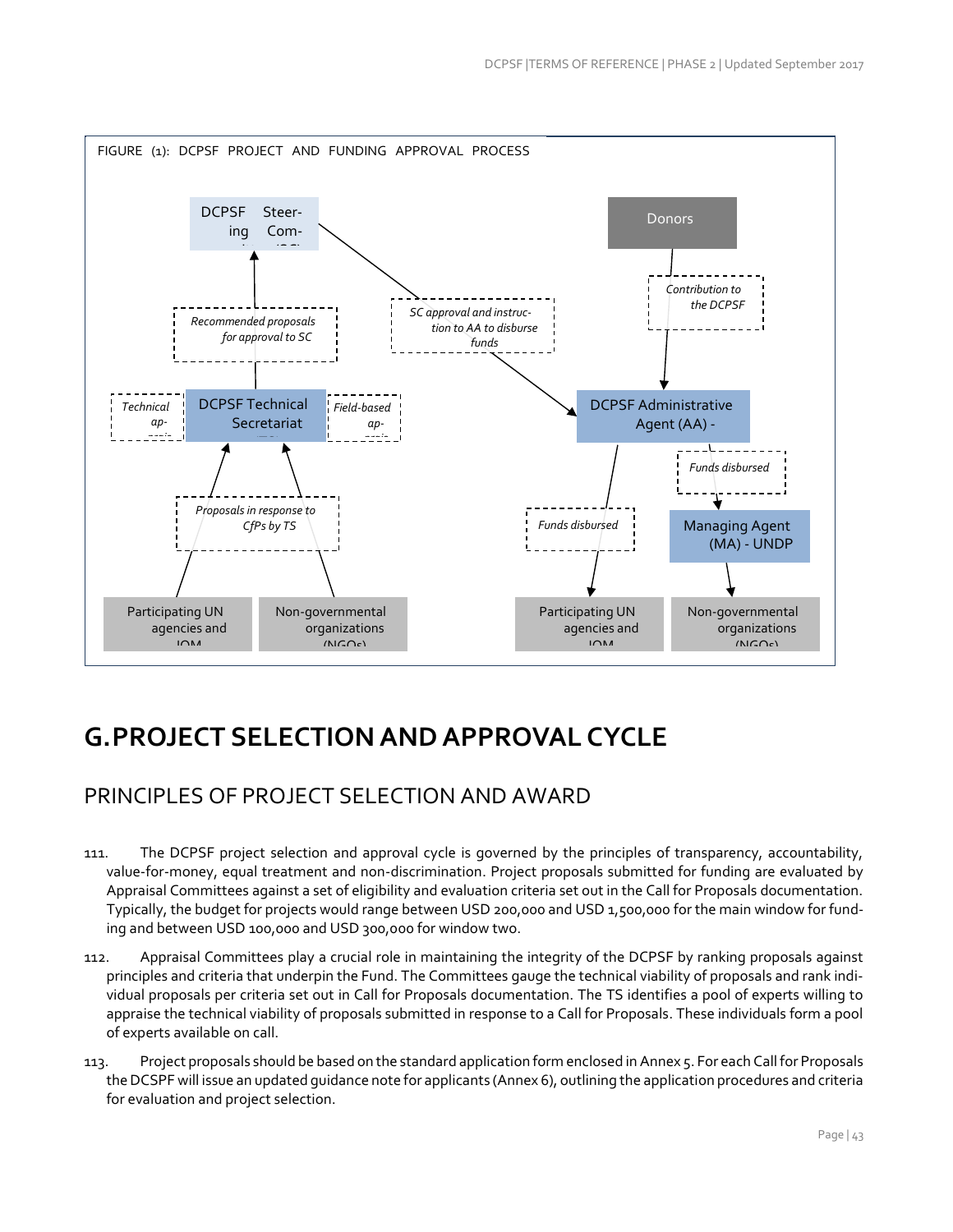# COMPOSITION AND RESPONSIBILITIES OF APPRAISAL COMMITTEES

- <span id="page-43-0"></span>114. The Appraisal Committees comprise experts with expertise in multi-disciplinary integrated projects covering peace building/conflict prevention, recovery, basic social services, livelihoods and cross cutting issues. The Committees are composed of a chair (usually a non-voting staff member from the DCPSF TS) and an odd number of voting members (minimum 3, maximum 5) depending on availability.
- 115. The Chairperson is responsible for coordinating the appraisal process in accordance with the procedures set in the call for proposals and for ensuring its impartiality and transparency. The voting members of the Appraisal Committee have collective responsibility for appraising in an impartial manner proposals and are responsible for recommendations taken/made by the Committee. The quality of the applications forms must be assessed based on the appraisal grid attached in the call for proposals containing the appraisal criteria.
- 116. All members of the Appraisal Committee must sign a Declaration of Impartiality and Confidentiality. Any member of the Appraisal Committee who has a potential conflict of interest with any applicant must declare it and immediately withdraw from the Appraisal Committee. Members of the Appraisal Committee participate as individual experts and do not represent their respective employers' organization.
- 117. The Appraisal Committees will be composed of selected experts from specialized agencies within Sudan and independent experts contracted specifically for the appraisal process. To ensure an impartial and independent appraisal process, experts from specialized agencies within Sudan cannot participate if a proposal from their respective agency is being appraised. In this case the appraisal committee will consist entirely of independent experts.

## ONWARD HANDLING

- <span id="page-43-1"></span>118.While the proposals will be appraised against a set of criteria established in the call, the appraisal procedure foresees that actors in the field (AHCT among other competent individuals chosen by the TS) will offer their comments on the feasibility of shortlisted proposals in the specific Darfur context.
- 119.Following the recommendations made by the selection committee, the DCPSF SC will meet to review proposals either unconditionally or conditionally approve (or reject) shortlisted proposals and request the Administrative Agent/Managing Agent to disburse the funds accordingly.

# **H.MONITORING AND EVALUATION**

- <span id="page-43-2"></span>120.To assess impact and capture results of the DCPSF, the TS has developed a comprehensive M&E framework. The M&E strategy is guided by the DCPSF Results Framework outlined in Section C and aims at:
	- Gaining an improved understanding of the DCPSF funded projects, the conflict sensitivity and the conflict context in which it is being implemented and their interaction processes;
	- Assessing operational progress towards achieving outputs and outcomes, while analyzing the results collated from the field;
	- Taking into consideration lessons learned from on-going initiatives into future programming/allocation decisions to increase the positive impacts of DCPSF funding on stabilizing areas in Darfur and identify opportunities for equitable and sustainable growth;
	- Reviewing current partnerships and informing the formation of new partnerships as needed;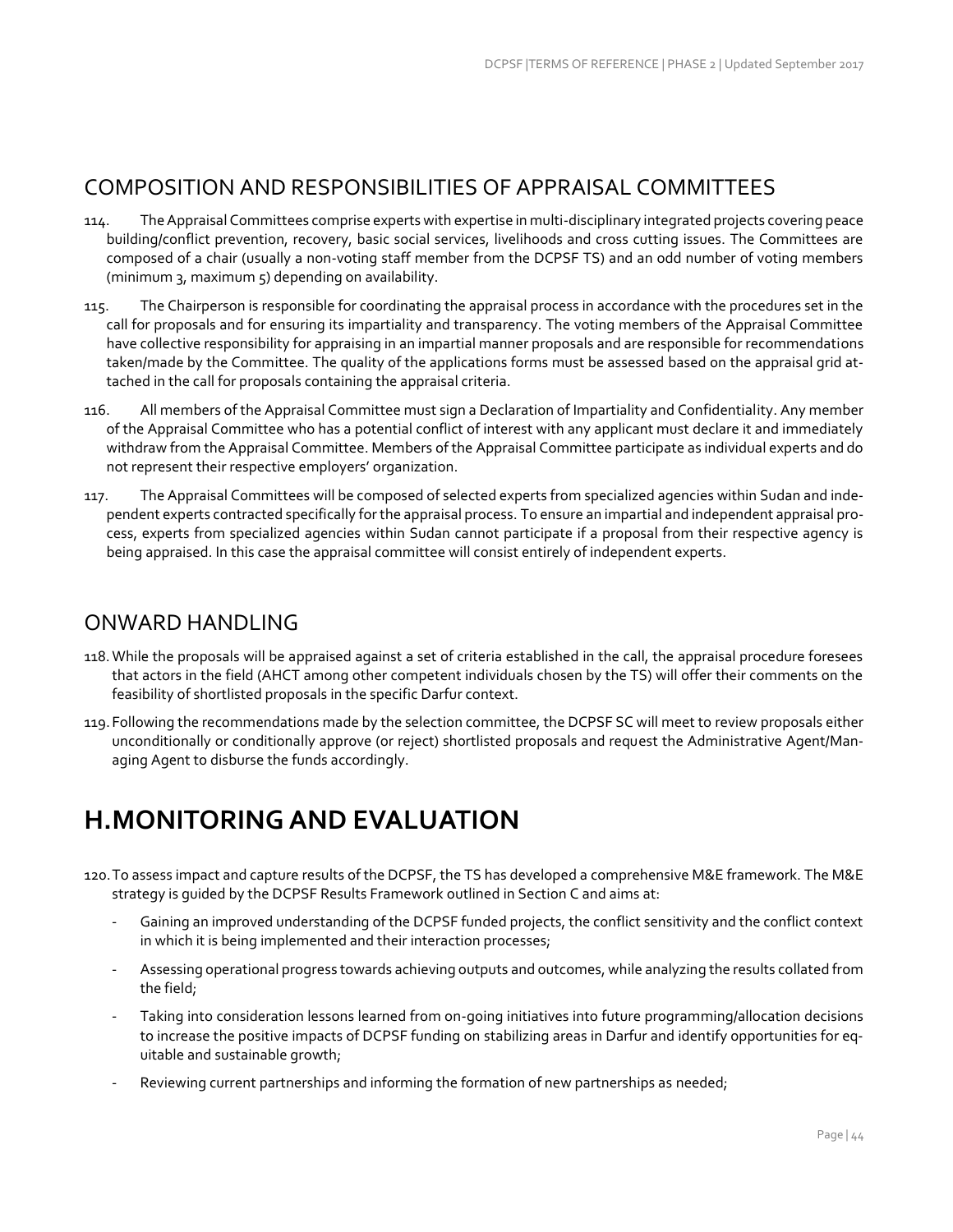- Measuring the impact of DCPSF in target communities in Darfur through commissioned impact evaluations (undertaken through external evaluators)
- 121. Monitoring tools include desk monitoring, regular DCPSF partner meetings, field monitoring and the DCPSF Results Framework. As a start, DCPSF projects will all be mapped, geographically and in terms of themes and activities, into UNDP's Crisis & Recovery Mapping and Analysis (CRMA) tool, which will become the basis for onward monitoring of the DCPSF projects, as well as for purposes of information management/sharing (this will be costed and partially financed by the USD300, 000 envelope identified in point 46, and in line with point 12 and output 5 of the DCPSF RRF).

# DESK MONITORING AND REPORTING

<span id="page-44-0"></span>122.The TS will conduct regular desk monitoring of DCPSF funded activities. Desk monitoring will be based on a critical analysis of programmatic and financial progress by DCPSF partners obtained through the review of biannual programmatic updates. The TS will work with partners to ensure that reports and updates provide an assessment on processes of promoting trust and confidence at community-level as well as an update on progress made towards the planned outputs. In addition, regular financial updates are to be provided by the partners to the TS. Where necessary, the TS will provide constructive feedback to partners to ensure that their reports and updates provide the necessary information and analysis.

123.Biannual reports submitted by DCPSF partners will (please see Annex 4 for the reporting template):

- Focus on conflict sensitive relevance of the activities carried out in the context of the local conflict dynamics;
- Provide updates in the conflict analysis and identified peacebuilding gaps;
- Provide a Darfur situation analysis summary;
- Describe how the project addresses specific peacebuilding gaps;
- Describe how the project interacts with the conflict context;
- Focus on effectiveness demonstrating to what extent the project achieves its intended outputs;
- Focus on sustainability and partnerships;
- Describe lessons learned, challenges and obstacles;
- Provide recommendations to the DCPSF TS.

124.Through the desk monitoring, the TS will:

- Review biannual and annual reports submitted by DCPSF partners;
- Provide detailed feedback provided via feedback letters and/or regular meetings with field staff;
- Provide tailored advice on how to strengthen the conflict sensitivity of projects and re-direct activities where appropriate;
- Identify opportunities for equitable and sustainable growth.

# FIELD MONITORING

- <span id="page-44-1"></span>125. Field monitoring will serve the purpose of validation of results reported by DCPSF partners. The emphasis of field monitoring will be on observing and ascertaining credible information on progress made towards the attainment of results as well as their quality and sustainability. Field monitoring activities aim at:
	- Obtaining first-hand observation of the project environment and setting;
	- Assessing the extent to which the proposed strategies are the most appropriate interventions to address the specific causes of conflict identified during the conflict analysis;
	- Verifying data for assessing project relevance, effectiveness, efficiency and impact;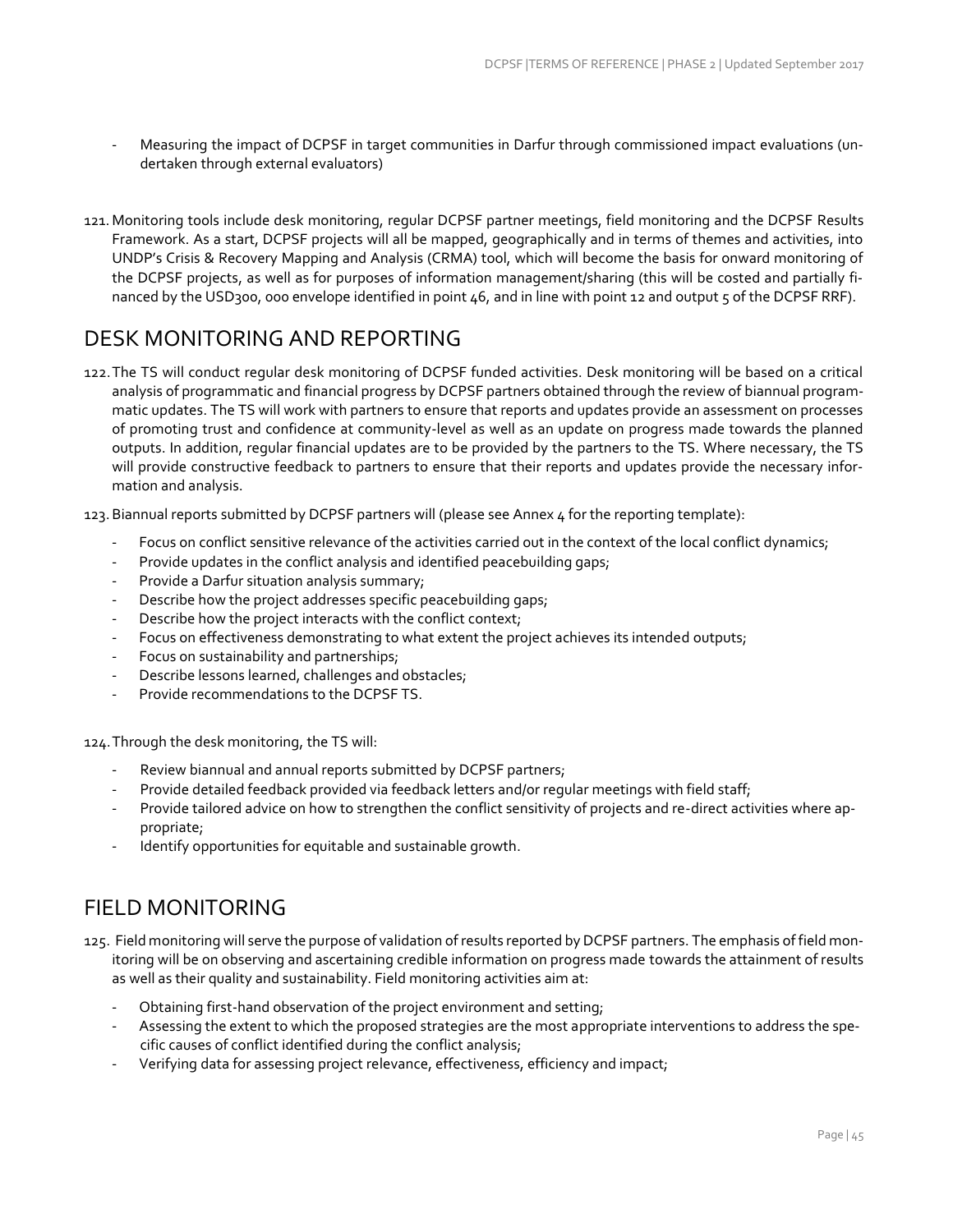126. Field monitoring activities will be coordinated by the DCPSF TS, and relevant partners, including funding partners will be invited upon request at their own cost.

# SPOT CHECKS

<span id="page-45-0"></span>127. The TS will carry out regular spot checks to assess the implementation of activities in the field. The visits will be structured in a way that they coincide with the performance of critical tasks. Spot-check visits will verify accountability, make recommendations, identify bottlenecks, and rate progress.

### COMMUNITY PERCEPTION SURVEYS

<span id="page-45-1"></span>128. The purpose of community perception surveys is to gauge the community's views in terms of changes in security, peaceful tribal co-existence and reconciliation. The Darfur State-level DCPSF Peacebuilding working groups will be tasked with conducting a series of focus group workshops in their project operation areas to extract opinions on reconciliation and peaceful co-existence. It is planned that such surveys will be undertaken at the beginning of the projects with a view to provide baseline information. Regular follow-up surveys commissioned to independent experts, will serve to assess progress in the stabilization of conflict areas against collected baseline data.

## THEMATIC AND REGIONAL STUDIES

<span id="page-45-2"></span>129.Regular thematic and regional studies may be commissioned to assess the performance of DCSPF using a gender, environment or vulnerable group (youth, women) lens or the performance of DCPSF in specific geographical areas. These studies may be either specific studies or components of a wider commissioned impact evaluation.

# DCPSF PARTNER MEETINGS

<span id="page-45-3"></span>130.Regular DCPSF partner meetings will be:

- A forum open for debate and exchange of information, ideas and lessons learned;
- A tool to facilitate cross-project partnerships.

## COMMISSIONED IMPACT EVALUATIONS

- <span id="page-45-4"></span>131. Recognizing that DCPSF impacts are contingent on the broader conflict and peacebuilding dynamics in Darfur, the SC will identify an external, professional, and well-reputed evaluation firm/consultant(s) to undertake all evaluations related to the DCPSF-funded programmes, including baseline determination and impact evaluations during Phase II of DCPSF, mid-term and at the conclusion of Phase II, as well as annual evaluations of a sample or all DCPSF projects. The evaluations will:
	- a) Aim at measuring the longer-term direct and in-direct effects of specific peacebuilding strategies utilized in DCPSF projects in achieving the DCPSF goal and beyond;
	- b) Aim at measuring the contribution of DCPSF programmes in stabilizing Darfur at grassroots level and beyond;
	- c) Require a balanced use of quantitative methods and qualitative research aiming to avoid reductionism so that the measurement of quantitative analysis will be sequenced with qualitative impacts;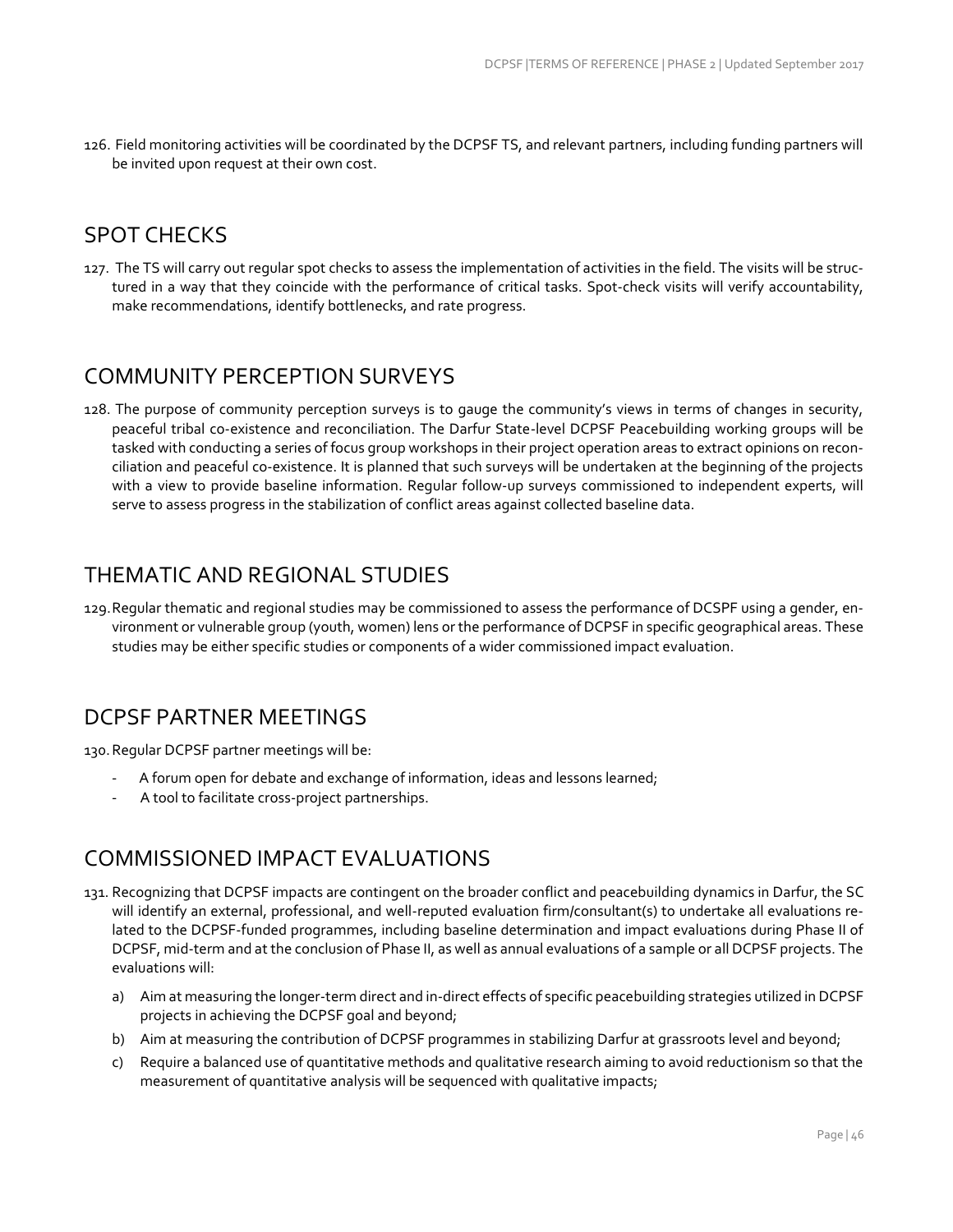d) Evaluations will attempt to gauge the preventive success of DCPSF projects, and what would have occurred in their absence in comparison with what has occurred with the programme implemented, also considering the attribution challenge.

# **I. REPORTING, TRANSPARENCY, ACCOUNTABILITY AND LESSONS-LEARNED & EVALUATION EXERCISES**

- <span id="page-46-0"></span>132. For each project approved for funding from the DCPSF, each Participating UN Organization will provide the Technical Secretariat and Administrative Agent with the following statements and reports prepared in accordance with the accounting and reporting procedures applicable to the Participating Organization concerned. The Participating Organizations will endeavor to harmonies their reporting formats to the extent possible:
	- a) Biannual cumulative progress reports by the end of the first following month to the of  $Q_2$  and  $Q_4$  (31 July and 31 January) DCPSF TS; a revised reporting format is enclosed in Annex 4;
	- b) Quarterly progress updates will be submitted, outlining programmatic achievements as well as provisional updates on financial updates;
	- c) Annual certified financial statements as of 31 December of each year with respect to the funds disbursed to it from the DCPSF Account, to be provided no later than four months after the end of the calendar year (i.e. by 30 April);
	- d) Final narrative progress reports, after the completion of all project activities financed from the DCPSF and including the final year of the DCPSF, to be provided no later than four months into the year following the financial closing of all project activities financed from the DCPSF (i.e. by 30 April);
	- e) Certified final financial statements and final financial reports, after the completion of all project activities financed from the DCPSF and including the final year of the DCPSF, to be provided no later than six months into the year following the financial closing of all project activities financed from the DCPSF (i.e. by 30 June).
- 133. The Administrative Agent shall submit to the DCPSF Steering Committee and the Technical Secretariat for approval and endorsement and for onward submission to donors that have contributed to the DCPSF - consolidated financial reports based on the statements and reports submitted by the Participating United Nations Organizations in accordance with the following reporting schedule:
	- a) Consolidated annual financial reports no later than five months after the end of the calendar year (i.e. by 31 May);
	- b) Consolidated final financial reports after the completion of all project activities financed from the DCPSF and including the final year of the DCPSF, no later than seven months into the year following the financial closing of all project activities financed from the DCPSF (i.e. by 31 July).
- 134. The Administrative Agent will also provide the Steering Committee and the Technical Secretariat with the following statements on its activities as Administrative Agent, for onward submission to the donors that have contributed to the DCPSF:
	- a) Monthly unofficial statements of contributions, commitments and disbursements related to the DCPSF Account available from the MPTF Office GATEWAY.
	- b) Certified annual financial statement ("Source and Use of Funds"), to be provided no later than five months after the end of the calendar year (i.e. by 31 May); and
	- c) Certified final financial statement ("Source and Use of Funds"), to be provided no later than six months into the year following the financial closing of all project activities financed from the DCPSF (i.e. by 30 June).
- 135. The Technical Secretariat will provide the Steering Committee with the following documents for onward submission to the donors that have contributed to the DCPSF: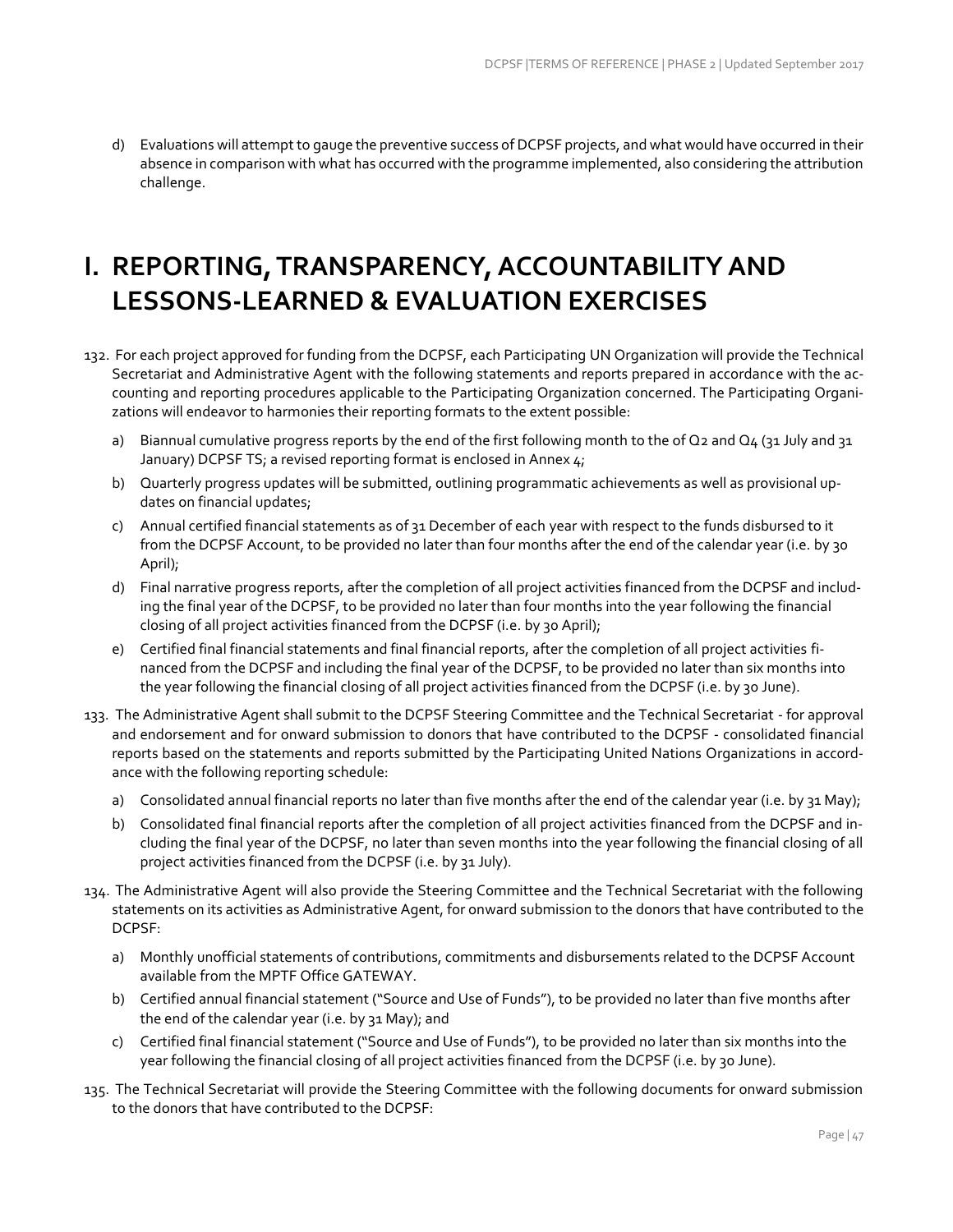- a) Consolidated biannual narrative progress reports, no later than two months after the end of  $Q_2$  and  $Q_{4}$ ;
- b) Consolidated final narrative progress reports produced by the Technical Secretariat, no later than six months into the year following the financial closing of all project activities financed from the DCPSF (i.e. by 30 June).
- 136. The DCPSF Steering Committee may also request quarterly narrative progress updates on project activities financed from the DCPSF for consolidation by the Technical Secretariat and onward submission to the donors and the Administrative Agent.
- 137. Independent "lessons-learned and (impact) evaluation exercises" of the entire operation of the DCPSF will be commissioned by the Steering Committee and the Participating United Nations Organizations. A Mid Term Review will be commissioned by the end 2013 at the latest by the Steering Committee.

# **LITERATURE**

<span id="page-47-0"></span>Literature consulted and/or cited:

- 1. Darfur Beyond Emergency Relief RCSO September 2010
- 2. UNDP Narrative 2011 Regional Workplan Darfur
- 3. Annual Progress Report DCPSF 2009
- 4. DCPSF Implementing Partners' Progress Reports
- 5. Darfur: The Quest for Peace, Justice and Reconciliation; Report of the African Union High Level Panel on Darfur (AUPD) October 2009
- 6. Darfur: Towards a new strategy for achieving comprehensive peace, security and development September 2010
- 7. OECD DAC Guidelines on Conflict, Peace and Development Co-operation
- 8. Report on the Review of the DCPSF March 2010
- 9. Keynote Address by Gareth Evans, President, International Crisis Group, to the UN Office at Geneva (UNOG)/Geneva Centre for the Democratic Control of Armed Forces (DCAF) Seminar on Security and Peacebuilding: The Role of the United Nations, Geneva, 27 October 2005
- 10. Breaking the Conflict Trap, A World Bank Policy Research Report, 2003
- 11. Early recovery from conflict: the challenges of integrating humanitarian and development frameworks, London, ODI Event, November 2009
- 12. OECD DAC Fragile States (and Situations) Principles
- 13. Fisher S, Zimina L. (2009). Just Wasting our Time? Provocative Thoughts for Peacebuilders. Berghof Handbook Dialogue Series No.7
- 14. Brickhill, J., 2007, 'Protecting Civilians Through Peace Agreements: Challenges and Lessons of the Darfur Peace Agreement', ISS Paper 138, Institute for Security Studies, Pretoria, South Africa
- 15. Working effectively in Conflict-affected and Fragile Situations, a DfID practice paper March 2010
- 16. Urbanization in Darfur September 2010 DfID paper
- 17. Traditional Justice in Darfur July 2010 DfID paper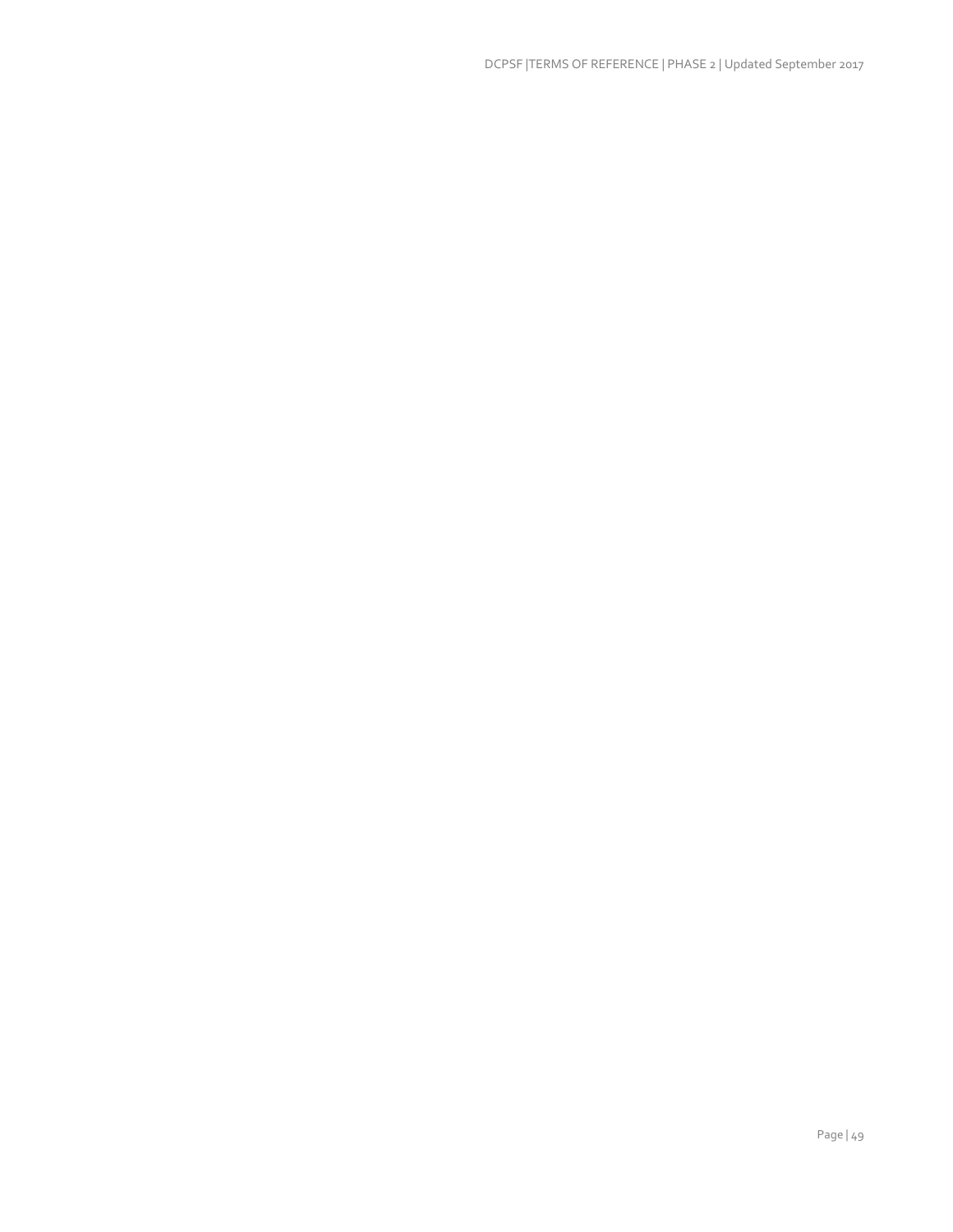# <span id="page-49-0"></span>**ANNEX 1: DCPSF STRUCTURE**

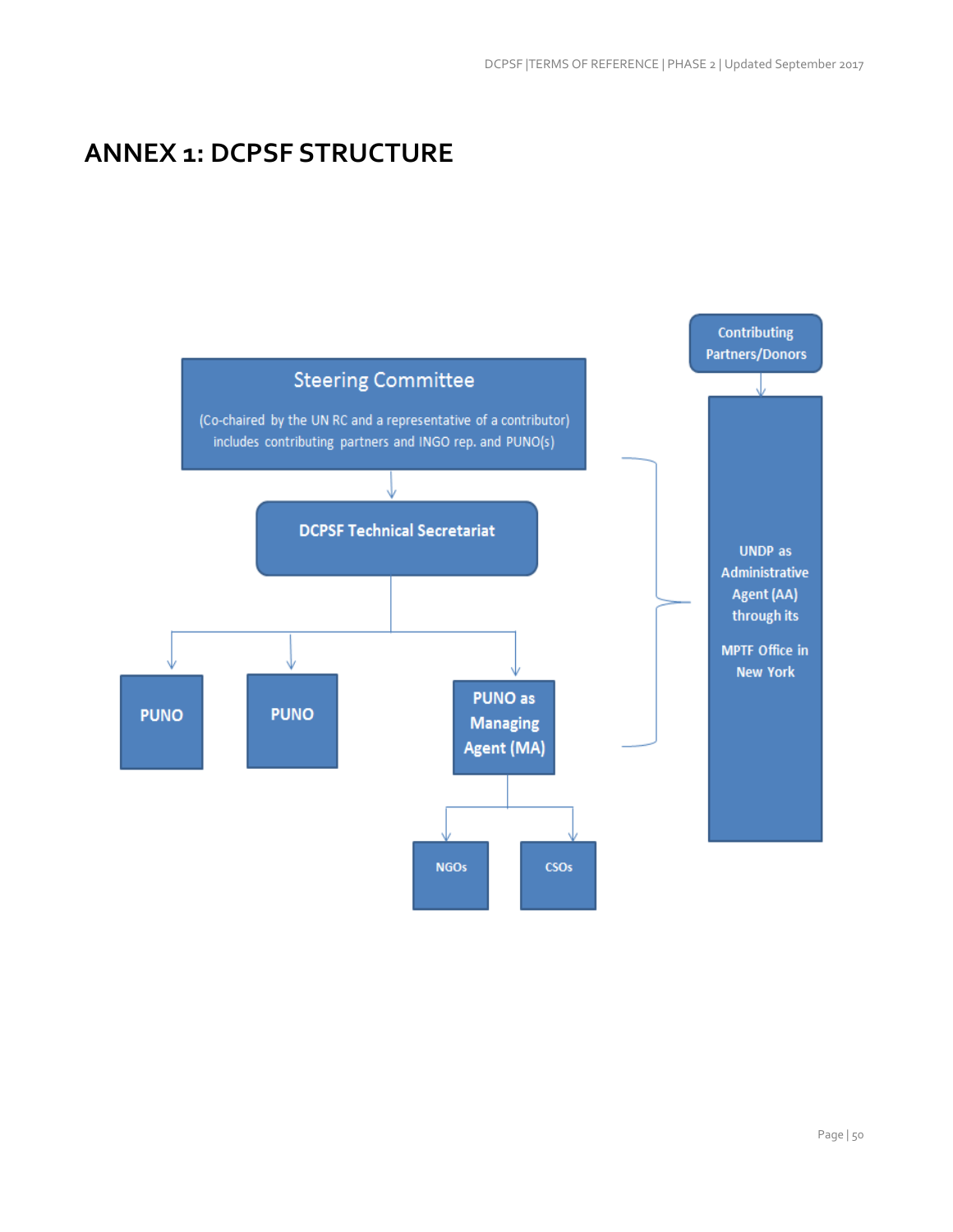# **ANNEX 2: DCPSF WINDOW 2 GUIDELINES**

- <span id="page-50-0"></span>To complement the main DCPSF funding window that is open to all, and with the aim of facilitating access of national CSOs to DCPSF funding, a second funding window has been developed and will be dedicated to national CSOs. Key advantages of this funding window include the ability to reach and support a greater number of national partners in Darfur, building the capacity of national CSOs to seek and manage larger initiatives for peace and stability, diversifying the portfolio of projects and initiatives, and allowing for a quicker response to catalytic prevention and peacebuilding initiatives and activities.
- Considering the lessons learned from similar funding windows in UNDP, including the DDR small grants as well as Window 2 of the Joint Conflict Reduction programme (JCRP), this funding window will have the following proposed parameters:
- 1. **Percentage of the fund**: 10% or a maximum of USD 2 million
- 2. **Budget of individual grants:** USD 100,000-200,000. This would be a reasonable amount that is in line with existing capacities for national NGOs in Darfur and would not contradict or overlap with the presence of the main funding window
- 3. **Duration**: 12-24 months. This would be in line with the smaller amounts granted while at the same time granting more flexibility to IPs
- 4. **Areas of funding**: with a focus on catalytic initiatives and peace dividends, areas of funding remain similar to the overall funding interests of DCPSF, merging soft and hard peacebuilding components including support of local-level, formal and informal peacebuilding processes and actions, as well as recovery initiatives that promote stability, conflict prevention, long-term peacebuilding and reconciliation. DCPSF would also encourage and look favorably upon projects that support the implementation of the DDPD. Strategic priority issues and areas will be identified based on a conflict analysis process that informs the CfP, as well as collected and analyzed CRMA data
- 5. **Eligibility**: along with the general requirements included in the ToR, the core criterion for this window of funding is to be a registered national NGO/CSO with relevant and valid permits to operate in Darfur, primarily in their area of presence/registration and/or other states in Darfur.
- 6. **CfP orientation**: the orientation session will be undertaken in English with Arabic translation. During that session (or on other occasions primarily designated for capacity building of national CSOs), important requirements for DCPSF recipients as well as details of the proposal will be shared, including the need for a conflict analysis at the start of each project and how it relates to the project's implementation plan.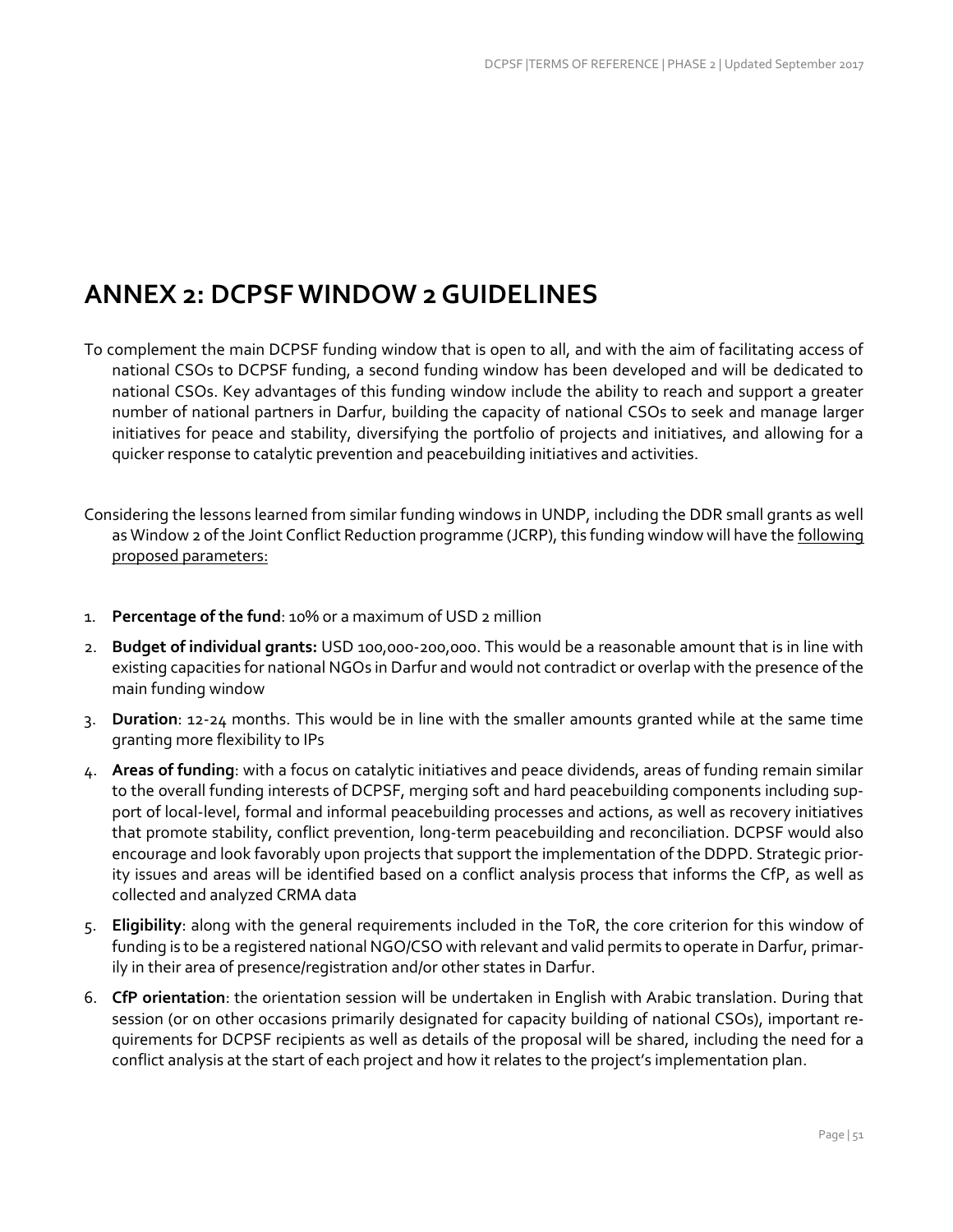- 7. **Enhancing accountability**: For the purpose of accountability, one experienced and reputable NGO could be sub-contracted to oversee the quality of the work of a set of NGOs, to mentor them and to strengthen their accountability mechanisms without having any implementation responsibilities.
- 8. **Language of submission**: a simplified, English language proposal template will be made available to applicants, and applicants will be encouraged to present a synopsis of the proposal in Arabic for review. If the proposal is written in Arabic and translated to English for purposes of submission to DCPSF, and in case the proposal is successful, the translation cost will be considered an eligible cost that can be charged to the project. It will be envisaged that organizations may submit a proposal exclusively in Arabic.
- 9. **Appraisal Committee**: The composition of the appraisal committees designated to review proposals submitted under this window will include Arabic speakers to enable committee to make deliberations in the language of the proposal.
- 10. **Reporting**: required narrative reports will be submitted in English (Arabic reporting depends on the availability of Arabic-speaking staff in DCPSF or if UNDP is able to support this function), while financial reports can be submitted in English or Arabic.

# <span id="page-51-0"></span>**ANNEX 3: BIANNUAL REPORTINGTEMPLATE**

### **BIANNUAL/ ANNUAL REPORT**

#### **IMPORTANT NOTE**

- ✓ Biannual reports should be submitted by 31July (period 1 January-30June) and Annual Reports by 31 January (period 1 January-31 December).
- $\checkmark$  Please pay specific attention to the achievement of the DCPSF outputs and outcomes while using conflict sensitive baseline data and conflict assessments and; please explain how activities and outputs have contributed to restoring trust and confidence amongst the communities in your project area.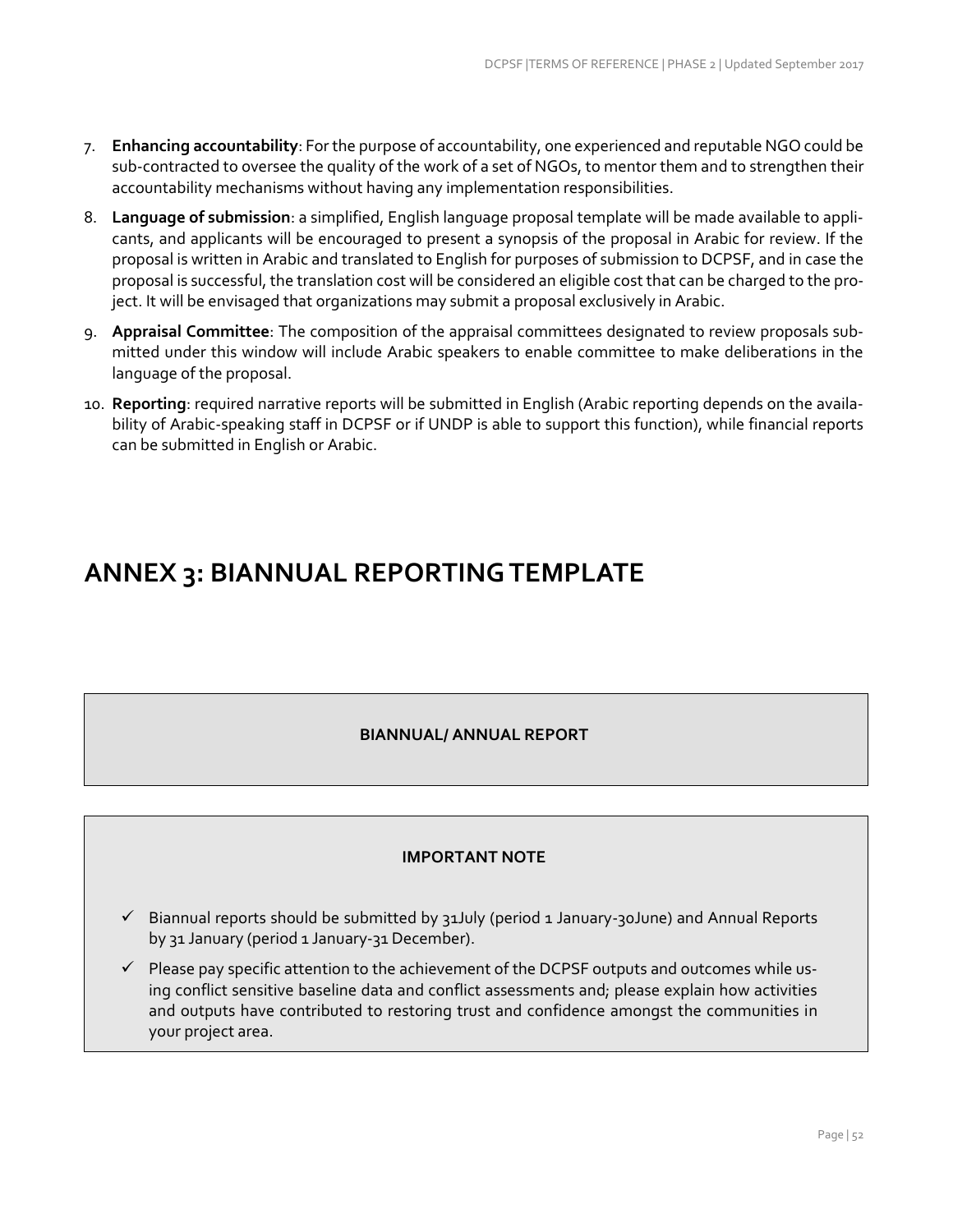$\checkmark$  The report should emphasize the interaction between the conflict context and the project activities as well as how and if transformative processes of peace building have led to lessening tensions and improving relationships.

Bear in mind that the reporting has the following key objectives:

- $\checkmark$  To enhance accountability for the use of resources;
- ✓ To measure the achievement of the **project outputs and DCPSF outputs contributing to the DCPSF purpose using the agreed indicators**;
- $\checkmark$  To learn lessons for improved implementation of your own project and the DCPSF as a programme;
- $\checkmark$  To share best practices and lessons learned.

Please ensure your report is concise and maximum 6 pages (additional information may be attached to the report).

If you have any questions or concerns, don't hesitate to contact Jennifer Paton, DCPSF Reporting Of-ficer, at [Jennifer.paton@undp.org](mailto:Jennifer.paton@undp.org) and +249 090 018 2884, jenpaton on Skype.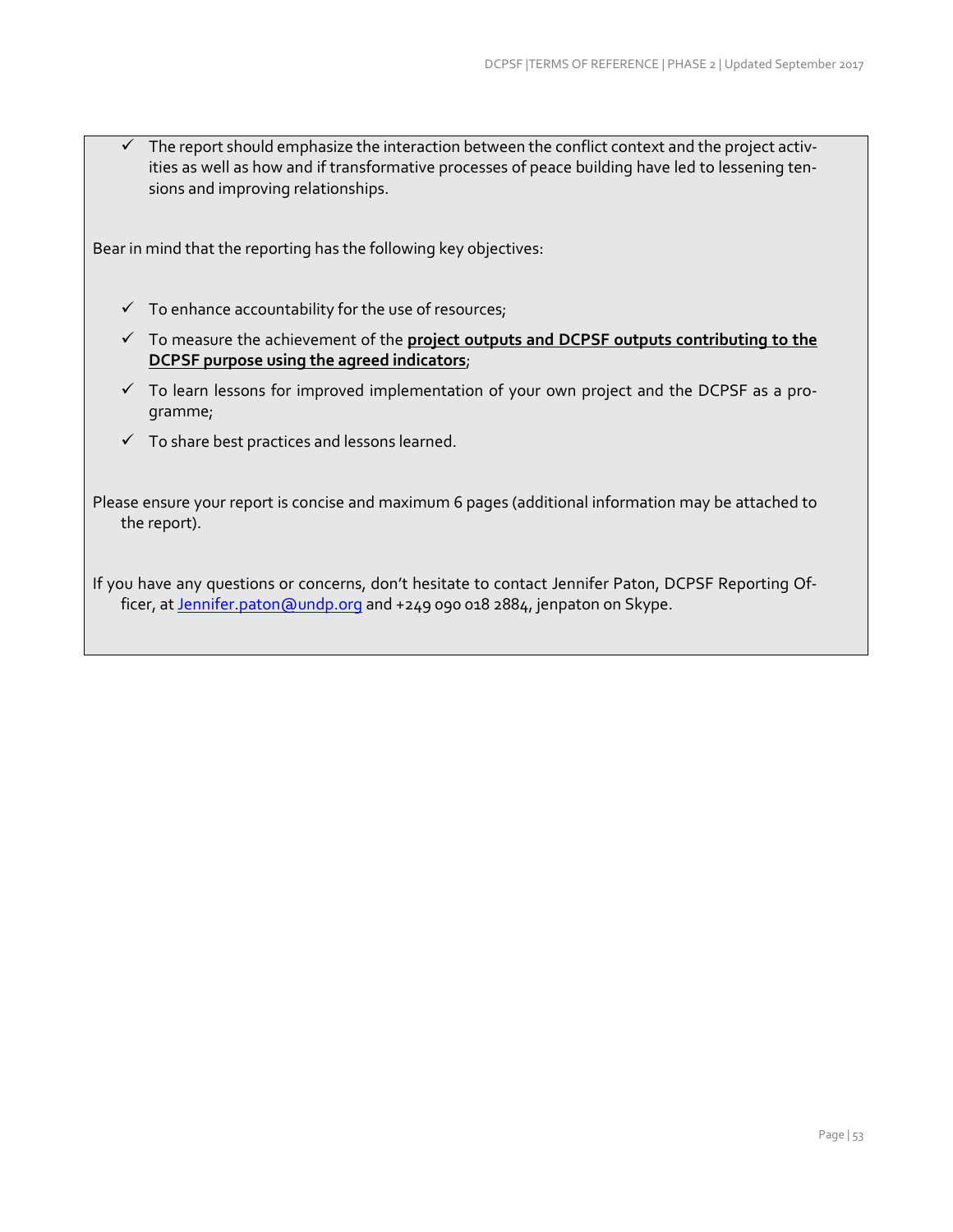### **Cover Page**

### **[INSERT Hi-Resolution Photo/s or other images, please email as attachment to Jennifer.paton@undp.org]**

**Name of the organization:**

**Project Title and Ref. Number:**

**Project Duration:**

**Start Date:**

**Reporting Period:** 

**Project Budget:**

**Funds Available for Reporting Period:** 

**Contact Person:**

### **Table of Contents**

#### **List all the sections (I-VII) with page numbers**

### **I. Executive Summary** (half a page)

This section is intended to provide a snapshot of the activities of the project in the period under review. It presents a description of the achievements, challenges and progress towards the accomplishment of the project objectives in the reporting period.

The executive summary should:

- Be maximum half a page long;
- Focus on main achievements, challenges and lessons learned in the reporting period.
- Include recommendations for the attention of the DCPSF SC if necessary.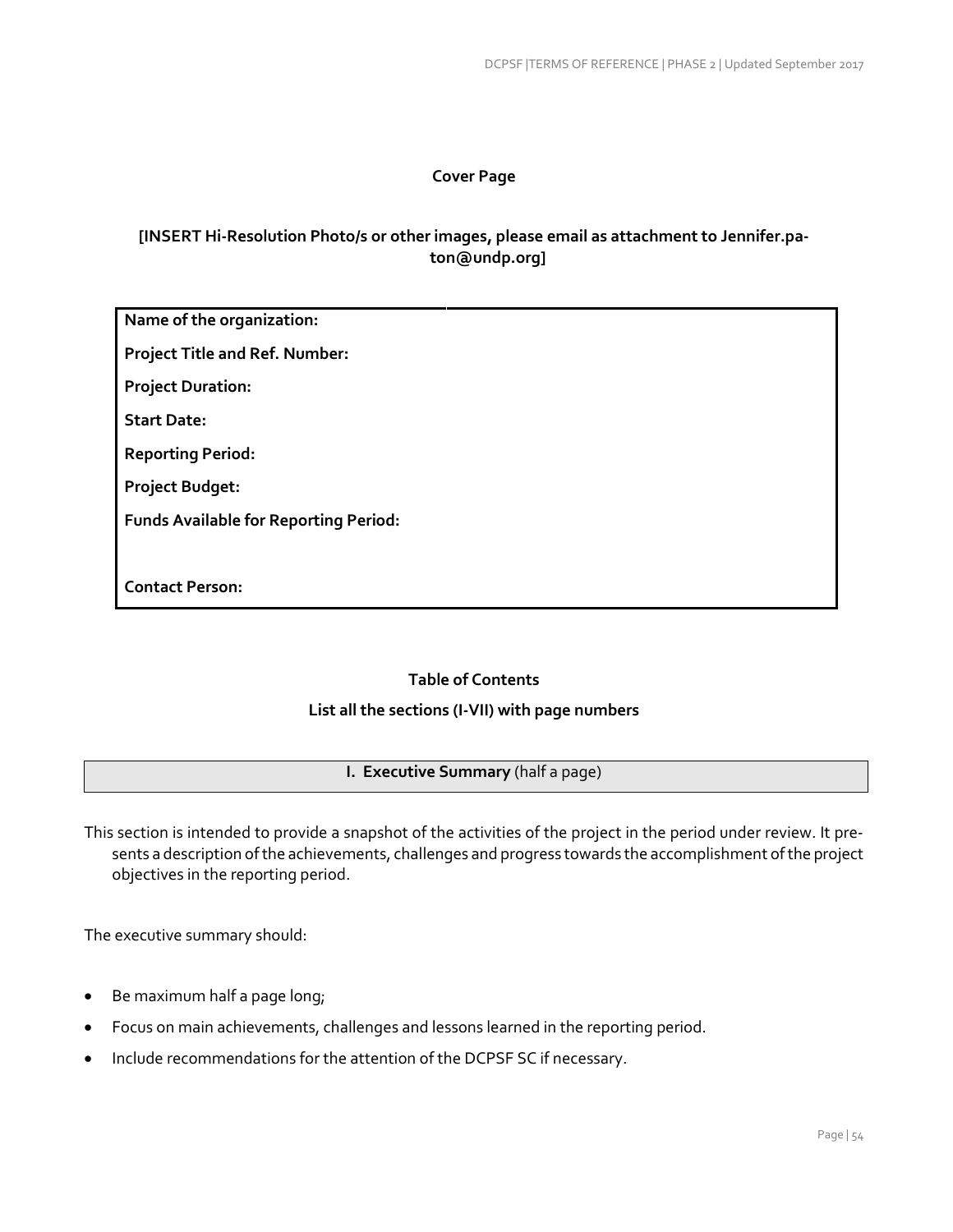### **II. Introduction** (half a page)

This section is a resume of the approved project. **It should be kept brief** as partners have already received the project document and should focus on changes that affect implementation.

The introduction should include:

- Brief background for project rationale;
- Main objective and outputs expected;
- Reference to how the programme relates to current Darfur environment and how it aims to support peacebuilding and conflict resolution objectives;
- Project Approach, including:
	- o Project Set up and management and coordination arrangements;
	- o Listing of the main implementing partners;
	- o M&E: describe the tools that are used to monitor and evaluate the project.

### **III. Darfur Situation Update** (maximum one page)

- I. Please provide **brief update of the humanitarian situation and conflicts that erupted in project's areas of intervention (project site, locality & state),** their impact on project implementation.
- II. Describe the role of project's reconciliation mechanisms in mediating a solution or reconciliation. How did the project respond to changes in Darfur situation?

**IV. Progress Review** (max 2-4 pages)

This section is intended to present an assessment of the extent to which the project has progressed in relation to **(i) DCPSF outputs and annual milestones and (ii) the project output targets expected for the year.** 

The review should be as concise as possible and cover the entire reporting period on a cumulative basis. The review consists of the following sections: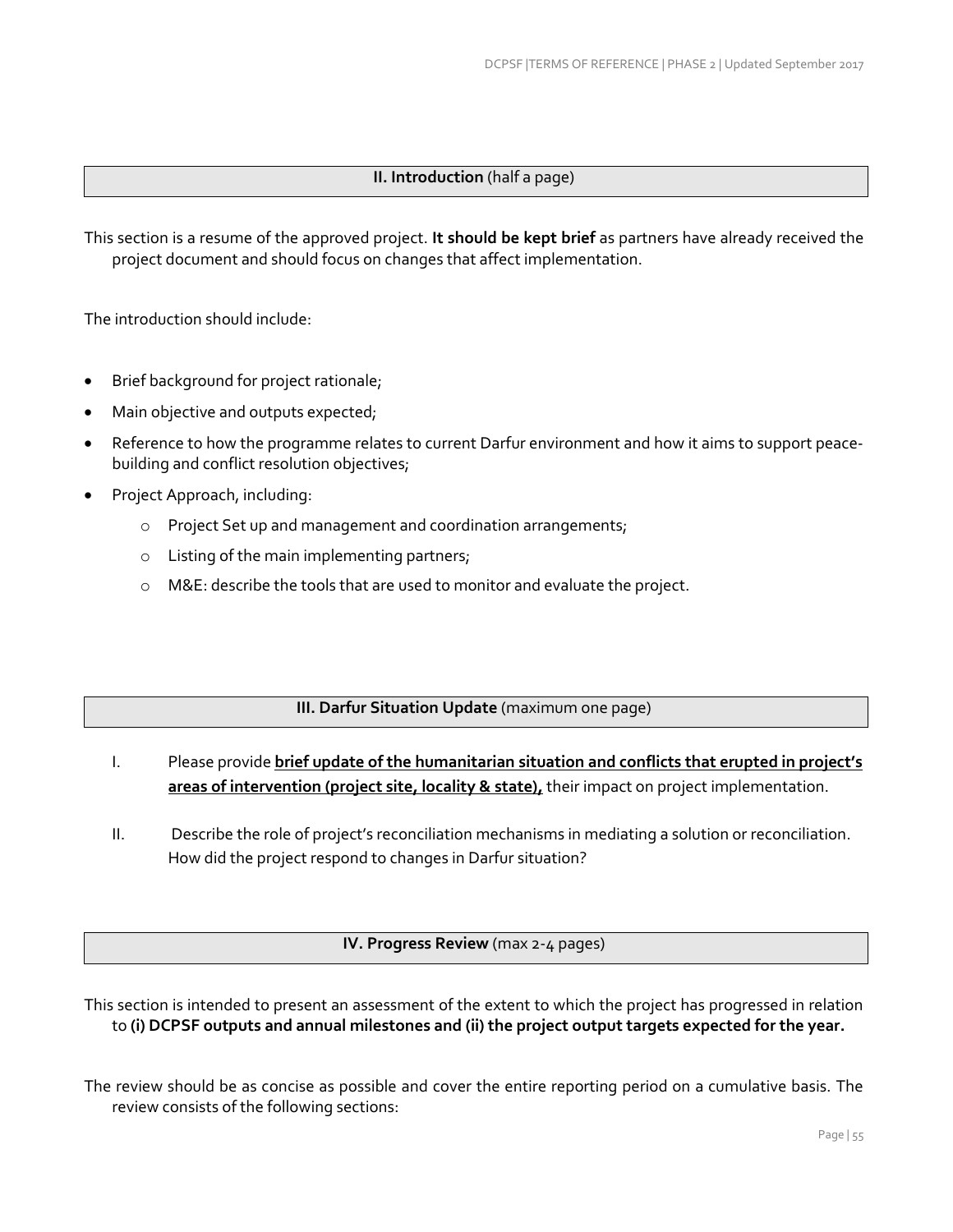- **1.** Conflict and peacebuilding: A **narrative review** of achievements with an emphasis on description of **conflict resolution and peacebuilding processes** carried out as per planned output and how the outputs have contributed (or not) to the goal of your project; emphasis should be made in explaining how the project activities and each output have contributed to **restoring trust and confidence** amongst the various communities in your project area, while using the project baseline data.
- **2.** Empowerment of women and gender equality: **A narrative review** that reflects achievement made in mainstreaming gender, empowerment of women and realizing gender equality as per planned output. A brief description of how the role of women in reconciliation and decision making has been strengthened and how their access to resources has been improved should be given.
- **3.** Direct beneficiaries: Provide the number of the direct beneficiaries of the different activities with disaggregated data by gender in a tabular form.

| Activity/Mechanism | Total no. of Direct Benefi-<br>ciaries | of Direct<br>No.<br>women benefi-<br>ciaries | No. of benefi-<br>ciaries<br>youth |
|--------------------|----------------------------------------|----------------------------------------------|------------------------------------|
|                    |                                        |                                              |                                    |
|                    |                                        |                                              |                                    |

- **4.** Log frame: A progress review carried out in a **table format** (see the template below), based on the activities and outputs stipulated in the Results and Resources Framework and the Workplan as presented in the Project Document detailing:
	- Progress made against planned outputs in relation to the output targets expected for the year using the agreed indicators;
	- Activities implemented & their results;
	- Any additional information necessary, i.e. why certain activities were not implemented as planned, what have been the challenges, etc.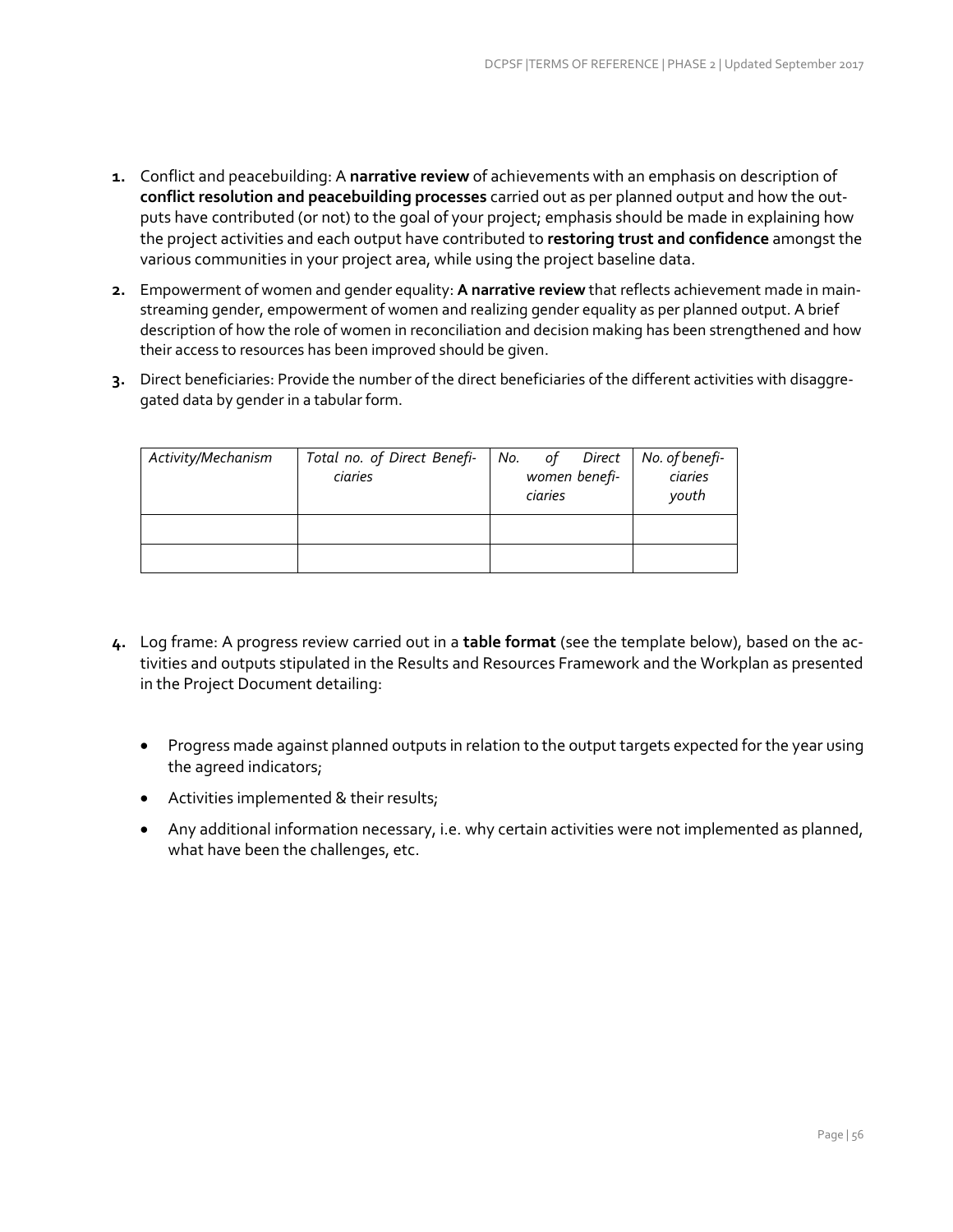### **V. PROGRESS MATRIX**

|                                                                                  |                                                                                                                                                                            |                                                 |                       | Purpose: Communities stabilized and trust and confidence between communities is restored paving the way towards early recovery                                                                                                                                                                                                                                                                                                                                                                           |                                                                                                                |
|----------------------------------------------------------------------------------|----------------------------------------------------------------------------------------------------------------------------------------------------------------------------|-------------------------------------------------|-----------------------|----------------------------------------------------------------------------------------------------------------------------------------------------------------------------------------------------------------------------------------------------------------------------------------------------------------------------------------------------------------------------------------------------------------------------------------------------------------------------------------------------------|----------------------------------------------------------------------------------------------------------------|
| <b>DCPSF Indicators</b>                                                          | <b>DCPSF Baseline</b>                                                                                                                                                      | <b>DCPSF</b><br>Mile-<br>stones<br>(Tar<br>get) | <b>Project Target</b> | Progress Achieved by project<br>Please use the same DCPSF indicators listed to report your<br>(i)<br>project progress. If data is not available, write N/A and<br>state reason. Please still provide narrative report on<br>progress. If indicator is not relevant, write N/R.<br>Please add additional indicators when needed. Please also<br>(ii)<br>indicate if your projects are on track or delayed compared<br>with the project annual work plan.<br>(iii) Data should be disaggregated by gender. | Challenges<br>Briefly indicate (IF NEEDED) obstacles<br>faced and what measures were taken<br>to address them. |
| % of community members sampled<br>stating that trust & confidence is<br>restored | A high propor-<br>tion of<br>community<br>members,<br>indicate a<br>lack of<br>trust &<br>confidence<br>between<br>diverse<br>communi-<br>ties<br>88% (2014) <sup>31</sup> | 90%<br>(maintain<br>2012<br>level<br>$+/- 5\%$  | N/A                   |                                                                                                                                                                                                                                                                                                                                                                                                                                                                                                          |                                                                                                                |

<sup>&</sup>lt;sup>31</sup> DCPSF Perception Survey carried out in January 2013 covering activities from 2012. The survey was conducted only in the areas where DCPSF projects operate.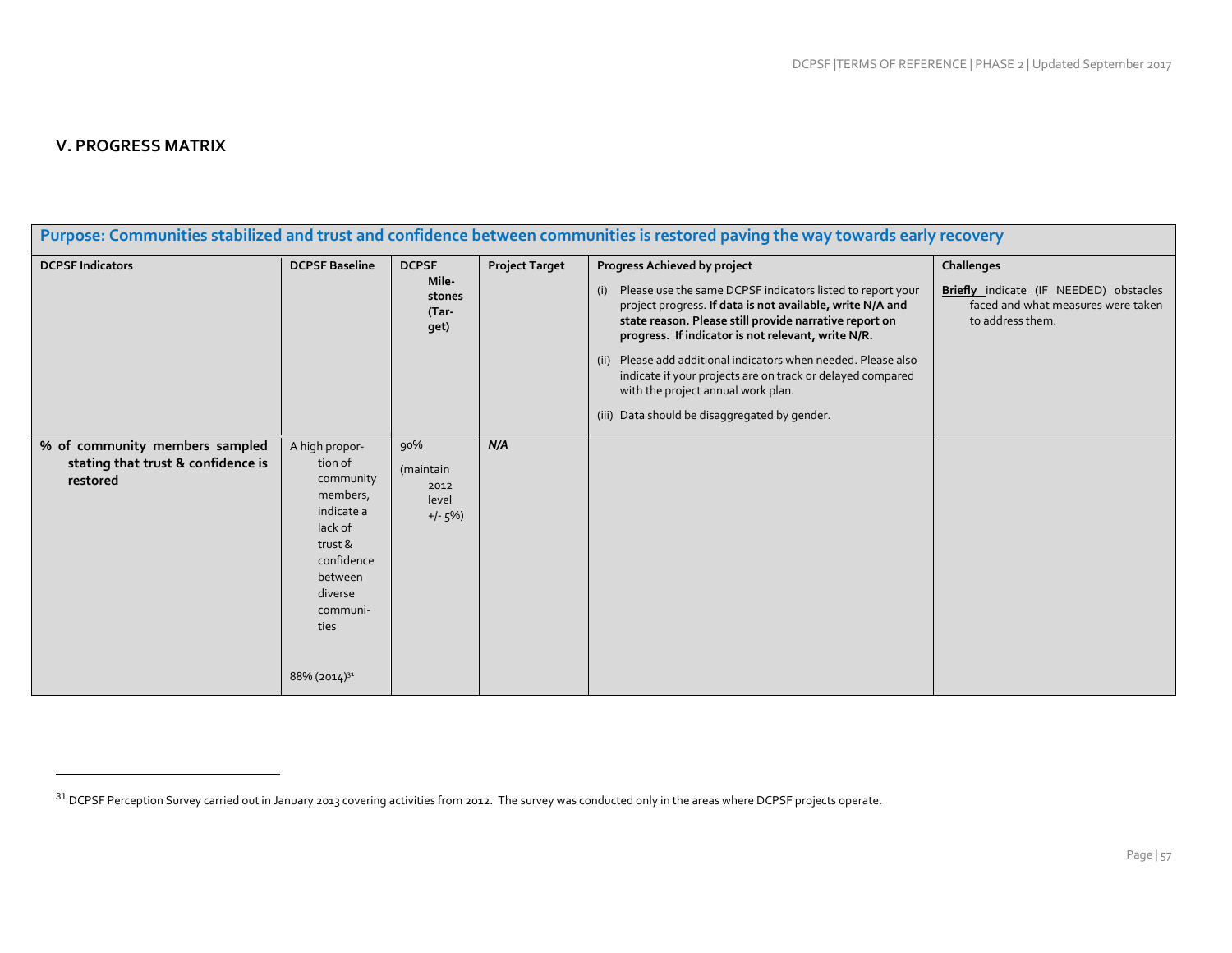| % of tribal/civil society leaders sam-<br>pled agreeing to a common<br>and/or collaborative approach on<br>how to address root causes of<br>conflict | Polarised opin-<br>ion exists<br>amongst<br>tribal/civil<br>society<br>leaders vis-<br>à-vis pro-<br>cess for<br>reconcilia-<br>tion<br>94% (2014) | 85%<br>(maintain<br>2012<br>level<br>$+/- 5\%$ |  |  |
|------------------------------------------------------------------------------------------------------------------------------------------------------|----------------------------------------------------------------------------------------------------------------------------------------------------|------------------------------------------------|--|--|
| [Optional: Additional indicator if in-<br>cluded in project proposal]                                                                                | N/A                                                                                                                                                | N/A                                            |  |  |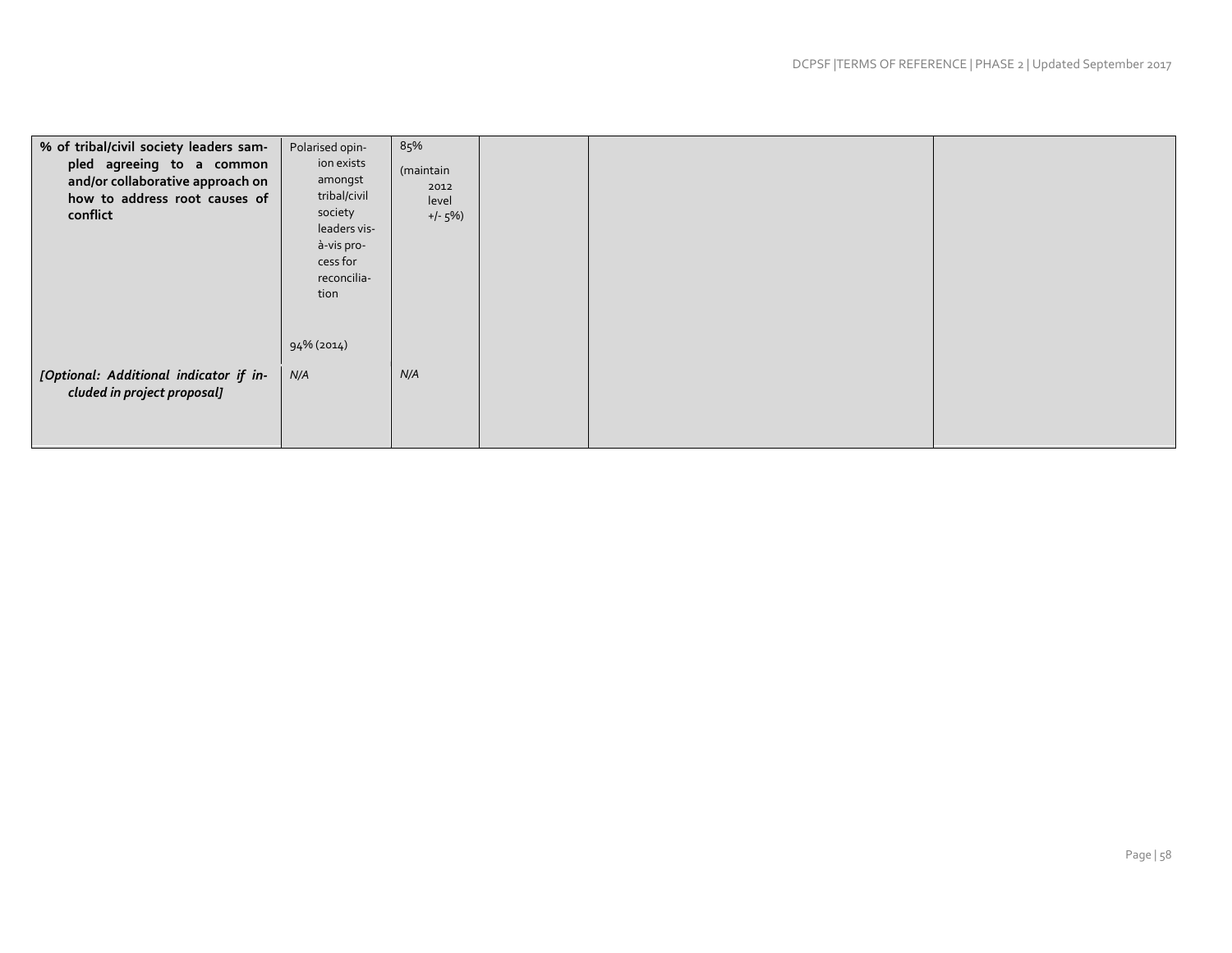|     | <b>PROJECT OUTPUTS</b>                                                                                                                                                                                                                                                                                                                                                                                                                                                                                     | <b>PROJECT</b>                      | <b>PROJECT</b>                                                | <b>DCPSF ANNUAL</b>                        | <b>KEY IMPLEMENTED ACTIVITIES</b>                                                                                                                                                                                                      | $Q_1$ (1 Jan - 31                                                                                                                                           | Q2 (1 April-30            | PROGRESS TOWARDS ACHIEVING                                                                                                                                                                                                                                                        |
|-----|------------------------------------------------------------------------------------------------------------------------------------------------------------------------------------------------------------------------------------------------------------------------------------------------------------------------------------------------------------------------------------------------------------------------------------------------------------------------------------------------------------|-------------------------------------|---------------------------------------------------------------|--------------------------------------------|----------------------------------------------------------------------------------------------------------------------------------------------------------------------------------------------------------------------------------------|-------------------------------------------------------------------------------------------------------------------------------------------------------------|---------------------------|-----------------------------------------------------------------------------------------------------------------------------------------------------------------------------------------------------------------------------------------------------------------------------------|
| (i) | <b>INDICATORS</b><br>Please use the same DCPSF in-<br>dicators listed to report your<br>project progress. If data is not<br>available, write N/A and state<br>reason. Please still provide<br>narrative report on progress.<br>If indicator is not relevant,<br>write N/R.<br>Please add additional indica-<br>tors when needed. Please also<br>indicate if your projects are on<br>track or delayed compared<br>with the project annual work<br>plan.<br>(iii) Data should be disaggregated<br>by gender. | <b>BASELINE</b><br><b>INDICATOR</b> | <b>ANNUAL</b><br><b>TARGET</b><br>$(12 -$<br>month<br>target) | <b>MILESTONE</b><br>(2015)                 | AND RESULTS FOR PROJECT<br>from 1 Jan to 30 June<br>For each implemented KEY activ-<br>ity, state its result. <sup>32</sup><br>OUTPUT 1: EFFECTIVE COMMUNITY-LEVEL CONFLICT RESOLUTION AND PREVENTION PLATFORMS IN DARFUR ARE IN PLACE | March<br>achieve-<br>ment)<br>This<br>should<br>match<br>what was<br>reported<br>for quar-<br>terly,<br>please<br>highlight<br>and dis-<br>crepan-<br>cies. | June<br>achieve-<br>ment) | <b>OUTPUTS</b><br>Referring to Q1 and Q2 achievement,<br>clearly and concisely state pro-<br>gress towards achieving out-<br>puts.                                                                                                                                                |
|     | 1.1 Number of community<br>based resolution mecha-<br>nisms (CBRM) functioning                                                                                                                                                                                                                                                                                                                                                                                                                             |                                     |                                                               | 72                                         | 3 trainings held, reaching 500 people.<br>5 meetings of CBRMs conducted                                                                                                                                                                |                                                                                                                                                             |                           | A total of 7 CBRMs were established in<br>Q1 and Q2. This is 25% of the tar-<br>get. However, the project began<br>only in March. This means 4 pro-<br>ject months are completed. Since<br>the project is 12 months' total,<br>project is on track to achieve 12-<br>month target |
|     | 1.2 % of community members<br>with access to CBRM                                                                                                                                                                                                                                                                                                                                                                                                                                                          |                                     |                                                               | 70%<br>(for newly targeted<br>communities) | 7 CBRMs established and running at<br>time of reporting period.                                                                                                                                                                        | <b>NA</b><br>because<br>commu-<br>nity sur-<br>vey has<br>not<br>yet<br>been                                                                                | <b>NA</b>                 | Data on % of community members is<br>not available currently. However,<br>progress has been made to in-<br>crease access. The new CBRMs                                                                                                                                           |

 $32$ Avoid the repetition of the planned activities and be as specific as possible in measuring progress.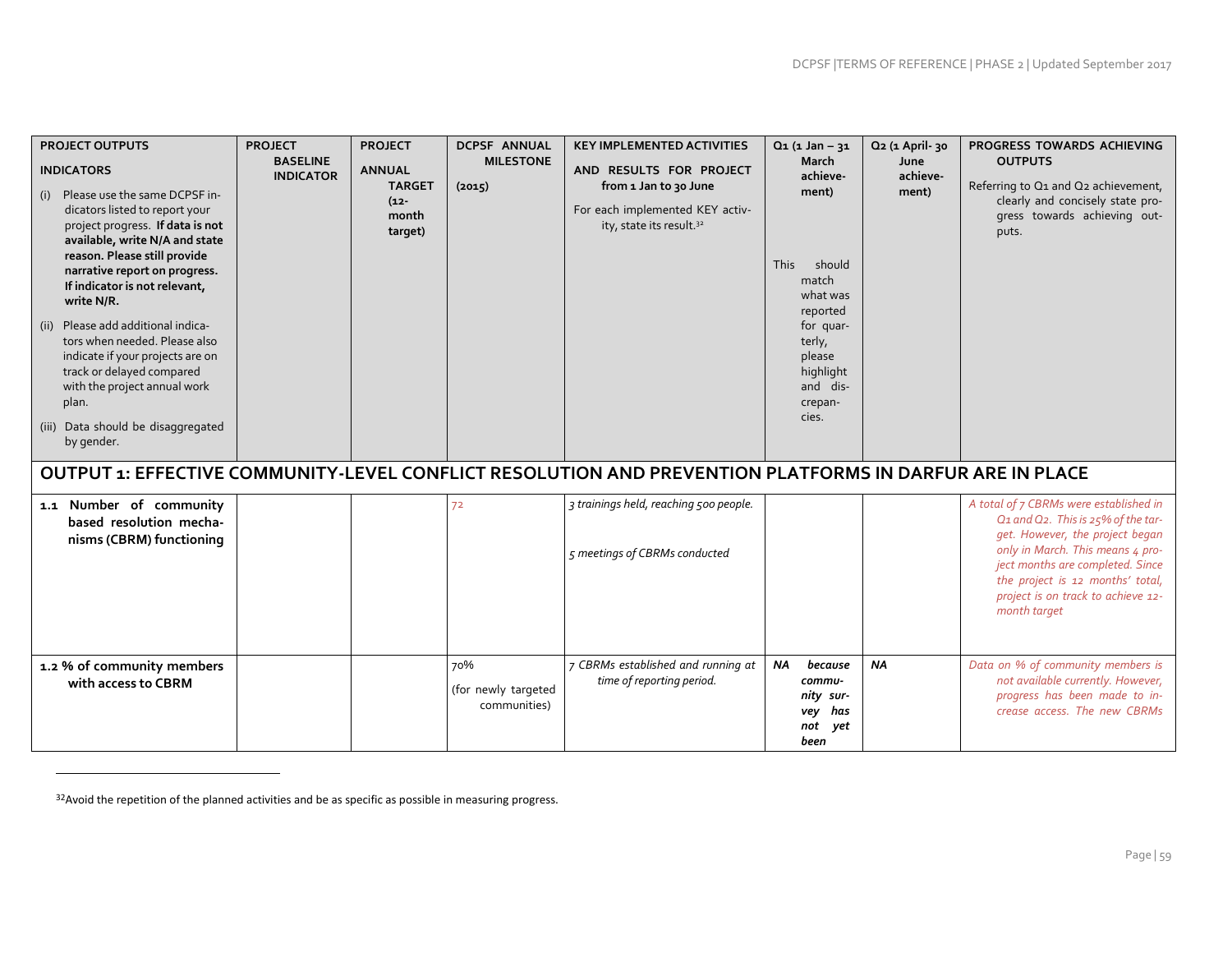|             | <b>PROJECT OUTPUTS</b>                                                                                                                                                                                                                                                                                                                                                           | <b>PROJECT</b>                      | <b>PROJECT</b>                                                | DCPSF ANNUAL                        | <b>KEY IMPLEMENTED ACTIVITIES</b>                                                                                           | $Q_1$ (1 Jan - 31                                                                                                     | Q2 (1 April-30            | PROGRESS TOWARDS ACHIEVING                                                                                                         |
|-------------|----------------------------------------------------------------------------------------------------------------------------------------------------------------------------------------------------------------------------------------------------------------------------------------------------------------------------------------------------------------------------------|-------------------------------------|---------------------------------------------------------------|-------------------------------------|-----------------------------------------------------------------------------------------------------------------------------|-----------------------------------------------------------------------------------------------------------------------|---------------------------|------------------------------------------------------------------------------------------------------------------------------------|
| (i)<br>(ii) | <b>INDICATORS</b><br>Please use the same DCPSF in-<br>dicators listed to report your<br>project progress. If data is not<br>available, write N/A and state<br>reason. Please still provide<br>narrative report on progress.<br>If indicator is not relevant,<br>write N/R.<br>Please add additional indica-<br>tors when needed. Please also<br>indicate if your projects are on | <b>BASELINE</b><br><b>INDICATOR</b> | <b>ANNUAL</b><br><b>TARGET</b><br>$(12 -$<br>month<br>target) | <b>MILESTONE</b><br>(2015)          | AND RESULTS FOR PROJECT<br>from 1 Jan to 30 June<br>For each implemented KEY activ-<br>ity, state its result. <sup>32</sup> | March<br>achieve-<br>ment)<br><b>This</b><br>should<br>match<br>what was<br>reported<br>for quar-<br>terly,<br>please | June<br>achieve-<br>ment) | <b>OUTPUTS</b><br>Referring to Q1 and Q2 achievement,<br>clearly and concisely state pro-<br>gress towards achieving out-<br>puts. |
|             | track or delayed compared<br>with the project annual work<br>plan.<br>(iii) Data should be disaggregated<br>by gender.                                                                                                                                                                                                                                                           |                                     |                                                               |                                     |                                                                                                                             | highlight<br>and dis-<br>crepan-<br>cies.                                                                             |                           |                                                                                                                                    |
|             |                                                                                                                                                                                                                                                                                                                                                                                  |                                     |                                                               | 95% (maintain 2012<br>level +/- 5%) |                                                                                                                             | con-<br>ducted                                                                                                        |                           | were established to target individ-<br>uals who had not previously been<br>reached, including XX and YY.                           |
|             | 1.3 % of community members<br>stating satisfaction with<br><b>CBRM</b>                                                                                                                                                                                                                                                                                                           |                                     |                                                               | 85%                                 |                                                                                                                             |                                                                                                                       |                           |                                                                                                                                    |
|             | 1.4 % of the number of cases<br>submitted that are suc-<br>cessfully addressed.                                                                                                                                                                                                                                                                                                  |                                     |                                                               | 60%                                 |                                                                                                                             |                                                                                                                       |                           |                                                                                                                                    |
|             | 1.5 % of community members<br>stating an increase in the<br>percentage of cases sub-<br>mitted and successfully<br>addressed                                                                                                                                                                                                                                                     |                                     |                                                               | 70%                                 |                                                                                                                             |                                                                                                                       |                           |                                                                                                                                    |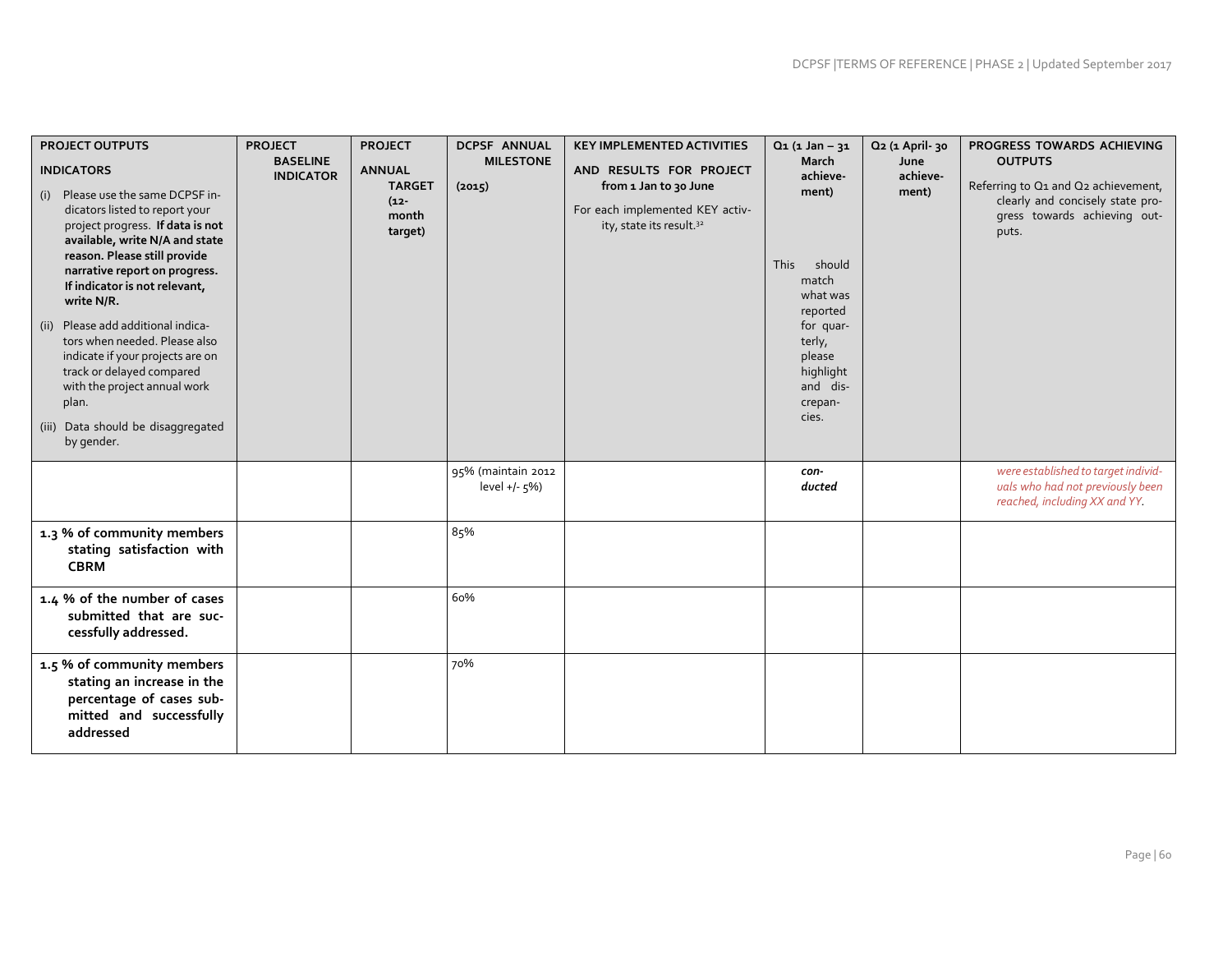| <b>PROJECT OUTPUTS</b>                                                                                                                                                                                                                                                                                                                                                                                                                                                                                                 | <b>PROJECT</b>                      | <b>PROJECT</b>                                                | DCPSF ANNUAL               | <b>KEY IMPLEMENTED ACTIVITIES</b>                                                                                | $Q_1$ (1 Jan - 31                                                                                                                                                  | Q2 (1 April-30            | PROGRESS TOWARDS ACHIEVING                                                                                                         |
|------------------------------------------------------------------------------------------------------------------------------------------------------------------------------------------------------------------------------------------------------------------------------------------------------------------------------------------------------------------------------------------------------------------------------------------------------------------------------------------------------------------------|-------------------------------------|---------------------------------------------------------------|----------------------------|------------------------------------------------------------------------------------------------------------------|--------------------------------------------------------------------------------------------------------------------------------------------------------------------|---------------------------|------------------------------------------------------------------------------------------------------------------------------------|
| <b>INDICATORS</b><br>Please use the same DCPSF in-<br>(i)<br>dicators listed to report your<br>project progress. If data is not<br>available, write N/A and state<br>reason. Please still provide<br>narrative report on progress.<br>If indicator is not relevant,<br>write N/R.<br>(ii) Please add additional indica-<br>tors when needed. Please also<br>indicate if your projects are on<br>track or delayed compared<br>with the project annual work<br>plan.<br>(iii) Data should be disaggregated<br>by gender. | <b>BASELINE</b><br><b>INDICATOR</b> | <b>ANNUAL</b><br><b>TARGET</b><br>$(12 -$<br>month<br>target) | <b>MILESTONE</b><br>(2015) | AND RESULTS FOR PROJECT<br>from 1 Jan to 30 June<br>For each implemented KEY activ-<br>ity, state its result. 32 | March<br>achieve-<br>ment)<br><b>This</b><br>should<br>match<br>what was<br>reported<br>for quar-<br>terly,<br>please<br>highlight<br>and dis-<br>crepan-<br>cies. | June<br>achieve-<br>ment) | <b>OUTPUTS</b><br>Referring to Q1 and Q2 achievement,<br>clearly and concisely state pro-<br>gress towards achieving out-<br>puts. |
| 1.6 % of community members<br>stating a decrease in com-<br>munal conflicts because<br>of the presence of CBRM                                                                                                                                                                                                                                                                                                                                                                                                         |                                     |                                                               | 80%                        |                                                                                                                  |                                                                                                                                                                    |                           |                                                                                                                                    |
| Number of vulnerable<br>1.7<br>representatives<br>qroup<br>(women, youth, minori-<br>ties) actively participating<br>within CBRM                                                                                                                                                                                                                                                                                                                                                                                       |                                     |                                                               |                            |                                                                                                                  |                                                                                                                                                                    |                           |                                                                                                                                    |
| <b>ADDITIONAL</b><br><b>ADD</b><br><b>WHERE</b><br><b>INDICATORS</b><br>RELEVANT,<br>YOU<br>IF<br><b>INCLUDED IN PROJECT</b><br><b>SHEET</b>                                                                                                                                                                                                                                                                                                                                                                           |                                     |                                                               |                            |                                                                                                                  |                                                                                                                                                                    |                           |                                                                                                                                    |
| OUTPUT 2: COOPERATION BETWEEN COMMUNITIES ENHANCED THROUGH SHARED LIVELIHOOD ASSETS AND INCOME GENERATING OPPORTUNITIES ACTIVITIES                                                                                                                                                                                                                                                                                                                                                                                     |                                     |                                                               |                            |                                                                                                                  |                                                                                                                                                                    |                           |                                                                                                                                    |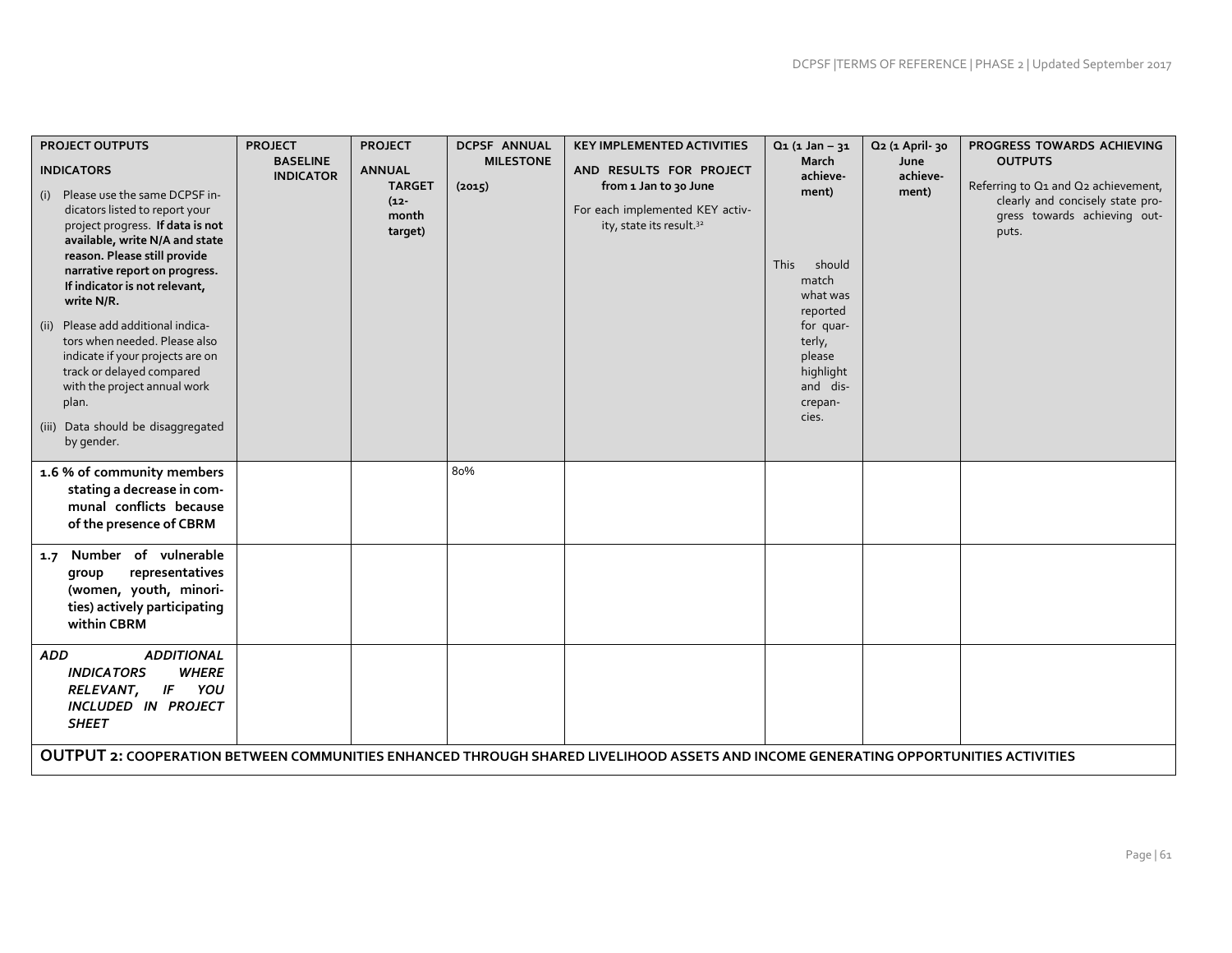| <b>PROJECT OUTPUTS</b><br><b>INDICATORS</b><br>Please use the same DCPSF in-<br>(i)<br>dicators listed to report your<br>project progress. If data is not<br>available, write N/A and state<br>reason. Please still provide<br>narrative report on progress.<br>If indicator is not relevant,<br>write N/R.<br>(ii) Please add additional indica-<br>tors when needed. Please also<br>indicate if your projects are on<br>track or delayed compared<br>with the project annual work<br>plan.<br>(iii) Data should be disaggregated<br>by gender. | <b>PROJECT</b><br><b>BASELINE</b><br><b>INDICATOR</b> | <b>PROJECT</b><br><b>ANNUAL</b><br><b>TARGET</b><br>$(12 -$<br>month<br>target) | DCPSF ANNUAL<br><b>MILESTONE</b><br>(2015) | <b>KEY IMPLEMENTED ACTIVITIES</b><br>AND RESULTS FOR PROJECT<br>from 1 Jan to 30 June<br>For each implemented KEY activ-<br>ity, state its result.32 | $Q_1$ (1 Jan - 31<br>March<br>achieve-<br>ment)<br>This<br>should<br>match<br>what was<br>reported<br>for quar-<br>terly,<br>please<br>highlight<br>and dis-<br>crepan-<br>cies. | Q2 (1 April-30<br>June<br>achieve-<br>ment) | PROGRESS TOWARDS ACHIEVING<br><b>OUTPUTS</b><br>Referring to Q1 and Q2 achievement,<br>clearly and concisely state pro-<br>gress towards achieving out-<br>puts. |
|--------------------------------------------------------------------------------------------------------------------------------------------------------------------------------------------------------------------------------------------------------------------------------------------------------------------------------------------------------------------------------------------------------------------------------------------------------------------------------------------------------------------------------------------------|-------------------------------------------------------|---------------------------------------------------------------------------------|--------------------------------------------|------------------------------------------------------------------------------------------------------------------------------------------------------|----------------------------------------------------------------------------------------------------------------------------------------------------------------------------------|---------------------------------------------|------------------------------------------------------------------------------------------------------------------------------------------------------------------|
| 2.1 Number of community ini-<br>tiatives <sup>33</sup> that deliver col-<br>laborative livelihoods &<br>income generating oppor-<br>tunities (including joint la-<br>bor, trading, community<br>youth and women)                                                                                                                                                                                                                                                                                                                                 |                                                       |                                                                                 | 52                                         |                                                                                                                                                      |                                                                                                                                                                                  |                                             |                                                                                                                                                                  |
| 2.2 Number of new/re-estab-<br>lished markets that ena-<br>ble diverse communities<br>to interact/cooperate                                                                                                                                                                                                                                                                                                                                                                                                                                      |                                                       |                                                                                 | 15                                         |                                                                                                                                                      |                                                                                                                                                                                  |                                             |                                                                                                                                                                  |
| 2.3 % of community members<br>stating an increase in the<br>economic interventions                                                                                                                                                                                                                                                                                                                                                                                                                                                               |                                                       |                                                                                 | 85%                                        |                                                                                                                                                      |                                                                                                                                                                                  |                                             |                                                                                                                                                                  |

<sup>33</sup> An "initiative" is counted as an opportunity created for collaborative livelihood and income generating opportunities (e.g. three training sessions to establish one income generating opportunity are not counted as three but as one.

1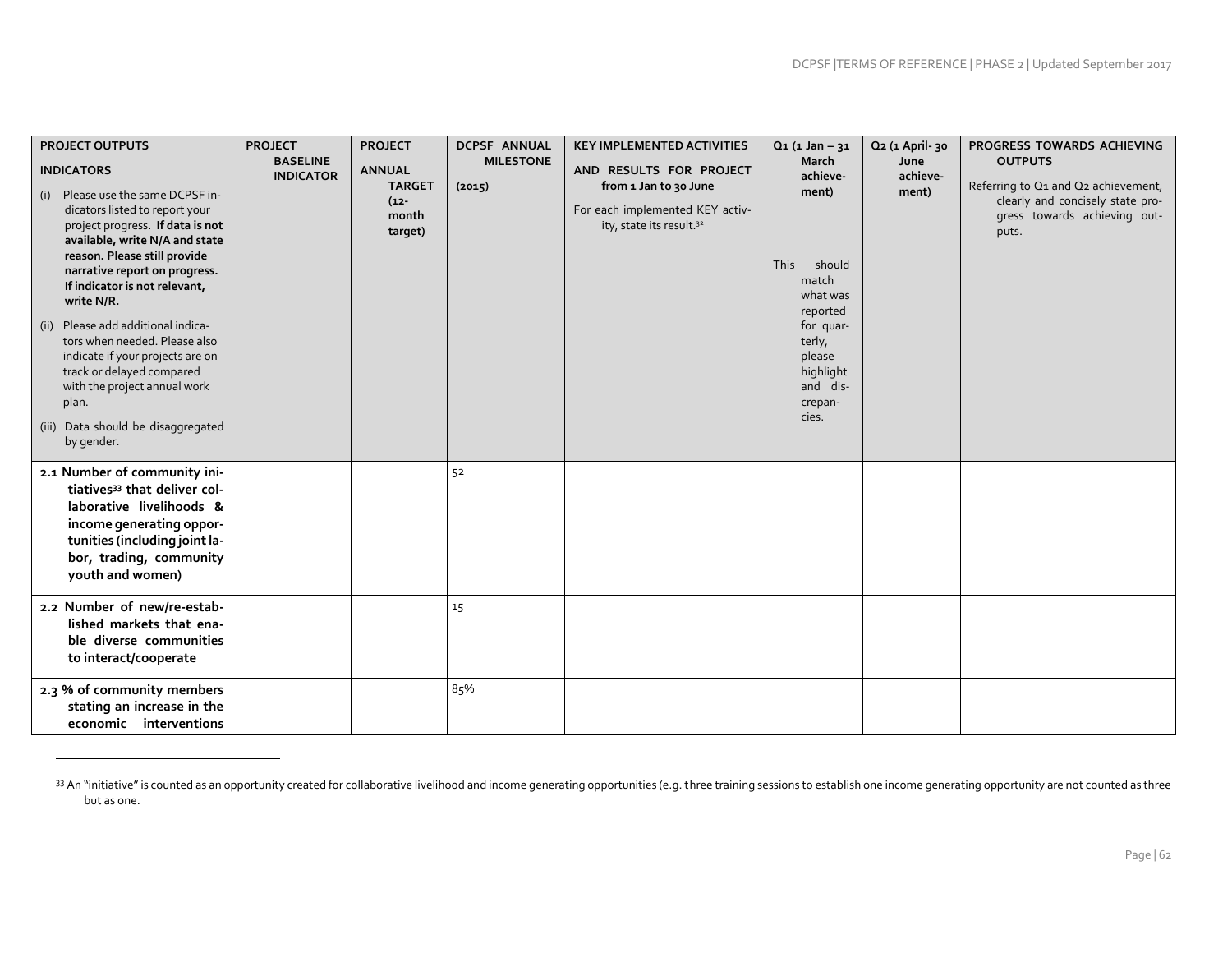|            | <b>PROJECT OUTPUTS</b>                                                                                                                                                                                                                                | <b>PROJECT</b>                      | <b>PROJECT</b>                 | DCPSF ANNUAL               | <b>KEY IMPLEMENTED ACTIVITIES</b>                                                                                                      | $Q_1$ (1 Jan - 31                                                 | Q2 (1 April-30            | PROGRESS TOWARDS ACHIEVING                                                |
|------------|-------------------------------------------------------------------------------------------------------------------------------------------------------------------------------------------------------------------------------------------------------|-------------------------------------|--------------------------------|----------------------------|----------------------------------------------------------------------------------------------------------------------------------------|-------------------------------------------------------------------|---------------------------|---------------------------------------------------------------------------|
|            | <b>INDICATORS</b>                                                                                                                                                                                                                                     | <b>BASELINE</b><br><b>INDICATOR</b> | <b>ANNUAL</b><br><b>TARGET</b> | <b>MILESTONE</b><br>(2015) | AND RESULTS FOR PROJECT<br>from 1 Jan to 30 June                                                                                       | March<br>achieve-<br>ment)                                        | June<br>achieve-<br>ment) | <b>OUTPUTS</b><br>Referring to Q1 and Q2 achievement,                     |
| (i)        | Please use the same DCPSF in-<br>dicators listed to report your<br>project progress. If data is not<br>available, write N/A and state<br>reason. Please still provide<br>narrative report on progress.<br>If indicator is not relevant,<br>write N/R. |                                     | $(12 -$<br>month<br>target)    |                            | For each implemented KEY activ-<br>ity, state its result. 32                                                                           | <b>This</b><br>should<br>match<br>what was<br>reported            |                           | clearly and concisely state pro-<br>gress towards achieving out-<br>puts. |
|            | (ii) Please add additional indica-<br>tors when needed. Please also<br>indicate if your projects are on<br>track or delayed compared<br>with the project annual work<br>plan.                                                                         |                                     |                                |                            |                                                                                                                                        | for quar-<br>terly,<br>please<br>highlight<br>and dis-<br>crepan- |                           |                                                                           |
|            | (iii) Data should be disaggregated<br>by gender.                                                                                                                                                                                                      |                                     |                                |                            |                                                                                                                                        | cies.                                                             |                           |                                                                           |
|            | between diverse commu-<br>nities                                                                                                                                                                                                                      |                                     |                                |                            |                                                                                                                                        |                                                                   |                           |                                                                           |
| <b>ADD</b> | <b>ADDITIONAL</b><br><b>WHERE</b><br><b>INDICATORS</b><br><b>RELEVANT,</b><br>YOU<br>IF<br><b>INCLUDED IN PROJECT</b><br><b>SHEET</b>                                                                                                                 |                                     |                                |                            |                                                                                                                                        |                                                                   |                           |                                                                           |
|            |                                                                                                                                                                                                                                                       |                                     |                                |                            | OUTPUT 3: COOPERATION BETWEEN COMPETING COMMUNITIES OVER MANAGEMENT OF NATURAL RESOURCES AND ACCESS TO BASIC SOCIAL SERVICES INCREASED |                                                                   |                           |                                                                           |
|            | 3.1 Number of community<br>based<br>management<br>mechanisms <sup>34</sup> for natural<br>resource (water, pasture,                                                                                                                                   |                                     |                                | 51                         |                                                                                                                                        |                                                                   |                           |                                                                           |

<sup>&</sup>lt;sup>34</sup> The information monitored is not the number of infrastructure but the management mechanisms.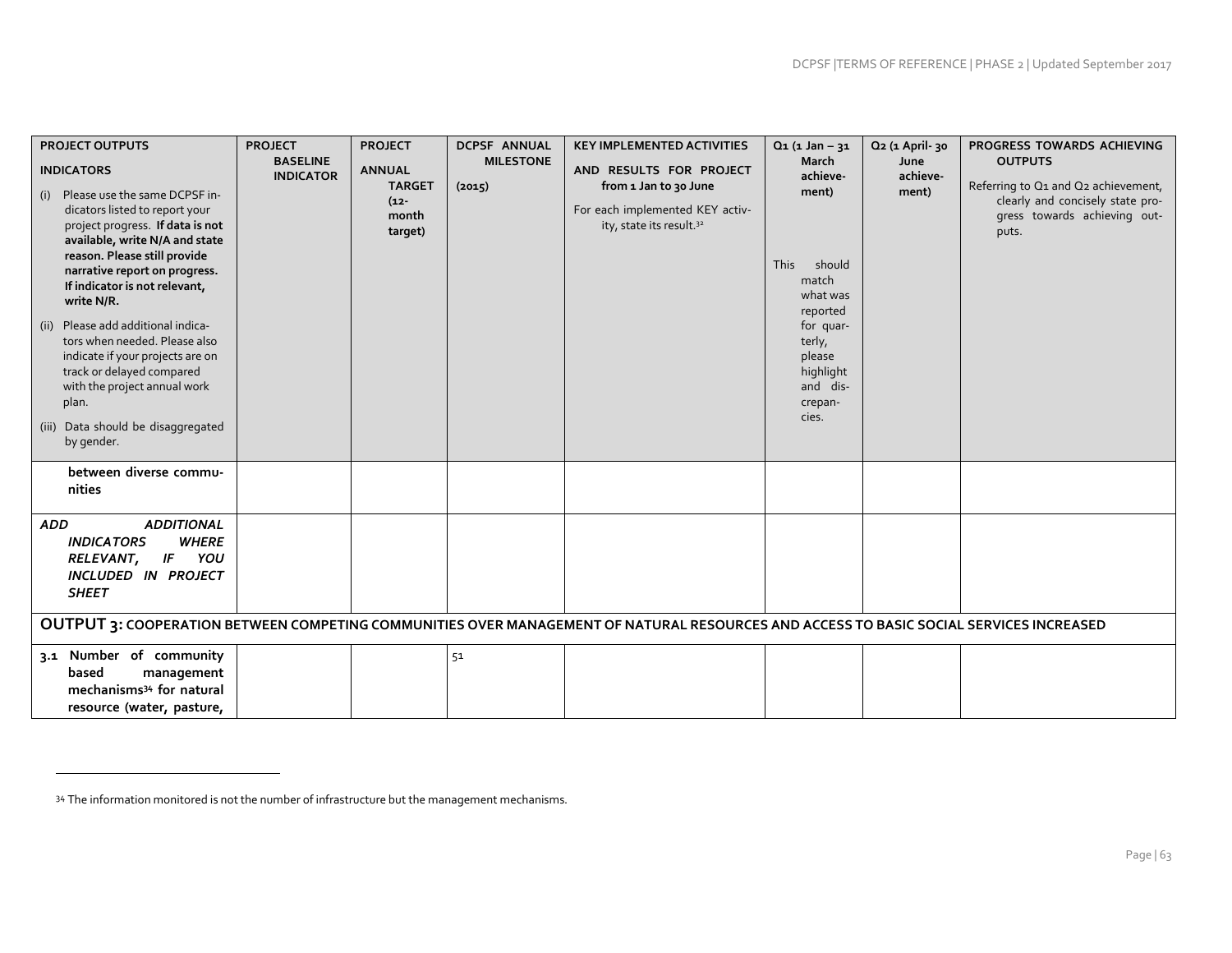|     | <b>PROJECT OUTPUTS</b>                                                                                                                                                                                               | <b>PROJECT</b>                      | <b>PROJECT</b>                 | DCPSF ANNUAL               | <b>KEY IMPLEMENTED ACTIVITIES</b>                           | $Q_1$ (1 Jan - 31                                                          | Q2 (1 April-30            | PROGRESS TOWARDS ACHIEVING                                                |
|-----|----------------------------------------------------------------------------------------------------------------------------------------------------------------------------------------------------------------------|-------------------------------------|--------------------------------|----------------------------|-------------------------------------------------------------|----------------------------------------------------------------------------|---------------------------|---------------------------------------------------------------------------|
|     | <b>INDICATORS</b><br>Please use the same DCPSF in-                                                                                                                                                                   | <b>BASELINE</b><br><b>INDICATOR</b> | <b>ANNUAL</b><br><b>TARGET</b> | <b>MILESTONE</b><br>(2015) | AND RESULTS FOR PROJECT<br>from 1 Jan to 30 June            | March<br>achieve-<br>ment)                                                 | June<br>achieve-<br>ment) | <b>OUTPUTS</b><br>Referring to Q1 and Q2 achievement,                     |
| (i) | dicators listed to report your<br>project progress. If data is not<br>available, write N/A and state<br>reason. Please still provide<br>narrative report on progress.<br>If indicator is not relevant,<br>write N/R. |                                     | $(12 -$<br>month<br>target)    |                            | For each implemented KEY activ-<br>ity, state its result.32 | <b>This</b><br>should<br>match<br>what was<br>reported                     |                           | clearly and concisely state pro-<br>gress towards achieving out-<br>puts. |
|     | (ii) Please add additional indica-<br>tors when needed. Please also<br>indicate if your projects are on<br>track or delayed compared<br>with the project annual work<br>plan.                                        |                                     |                                |                            |                                                             | for quar-<br>terly,<br>please<br>highlight<br>and dis-<br>crepan-<br>cies. |                           |                                                                           |
|     | (iii) Data should be disaggregated<br>by gender.                                                                                                                                                                     |                                     |                                |                            |                                                             |                                                                            |                           |                                                                           |
|     | forest reserves, migration<br>routes, minerals, etc.) <sup>35</sup>                                                                                                                                                  |                                     |                                |                            |                                                             |                                                                            |                           |                                                                           |
|     | 3.2 Number of migratory<br>demarcated<br>routes<br>/rehabilitated<br>cleared<br>through communal con-<br>sensus                                                                                                      |                                     |                                | $11\,$                     |                                                             |                                                                            |                           |                                                                           |
|     | 3.3 Number of areas of restora-<br>tion of communal pas-<br>ture/fodder/<br>communal forests                                                                                                                         |                                     |                                | 4                          |                                                             |                                                                            |                           |                                                                           |
|     |                                                                                                                                                                                                                      |                                     |                                |                            |                                                             |                                                                            |                           |                                                                           |

<sup>&</sup>lt;sup>35</sup> This to be disaggregated per activity i.e. water, pasture, migration route, minerals, etc. in reporting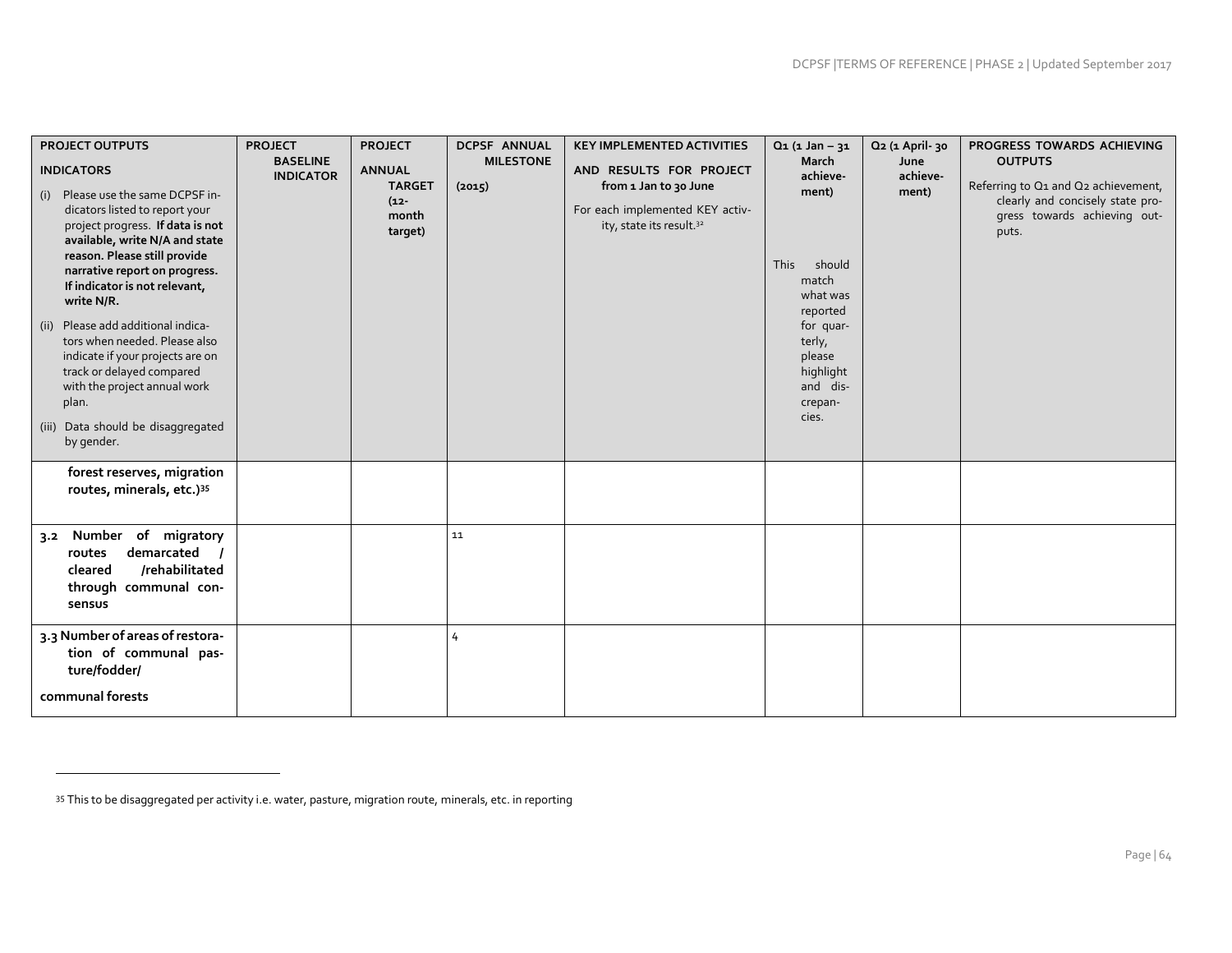| <b>PROJECT OUTPUTS</b>                                        |                                                                                                                                                                                                                                                                                                                                                                                                                                                       | <b>PROJECT</b><br><b>BASELINE</b> | <b>PROJECT</b>                                                | DCPSF ANNUAL<br><b>MILESTONE</b> | <b>KEY IMPLEMENTED ACTIVITIES</b>                                                                               | $Q_1$ (1 Jan - 31<br>March                                                                                                                                | Q2 (1 April-30<br>June | PROGRESS TOWARDS ACHIEVING<br><b>OUTPUTS</b>                                                                     |
|---------------------------------------------------------------|-------------------------------------------------------------------------------------------------------------------------------------------------------------------------------------------------------------------------------------------------------------------------------------------------------------------------------------------------------------------------------------------------------------------------------------------------------|-----------------------------------|---------------------------------------------------------------|----------------------------------|-----------------------------------------------------------------------------------------------------------------|-----------------------------------------------------------------------------------------------------------------------------------------------------------|------------------------|------------------------------------------------------------------------------------------------------------------|
| <b>INDICATORS</b><br>(i)<br>write N/R.<br>plan.<br>by gender. | Please use the same DCPSF in-<br>dicators listed to report your<br>project progress. If data is not<br>available, write N/A and state<br>reason. Please still provide<br>narrative report on progress.<br>If indicator is not relevant,<br>(ii) Please add additional indica-<br>tors when needed. Please also<br>indicate if your projects are on<br>track or delayed compared<br>with the project annual work<br>(iii) Data should be disaggregated | <b>INDICATOR</b>                  | <b>ANNUAL</b><br><b>TARGET</b><br>$(12 -$<br>month<br>target) | (2015)                           | AND RESULTS FOR PROJECT<br>from 1 Jan to 30 June<br>For each implemented KEY activ-<br>ity, state its result.32 | achieve-<br>ment)<br><b>This</b><br>should<br>match<br>what was<br>reported<br>for quar-<br>terly,<br>please<br>highlight<br>and dis-<br>crepan-<br>cies. | achieve-<br>ment)      | Referring to Q1 and Q2 achievement,<br>clearly and concisely state pro-<br>gress towards achieving out-<br>puts. |
| confirming<br>ration                                          | 3.4 % of community members<br>communal<br>consensus around resto-<br>of<br>migratory<br>routes/pasture/fod-<br>der/communal forests                                                                                                                                                                                                                                                                                                                   |                                   |                                                               | 70%                              |                                                                                                                 |                                                                                                                                                           |                        |                                                                                                                  |
| frastructure                                                  | 3.5 Number of social service in-<br>rehabili-<br>tated/newly built <sup>36</sup>                                                                                                                                                                                                                                                                                                                                                                      |                                   |                                                               | 52                               |                                                                                                                 |                                                                                                                                                           |                        |                                                                                                                  |
|                                                               | 3.6 % of community members<br>stating an increase in the<br>number of interactions<br>between diverse commu-                                                                                                                                                                                                                                                                                                                                          |                                   |                                                               | 85%                              |                                                                                                                 |                                                                                                                                                           |                        |                                                                                                                  |

<sup>&</sup>lt;sup>36</sup> This to be disaggregated by the social service rehabilitated or built i.e. school, clinic, etc. in reporting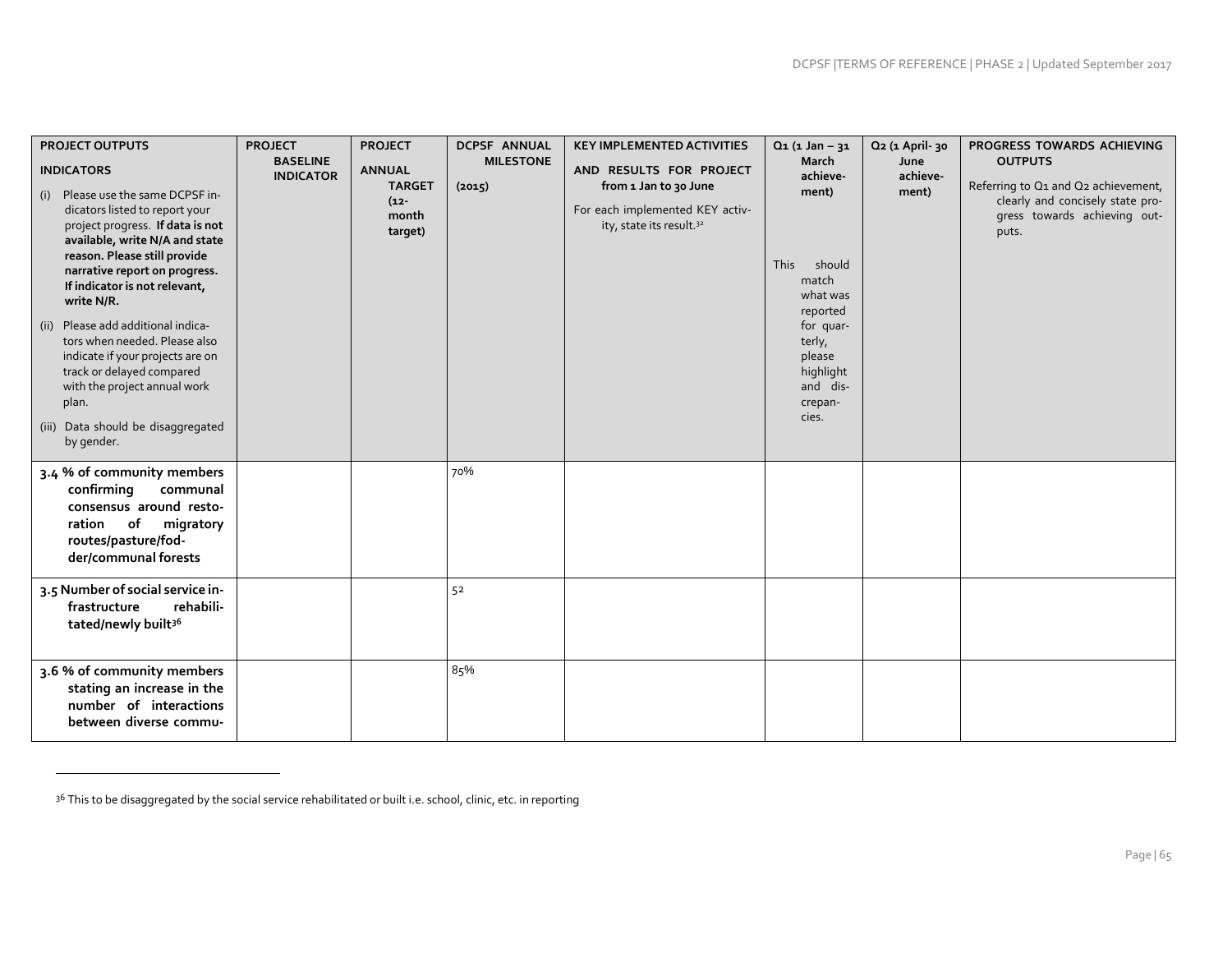| (i)<br>(ii) | <b>PROJECT OUTPUTS</b><br><b>INDICATORS</b><br>Please use the same DCPSF in-<br>dicators listed to report your<br>project progress. If data is not<br>available, write N/A and state<br>reason. Please still provide<br>narrative report on progress.<br>If indicator is not relevant,<br>write N/R.<br>Please add additional indica-<br>tors when needed. Please also<br>indicate if your projects are on<br>track or delayed compared<br>with the project annual work<br>plan.<br>(iii) Data should be disaggregated<br>by gender. | <b>PROJECT</b><br><b>BASELINE</b><br><b>INDICATOR</b> | <b>PROJECT</b><br><b>ANNUAL</b><br><b>TARGET</b><br>$(12 -$<br>month<br>target) | <b>DCPSF ANNUAL</b><br><b>MILESTONE</b><br>(2015)                             | <b>KEY IMPLEMENTED ACTIVITIES</b><br>AND RESULTS FOR PROJECT<br>from 1 Jan to 30 June<br>For each implemented KEY activ-<br>ity, state its result.32 | $Q_1$ (1 Jan - 31<br>March<br>achieve-<br>ment)<br><b>This</b><br>should<br>match<br>what was<br>reported<br>for quar-<br>terly,<br>please<br>highlight<br>and dis-<br>crepan-<br>cies. | Q2 (1 April-30<br>June<br>achieve-<br>ment) | PROGRESS TOWARDS ACHIEVING<br><b>OUTPUTS</b><br>Referring to Q1 and Q2 achievement,<br>clearly and concisely state pro-<br>gress towards achieving out-<br>puts. |  |  |
|-------------|--------------------------------------------------------------------------------------------------------------------------------------------------------------------------------------------------------------------------------------------------------------------------------------------------------------------------------------------------------------------------------------------------------------------------------------------------------------------------------------------------------------------------------------|-------------------------------------------------------|---------------------------------------------------------------------------------|-------------------------------------------------------------------------------|------------------------------------------------------------------------------------------------------------------------------------------------------|-----------------------------------------------------------------------------------------------------------------------------------------------------------------------------------------|---------------------------------------------|------------------------------------------------------------------------------------------------------------------------------------------------------------------|--|--|
|             | nities through basic ser-<br>vices (health initiatives,<br>schools, vocational edu-<br>cation, water)                                                                                                                                                                                                                                                                                                                                                                                                                                |                                                       |                                                                                 |                                                                               |                                                                                                                                                      |                                                                                                                                                                                         |                                             |                                                                                                                                                                  |  |  |
| <b>ADD</b>  | <b>ADDITIONAL</b><br><b>WHERE</b><br><b>INDICATORS</b><br>RELEVANT,<br>IF<br>YOU<br><b>INCLUDED IN PROJECT</b><br><b>SHEET</b>                                                                                                                                                                                                                                                                                                                                                                                                       |                                                       |                                                                                 |                                                                               |                                                                                                                                                      |                                                                                                                                                                                         |                                             |                                                                                                                                                                  |  |  |
|             | OUTPUT 4: A NETWORK OF EFFECTIVE COLLABORATIVE PEACEBUILDING INITIATIVES CREATED AND FEEDING INTO WIDER PEACE FORA AND DARFUR AGENDAS                                                                                                                                                                                                                                                                                                                                                                                                |                                                       |                                                                                 |                                                                               |                                                                                                                                                      |                                                                                                                                                                                         |                                             |                                                                                                                                                                  |  |  |
|             | 4.1 Number of civil society or-<br>ganizations develop ca-<br>pacity to prioritize, plan,<br>design and implement<br>projects leading to equi-<br>table and sustainable                                                                                                                                                                                                                                                                                                                                                              |                                                       |                                                                                 | 35 (The mentorship<br>of the CSO<br>identified in<br>2014 will con-<br>tinue) |                                                                                                                                                      |                                                                                                                                                                                         |                                             |                                                                                                                                                                  |  |  |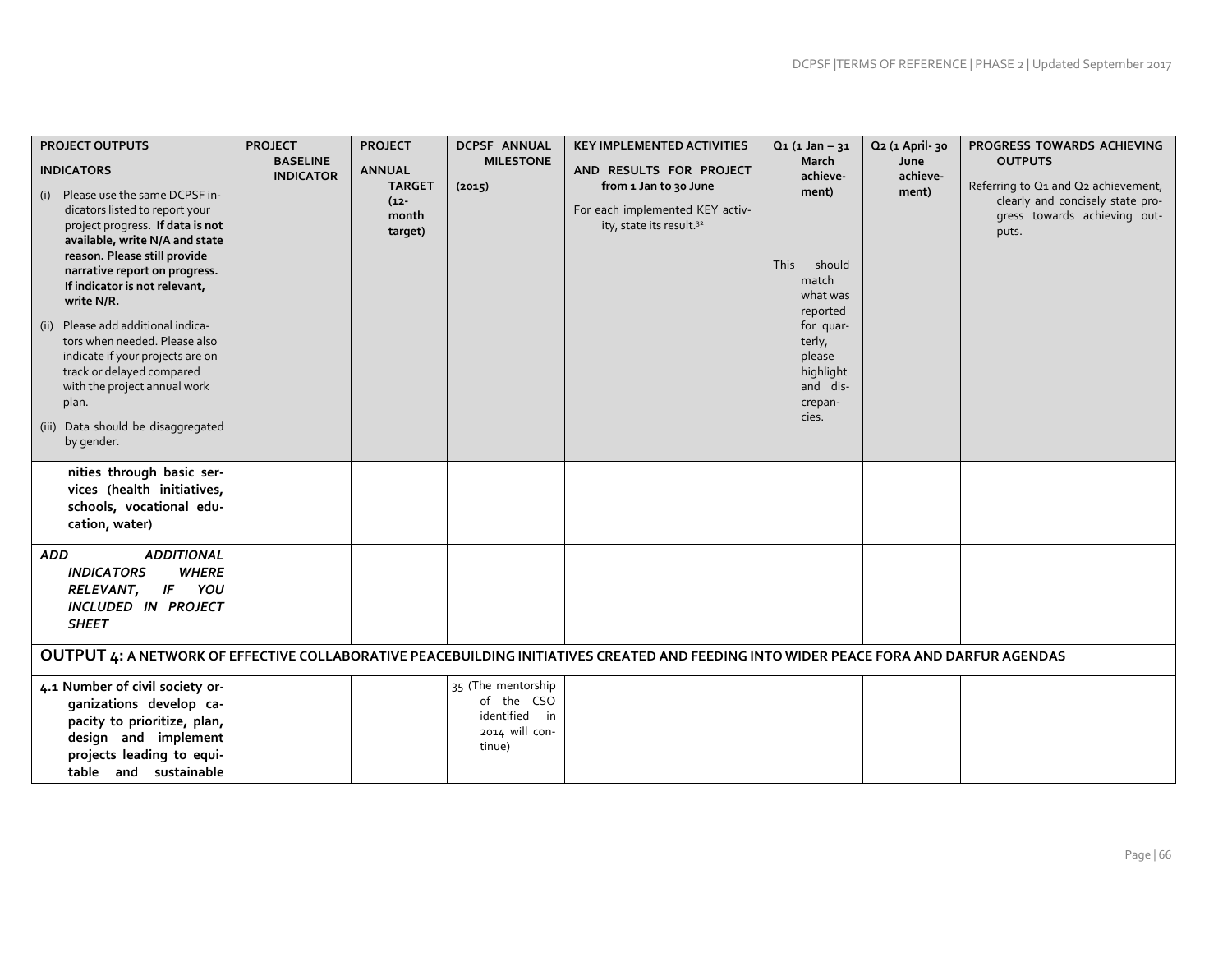| PROJECT OUTPUTS<br><b>INDICATORS</b><br>Please use the same DCPSF in-<br>(i)<br>dicators listed to report your<br>project progress. If data is not<br>available, write N/A and state<br>reason. Please still provide<br>narrative report on progress.<br>If indicator is not relevant,<br>write N/R.<br>(ii) Please add additional indica-<br>tors when needed. Please also<br>indicate if your projects are on<br>track or delayed compared<br>with the project annual work<br>plan.<br>(iii) Data should be disaggregated<br>by gender. | <b>PROJECT</b><br><b>BASELINE</b><br><b>INDICATOR</b> | <b>PROJECT</b><br><b>ANNUAL</b><br><b>TARGET</b><br>$(12 -$<br>month<br>target) | DCPSF ANNUAL<br><b>MILESTONE</b><br>(2015)                                    | <b>KEY IMPLEMENTED ACTIVITIES</b><br>AND RESULTS FOR PROJECT<br>from 1 Jan to 30 June<br>For each implemented KEY activ-<br>ity, state its result. <sup>32</sup> | $Q_1$ (1 Jan - 31<br>March<br>achieve-<br>ment)<br>should<br><b>This</b><br>match<br>what was<br>reported<br>for quar-<br>terly,<br>please<br>highlight<br>and dis-<br>crepan-<br>cies. | Q2 (1 April-30<br>June<br>achieve-<br>ment) | PROGRESS TOWARDS ACHIEVING<br><b>OUTPUTS</b><br>Referring to Q1 and Q2 achievement,<br>clearly and concisely state pro-<br>gress towards achieving out-<br>puts. |
|-------------------------------------------------------------------------------------------------------------------------------------------------------------------------------------------------------------------------------------------------------------------------------------------------------------------------------------------------------------------------------------------------------------------------------------------------------------------------------------------------------------------------------------------|-------------------------------------------------------|---------------------------------------------------------------------------------|-------------------------------------------------------------------------------|------------------------------------------------------------------------------------------------------------------------------------------------------------------|-----------------------------------------------------------------------------------------------------------------------------------------------------------------------------------------|---------------------------------------------|------------------------------------------------------------------------------------------------------------------------------------------------------------------|
| growth (including peace-<br>building skills, livelihoods<br>skills, vocational training,<br>etc.)                                                                                                                                                                                                                                                                                                                                                                                                                                         |                                                       |                                                                                 |                                                                               |                                                                                                                                                                  |                                                                                                                                                                                         |                                             |                                                                                                                                                                  |
| 4.2 Number of Civil Society im-<br>plementing and practic-<br>ing peacebuilding activi-<br>ties                                                                                                                                                                                                                                                                                                                                                                                                                                           |                                                       |                                                                                 | 40 (The mentorship<br>of the CSO<br>identified in<br>2014 will con-<br>tinue) |                                                                                                                                                                  |                                                                                                                                                                                         |                                             |                                                                                                                                                                  |
| 4.3 Number of collective inter-<br>action of conflict resolu-<br>tion mechanisms with<br>state and regional For a<br>and Agenda                                                                                                                                                                                                                                                                                                                                                                                                           |                                                       |                                                                                 | 15                                                                            |                                                                                                                                                                  |                                                                                                                                                                                         |                                             |                                                                                                                                                                  |
| 4.4 Number of collective inter-<br>action of conflict resolu-<br>tion mechanisms with                                                                                                                                                                                                                                                                                                                                                                                                                                                     |                                                       |                                                                                 | ${\bf 11}$                                                                    |                                                                                                                                                                  |                                                                                                                                                                                         |                                             |                                                                                                                                                                  |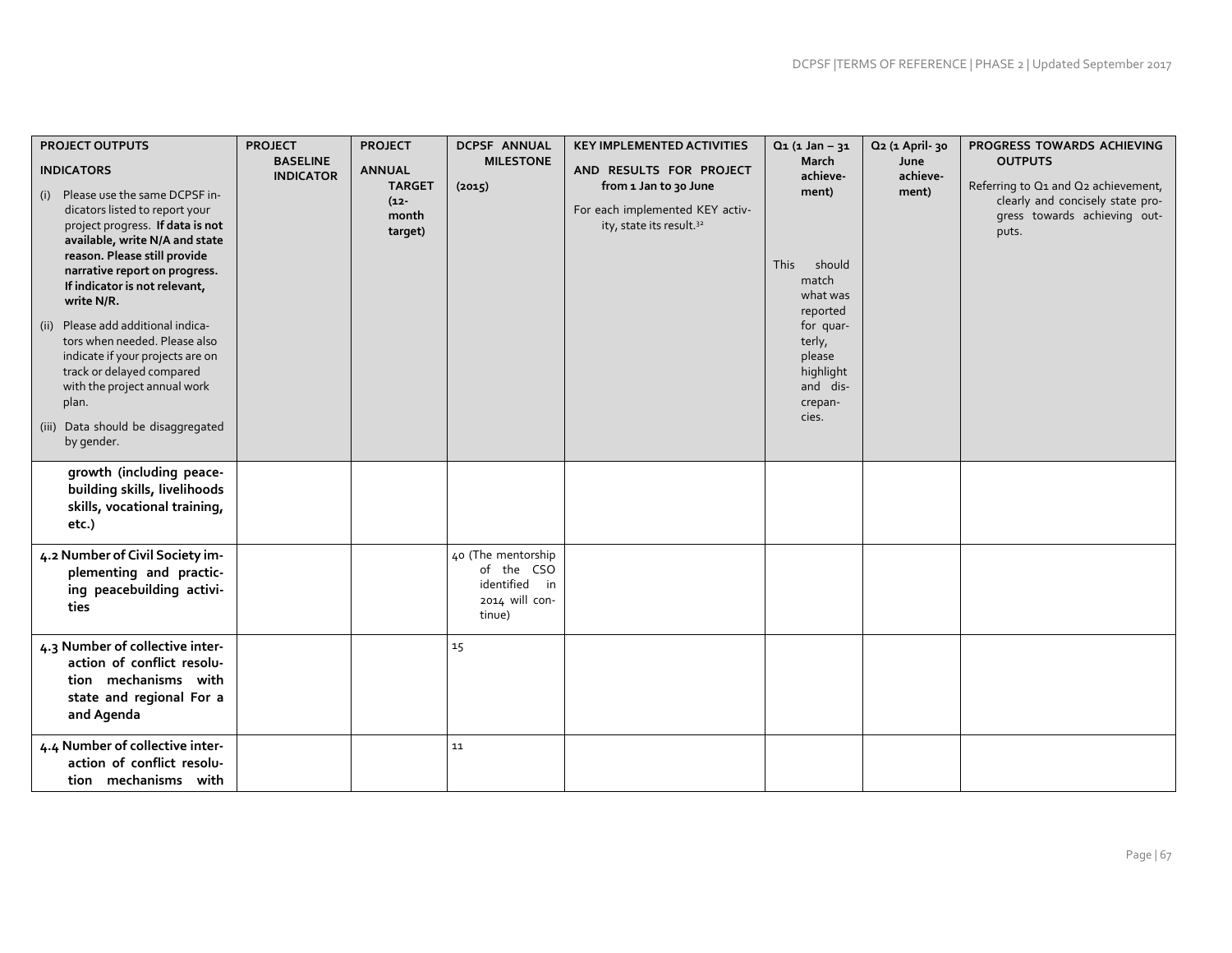| <b>PROJECT OUTPUTS</b><br><b>INDICATORS</b><br>Please use the same DCPSF in-<br>(i)<br>dicators listed to report your<br>project progress. If data is not<br>available, write N/A and state<br>reason. Please still provide<br>narrative report on progress.<br>If indicator is not relevant,<br>write N/R.<br>(ii) Please add additional indica-<br>tors when needed. Please also<br>indicate if your projects are on<br>track or delayed compared<br>with the project annual work<br>plan.<br>(iii) Data should be disaggregated<br>by gender. | <b>PROJECT</b><br><b>BASELINE</b><br><b>INDICATOR</b> | <b>PROJECT</b><br><b>ANNUAL</b><br><b>TARGET</b><br>$(12 -$<br>month<br>target) | <b>DCPSF ANNUAL</b><br><b>MILESTONE</b><br>(2015) | <b>KEY IMPLEMENTED ACTIVITIES</b><br>AND RESULTS FOR PROJECT<br>from 1 Jan to 30 June<br>For each implemented KEY activ-<br>ity, state its result. <sup>32</sup> | $Q_1$ (1 Jan - 31<br>March<br>achieve-<br>ment)<br><b>This</b><br>should<br>match<br>what was<br>reported<br>for quar-<br>terly,<br>please<br>highlight<br>and dis-<br>crepan-<br>cies. | Q2 (1 April-30<br>June<br>achieve-<br>ment) | PROGRESS TOWARDS ACHIEVING<br><b>OUTPUTS</b><br>Referring to Q1 and Q2 achievement,<br>clearly and concisely state pro-<br>gress towards achieving out-<br>puts. |
|--------------------------------------------------------------------------------------------------------------------------------------------------------------------------------------------------------------------------------------------------------------------------------------------------------------------------------------------------------------------------------------------------------------------------------------------------------------------------------------------------------------------------------------------------|-------------------------------------------------------|---------------------------------------------------------------------------------|---------------------------------------------------|------------------------------------------------------------------------------------------------------------------------------------------------------------------|-----------------------------------------------------------------------------------------------------------------------------------------------------------------------------------------|---------------------------------------------|------------------------------------------------------------------------------------------------------------------------------------------------------------------|
| higher level For a and<br>Agendas                                                                                                                                                                                                                                                                                                                                                                                                                                                                                                                |                                                       |                                                                                 |                                                   |                                                                                                                                                                  |                                                                                                                                                                                         |                                             |                                                                                                                                                                  |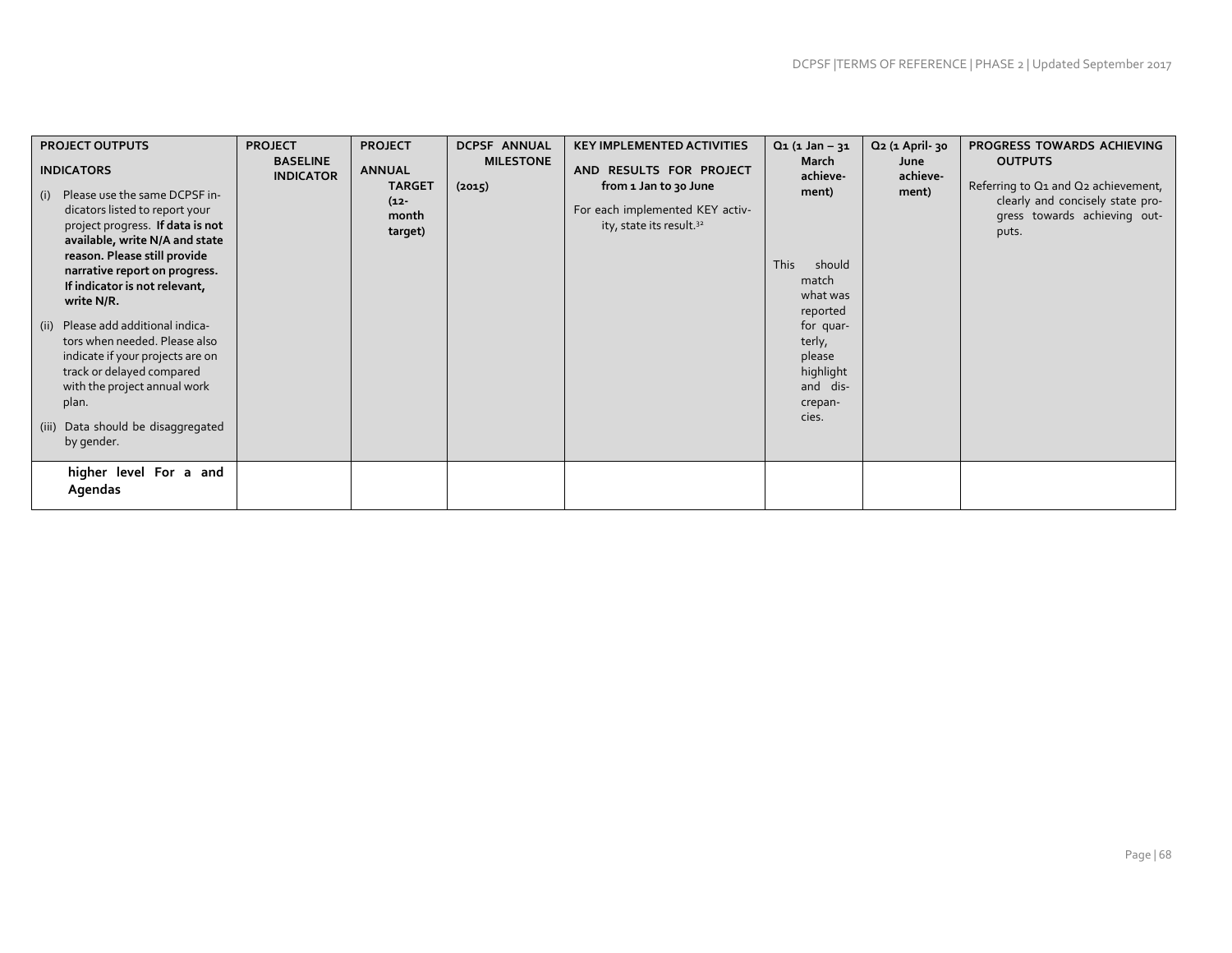DCPSF |TERMS OF REFERENCE | PHASE 2 | Updated September 2017